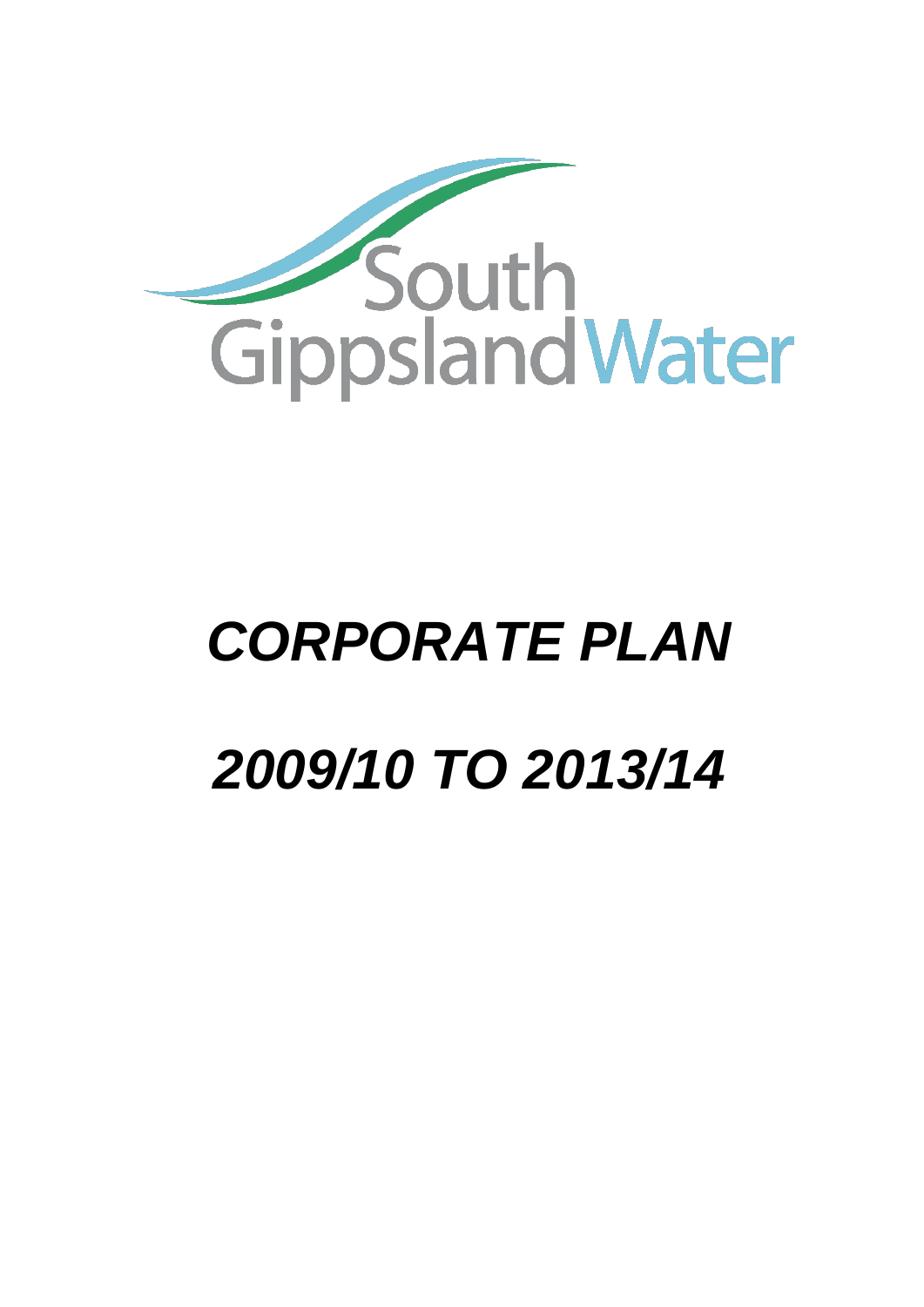

# 1. Introduction

South Gippsland Water has prepared this five year Corporate Plan for 2009/10 to 2013/14 in compliance with Section 247 and 248 of the Water Act 1989.

2009/10 is the second year of South Gippsland Water"s five year Water Plan (2008/09 to 2012/13) and this Corporate Plan is primarily aligned with the Essential Services Commission"s final determination.

This plan incorporates the Corporation"s key goals, objectives, strategies and performance targets in order to meet regulatory compliance and deliver quality water and wastewater services to its customers. It ensures the day to day needs of customers and stakeholders are met, and sets out the medium and long term strategies and actions to ensure the sustainable management of the regions key resources.

The Government"s Victorian Water Plan, incorporating the establishment of a \$3.1 billion desalination plant to be located in the Wonthaggi region, continues to significantly affect the fundamentals underlying this Corporate Plan in the medium to long term.

South Gippsland Water will be connecting to the desalination plant in order to provide water for construction purposes (up to 2ML/day). With government assistance the pipeline will be upgraded to allow for it to be reversed on completion of the desalination plant and provide for 10ML/day of desalinated water into the Corporation"s Lance Creek system.

Options, including costs and logistics, for utilising desalinated water for a number of other supply districts are currently being assessed. Finalisation of this project, in order to understand how desalinated water will impact long term water supply demand strategies, will be a key outcome of the 2009/10 priorities.

In terms of sustainable management obligations, South Gippsland Water has set itself an objective to protect the environment by conducting all operations in accordance with the principles of its Sustainability and Environmental Management System, operating licences and environmental legislation and regulations.

South Gippsland Water has set itself a goal for ensuring sustainability in every aspect of its operation and in the implementing this Corporate Plan, environmental management will continue to be a key strategic driver.

To deliver our vision "to be widely recognised as an exemplary service provider and valued as an essential contributor to regional development and resource sustainability" we are focused on four key sustainability priorities. These are:

- 1. Water and wastewater services
- 2. Water and wastewater quality
- 3. Natural environment
- 4. Climate change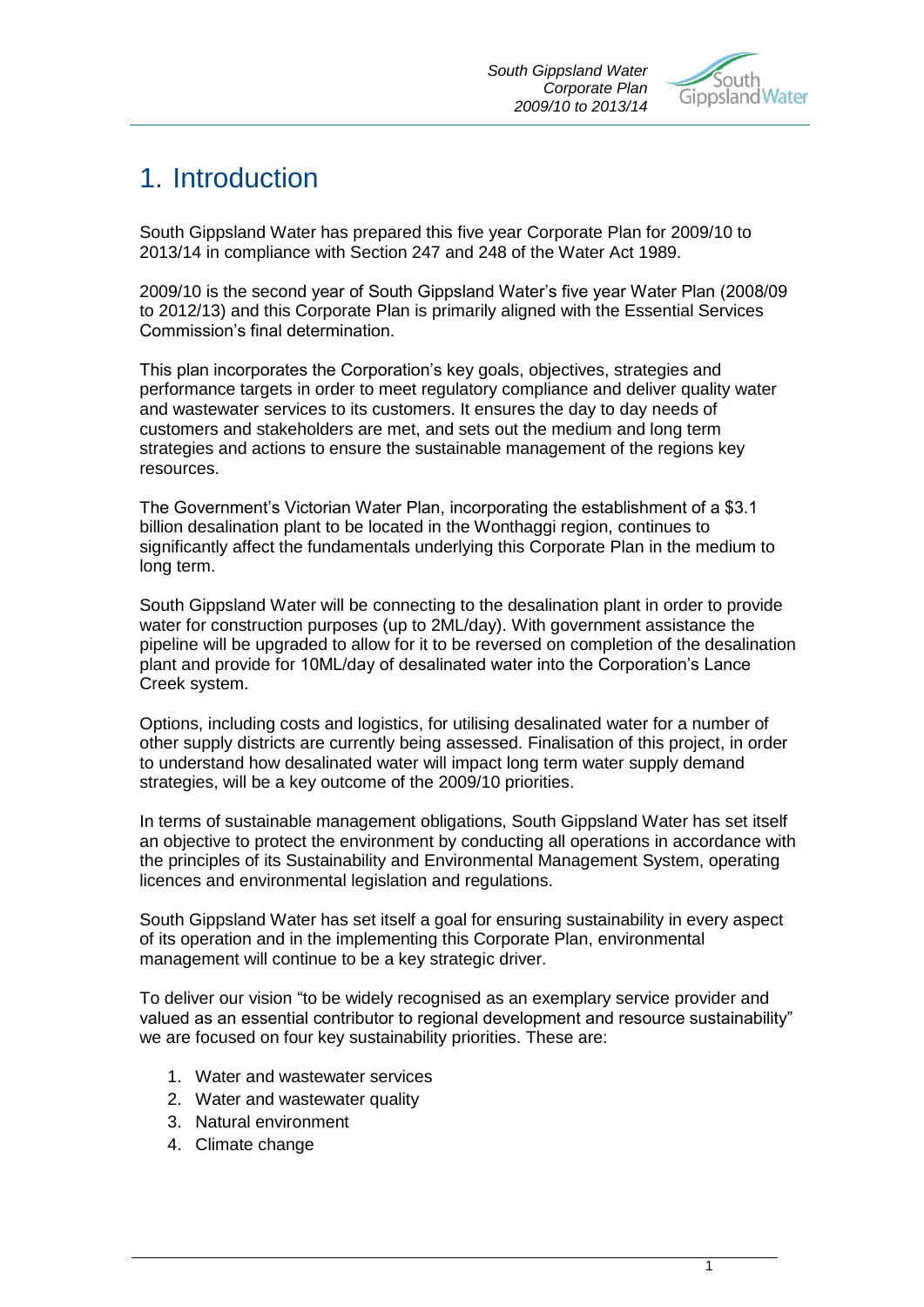

These four key sustainability priorities are supported by the Sustainability and Environmental Management System which provides enabling pillars to deliver the desired outcomes. These pillars are a key aspect to realising the four key sustainability priorities and assist in delivering the objectives, goals and targets.

As an example, faced with major upgrades works at its Foster Wastewater plant, rather than pursue customary engineering options, including mechanical plant, the Corporation has identified a duckweed and wetlands solution encompassing reuse and community outcomes. While this will result in non-compliance with our Environmental Protection Authority (EPA) licence in the short to medium term, the long term outcomes will include environmental benefits, (the long term decommissioning of the Foster outfall into Corner Inlet), and improved community amenity via the creation of a nature asset.

The Corporation is dedicated to maintaining and improving services to customers, while at the same time taking account of its responsibilities to:

- protect the environment;  $\bullet$
- provide sound economic management;
- meet our social responsibilities

With extreme dry conditions again being experienced in the region and the unknown extent and impact of climate change into the future, Drought Response has continued to be at the front of South Gippsland Water"s thinking.

The successful development of interconnecting pipe network, combined with water extracted from the Tarwin and Powlett Rivers through qualification of rights, has ensured supply systems are in a far better position to deal with any future prolonged period of drought conditions. In addition, a temporary bore water treatment plant in Yarram has been commissioned.

This Corporate Plan recognises the extra operating costs associated with these, and other supplementary systems throughout the region. South Gippsland Water is currently in the process of obtaining approval for a permanent extraction from the Tarwin River. This process will continue as a part of its strategy towards sustainable water supply systems into the future, however, the Corporation recognises the environmental responsibility that comes with maintaining its bulk water entitlements.

Major capital expenditure over the planning period focuses on:

- Construction of sewerage schemes for the towns of Poowong, Loch, Nyora  $\bullet$ and Meeniyan under the Country Towns Water Supply and Sewerage Program;
- Dams safety rectification works;
	- Improving security of water supply to cater for growth:
		- o Finalising water security infrastructure for Toora and Yarram areas
		- o Providing a connection to the proposed Wonthaggi desalination plant
- Further improvement in water quality via targeted treatment works;
- Wastewater quality improvement works for Foster;
- Investment in new technologies to improve service performance and operational efficiency;
- Improved water and wastewater service network reliability through priority renewal works;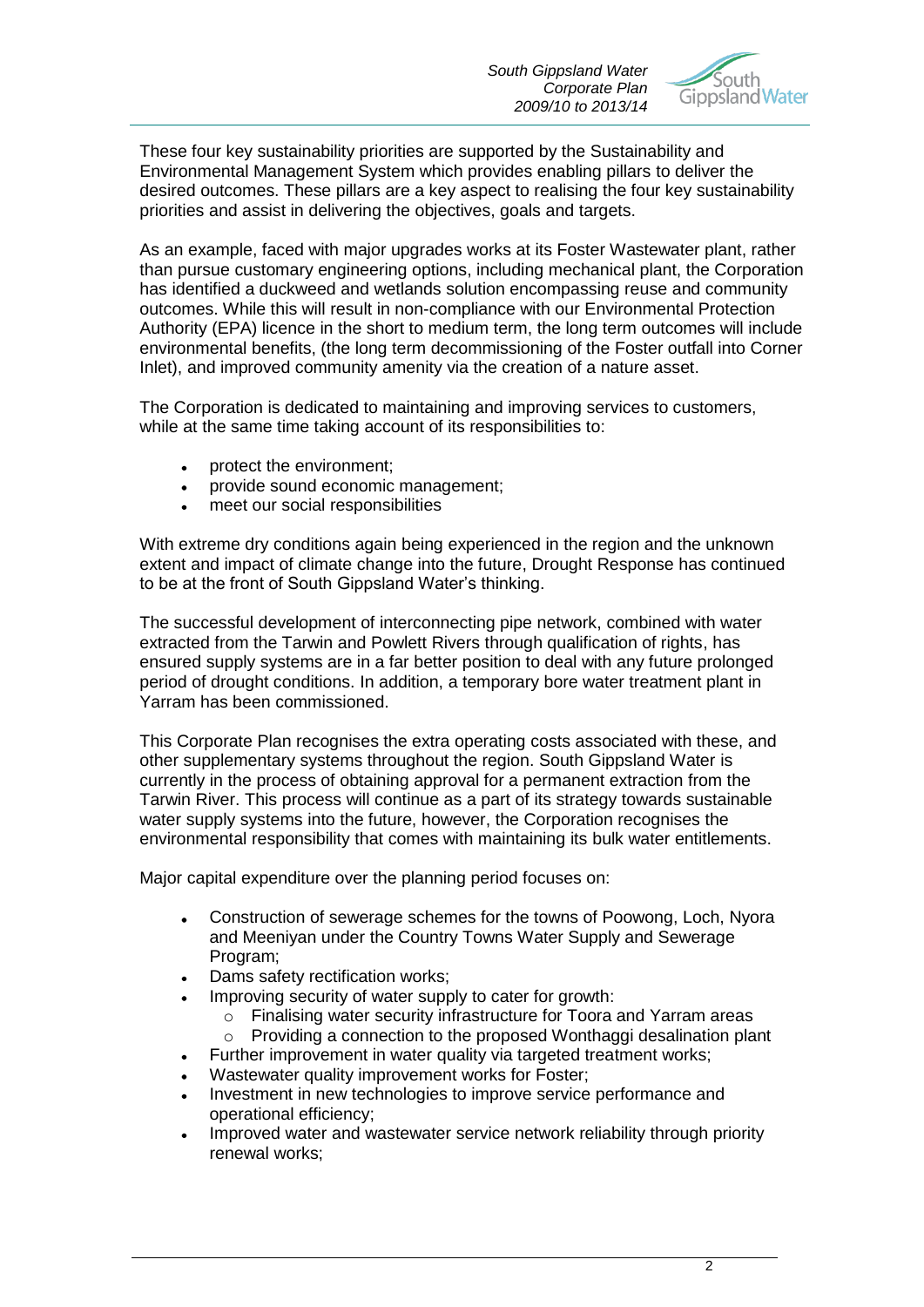

#### Major Initiatives

South Gippsland Water, in dealing with ongoing challenges and emerging issues, has set out major initiatives that will be implemented over the planning period.

These initiatives will ensure the organisation is able to deliver a sustainable and reliable water supply and operate effective, complying wastewater systems.

The initiatives will focus on:

Reviewing and implementing a sustainable water strategy which will ensure future demand will be met taking into consideration the possible impacts of Climate Change.

> South Gippsland Water will continue to enhance its understanding of Climate Change, and its impacts on the Region"s catchments and water supply systems.

Securing and developing reliable new water sources while continuing to develop water conservation and further demand management.

> South Gippsland Water will finalise the role that desalinated water may play as a new water source.

Ensuring wastewater compliance is maintained while moving towards reducing  $\bullet$ the organisation"s dependence on ocean outfalls.

> South Gippsland Water will further develop and implement its plan to target the removal of all its domestic sewerage outfalls by 2018.

The Corporation will secure and develop appropriate resources to ensure the effective delivery of its major initiatives including the associated capital and operating imperatives.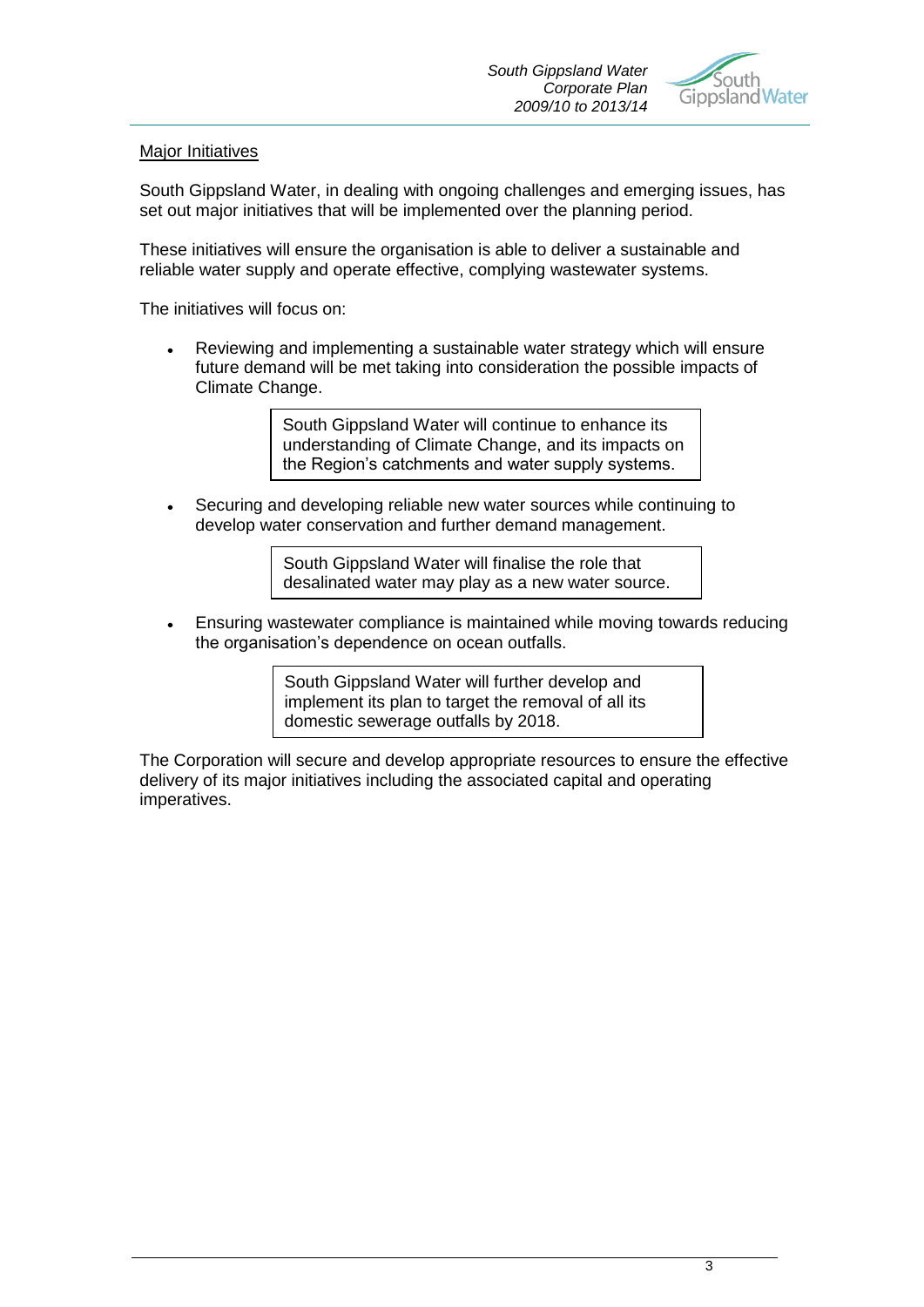

With respect to water security, the Corporation will be securing further water entitlements and/or providing capital works in order to ensure continuing supply in its systems:

| <b>Supply System</b>            | <b>Towns Serviced</b>                 | <b>Water security Actions during</b>                                |
|---------------------------------|---------------------------------------|---------------------------------------------------------------------|
|                                 |                                       | <b>Corporate Plan</b>                                               |
| <b>Agnes River</b>              | Port Franklin, Port Welshpool, Toora, | Construction of an off stream storage                               |
|                                 | Welshpool                             | scheduled for completion 2011/12.                                   |
|                                 |                                       | Secure further bulk water                                           |
|                                 |                                       | entitlement.                                                        |
| <b>Battery Creek Reservoir</b>  | <b>Fish Creek</b>                     | No action this Plan period. Raising                                 |
|                                 |                                       | Battery Creek reservoir scheduled for                               |
|                                 |                                       | completion 2014/15.                                                 |
| <b>Coalition Creek storages</b> | Korumburra                            | Raising Coalition Creek reservoir                                   |
|                                 |                                       | scheduled for completion 2011/12.                                   |
|                                 |                                       | Secure further bulk water                                           |
|                                 |                                       | entitlement.                                                        |
| Deep Creek / Foster Dam         | Foster                                | No action this Plan period. - system                                |
|                                 |                                       | secure                                                              |
| Lance Creek Reservoir           | Inverloch, Cape Paterson, Wonthaggi   | Continue temporary augmentation                                     |
|                                 |                                       | via Powlett river to maintain system                                |
|                                 |                                       | at peak capacity. Design and                                        |
|                                 |                                       | construct connection to proposed                                    |
|                                 |                                       | Wonthaggi desalination plant.                                       |
| Little Bass Reservoir           | Loch, Nyora, Poowong                  | Commence design works for raising                                   |
|                                 |                                       | Little Bass reservoir scheduled for                                 |
|                                 |                                       | completion 2014/15. Secure further                                  |
|                                 |                                       | bulk water entitlement.                                             |
| Ruby Creek storages             | Koonwarra, Leongatha                  | Various pipe upgrades. Secure                                       |
|                                 |                                       | 1,000 ML bulk water entitlement from<br>Tarwin River and 980 ML     |
|                                 |                                       |                                                                     |
|                                 |                                       | groundwater license. Preliminary<br>design of Wilkur Creek weir and |
|                                 |                                       | pipeline. Weir and pipeline                                         |
|                                 |                                       | construction scheduled for                                          |
|                                 |                                       | completion 2016/17.                                                 |
| <b>Tarra River</b>              | Alberton, Devon North, Port Albert,   | Construction of off stream storage                                  |
|                                 | Yarram                                | scheduled for completion 2012/13.                                   |
|                                 |                                       | Secure further bulk water                                           |
|                                 |                                       | entitlement.                                                        |
| Tarwin River - East Branch      | <b>Dumbalk</b>                        | No action this Plan period. - system                                |
|                                 |                                       | secure                                                              |
| Tarwin River - West Branch      | Meeniyan                              | No action this Plan period. - system                                |
|                                 |                                       | secure                                                              |

While works are being progressed, South Gippsland Water will continue to manage systems via interim measures, including augmentation pipeline networks and temporary treatment plants, already established.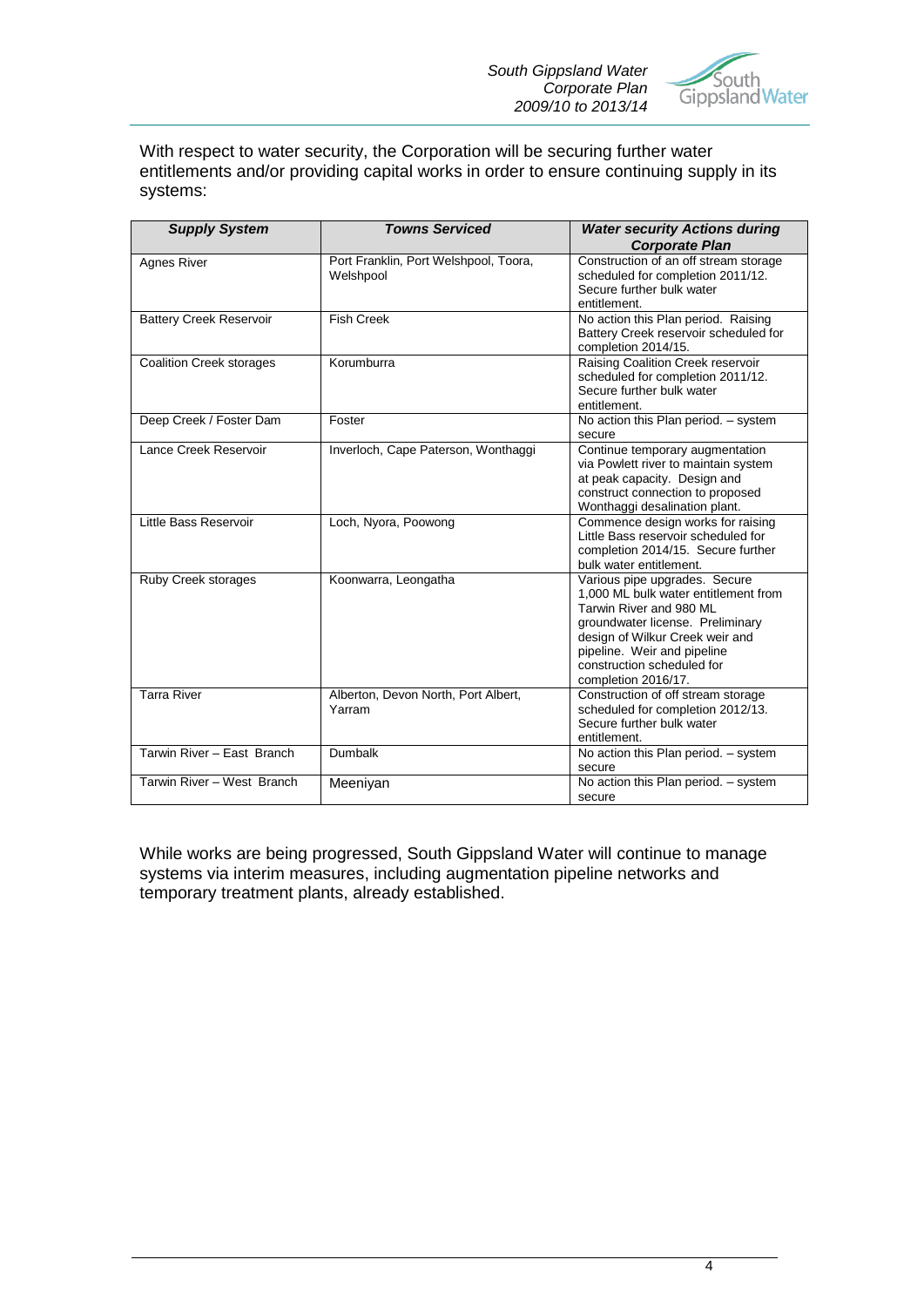

With respect to wastewater services, the Corporation will be constructing 2 significant sewerage schemes for the towns of Poowong, Loch, Nyora and Meeniyan under the Country Towns Water Supply and Sewerage Program. These schemes will provide for the health and safety of the local communities and address environmental concerns with current septic systems. In addition, they provide for regional growth opportunities.

Significant wastewater works include:

| <b>Wastewater System</b>                                      | <b>Towns Serviced</b> | <b>Actions during Corporate Plan</b>                                                         |
|---------------------------------------------------------------|-----------------------|----------------------------------------------------------------------------------------------|
| <b>Meeniyan Country Towns</b><br>Sewerage Scheme              | Meeniyan              | Construct and commission sewerage<br>scheme.                                                 |
| Poowong/Loch/Nyora<br><b>Country Towns Sewerage</b><br>Scheme | Poowong/Loch/Nyora    | Design, construct and commission<br>sewerage scheme.                                         |
| Corner Inlet                                                  | Foster                | Long term strategy to construct<br>natural wetlands treatment process<br>with reuse options. |
| <b>Foster Creek</b>                                           | Korumburra            | Construct sludge dewatering facilities                                                       |
| Little Ruby Creek                                             | Leongatha             | Construct sludge dewatering facilities                                                       |
| Baxter's Beach                                                | Wonthaggi             | Reticulation augmentations to allow<br>for growth.                                           |
| Other                                                         | Other                 | Improved wastewater service<br>network reliability through priority<br>renewal works.        |

Finally, South Gippsland Water, in this Corporate Plan, is concentrating efforts to meet the significant challenges and uncertainties that lie ahead. This will ensure the continued delivery of sustainable water and sewerage services to meet the needs of the communities in South Gippsland.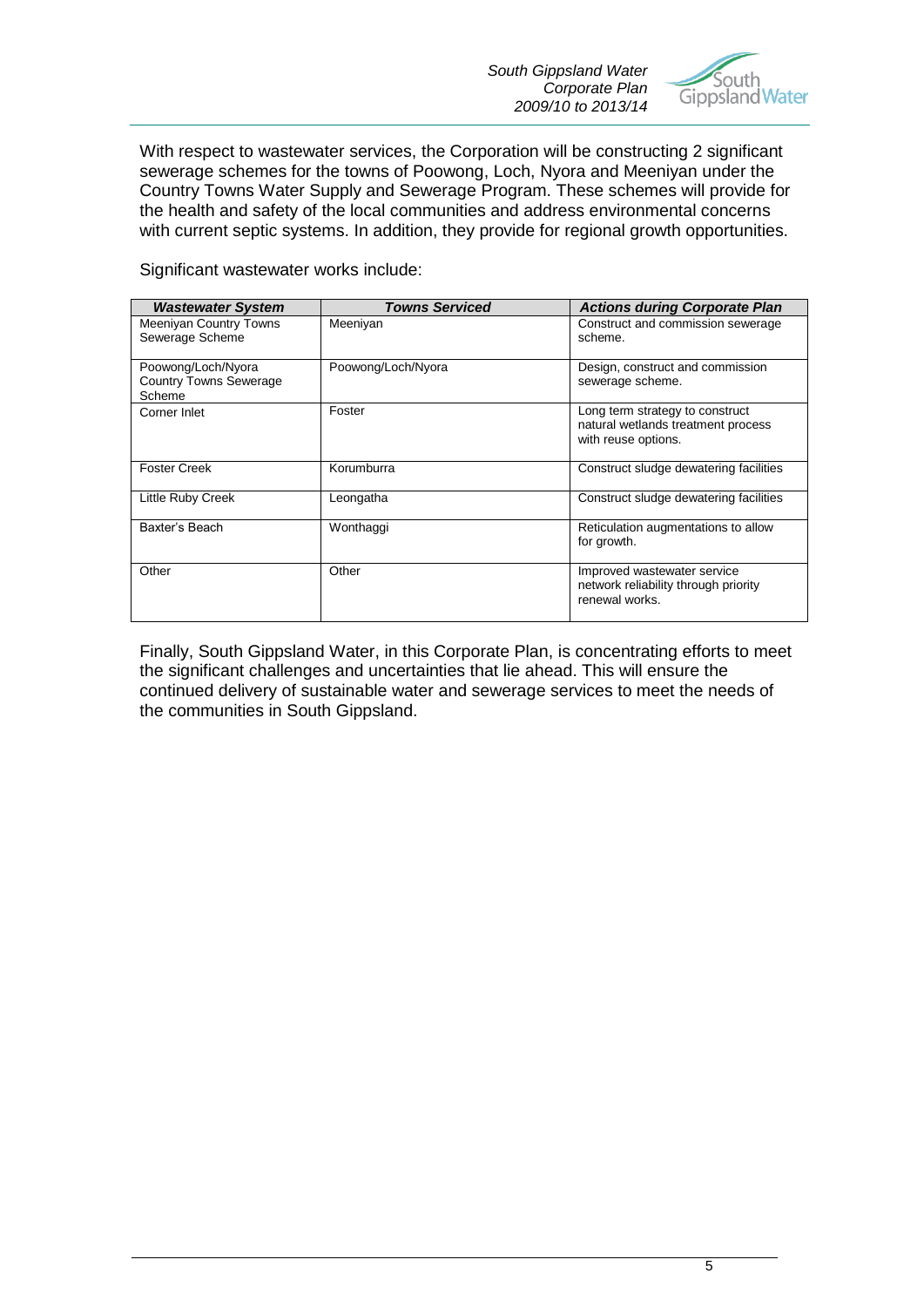

# 2. South Gippsland Water

South Gippsland is located around 2 hours drive from the south eastern suburbs of Melbourne, and is well known for its coastal resorts and National Parks such as Wilson"s Promontory and Tarra Bulga. The Corporation is acutely aware that the region"s "natural capital" has a high public profile. South Gippsland is predominantly an agricultural area, with the main emphasis on dairy farming. The region seeks to maximise its strength as a leading Victorian dairy farming and dairy products producer with two major dairy companies located in the area. Tourism is also an industry of significant importance to the region.

The Corporation demonstrates its commitment to the stewardship of the region"s "natural capital" through initiatives based on continuous improvement at all our operational facilities, together with programs aimed at raising community awareness. South Gippsland Water supports and participates in local activities with a wide range of community groups involved in broader environmental programs that address the interconnection of all of the elements of the region's ecosystems. South Gippsland Water is fully aware that the services it provides are essential to the economic survival, development and well-being of the region. Accordingly, South Gippsland Water takes into account the programs and activities of other regional agencies in developing its strategies and plans, in so doing, contributing to an integrated regional approach to natural resource management.

The demographics of the region are also undergoing change due to the continuing public demand for coastal residential real estate. Wonthaggi, Inverloch, Cape Paterson and Waratah Bay are examples with dramatically rising residential real estate prices and the influx of a new socio-economic segment of customers to the region.

The Corporation produces potable drinking water product from its water treatment plants. It also produces treated waste streams from its sewerage treatment plants. These processes are undertaken while meeting stringent environmental demands and satisfying customer expectations at a cost that is sustainable and a price to consumers that is ratified by the economic regulator. All this is achieved with a team that is small by industry standards.

# 2.1 Services Provided by South Gippsland Water

South Gippsland Water employs a multi skilled workforce that covers the disciplines of planning, administration, finance, customer services, engineering operations, maintenance, and construction management. Most engineering design is outsourced.

The Corporation has a skills-based, seven member Board, appointed by the Minister for Water. The Corporation is managed by an executive team, led by the Managing Director, who also is a Board member.

South Gippsland Water provides the full range of water supply functions, including water harvesting and storage, water treatment, urban water supply, as well as wastewater collection, treatment, disposal and reuse, and major trade waste services.

Whilst reuse is limited by climate and logistics, 100% (118 ML) of the wastewater from South Gippsland Water"s Tarraville wastewater treatment plant is currently used for pasture irrigation. Strategic emphasis on environmentally beneficial re-use is expected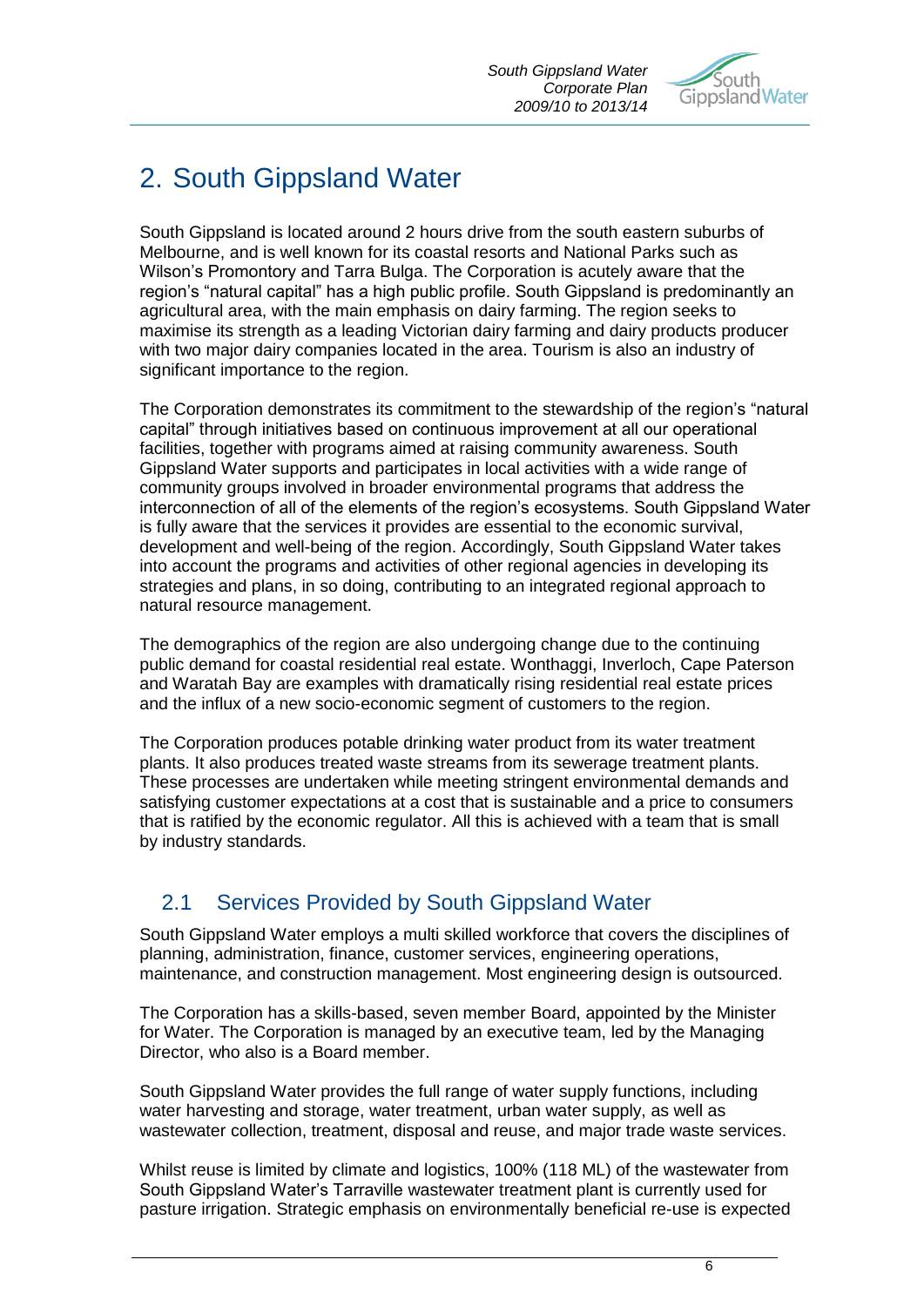

to result in an increase in the re-use of treated wastewater over the medium to long term.

South Gippsland Water"s core functions are to provide secure water and wastewater services to around 18,600 assessments across approximately 4,000 square kilometres of South Gippsland. The base population of serviced towns is approximately 28,000, a figure that may increase in peak holiday periods by as much as 100%.

South Gippsland Water services a substantial Regional Urban Water Corporation (RUWC) area, but is amongst the smallest in the state when based on number of customers. South Gippsland Water"s service area includes 23 towns, including the major centres of Wonthaggi, Inverloch, Leongatha and Korumburra as illustrated in Map 2.2.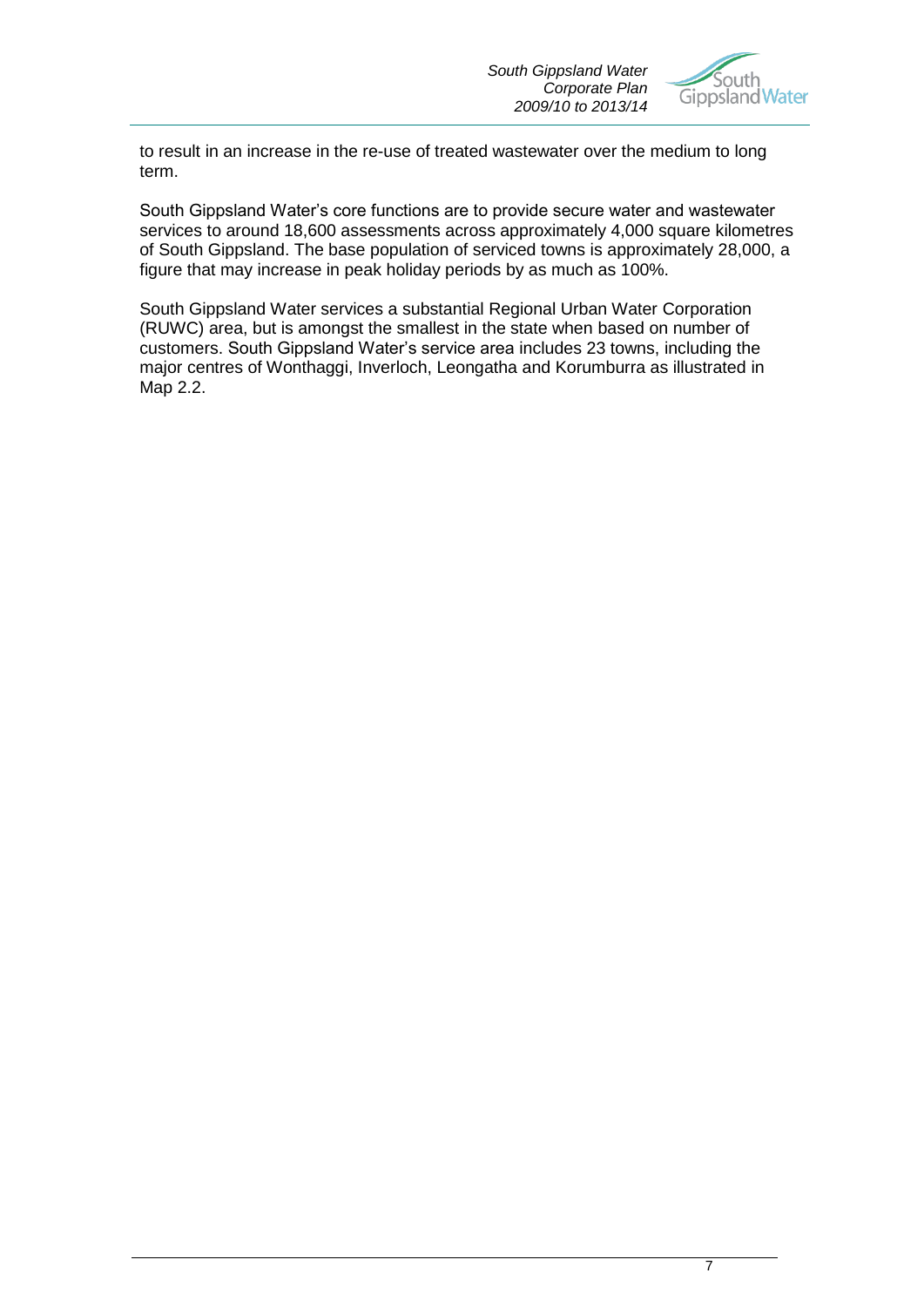

#### **Table 2.1: South Gippsland Water & Sewerage Service Localities**

South Gippsland Water"s service area covers 23 towns and 4,000 square kilometres. The towns supplied and the services the Corporation provides are summarised in the following table.

| <b>Centre</b>                    | <b>Population</b>            | <b>Water</b>                        |                                           | <b>Sewerage</b>     |                                               |
|----------------------------------|------------------------------|-------------------------------------|-------------------------------------------|---------------------|-----------------------------------------------|
|                                  | <b>Served</b><br>(Permanent) | <b>Assessments</b><br><b>Supply</b> |                                           | <b>Assessments</b>  | <b>Discharged</b>                             |
| <b>Port Franklin</b>             | 124                          | 104                                 | Agnes River                               | Not Serviced        | N/A                                           |
| <b>Port Welshpool</b>            | 200                          | 263                                 | 237<br>Agnes River                        |                     | Corner Inlet                                  |
| <b>Toora</b>                     | 688                          | 508                                 | <b>Agnes River</b>                        | 281                 | Corner Inlet                                  |
| Welshpool                        | 150                          | 204                                 | <b>Agnes River</b>                        | 126                 | Corner Inlet                                  |
| <b>Fish Creek</b>                | 176                          | 213                                 | <b>Battery Creek</b><br>Reservoir         | Not Serviced        | N/A                                           |
| Korumburra                       | 3,211                        | 1,910                               | <b>Coalition Creek</b><br>storage network | 1,613               | <b>Foster Creek</b>                           |
| <b>Foster</b>                    | 1,061                        | 787                                 | Deep Creek /<br>Foster Dam                | 692                 | Corner Inlet                                  |
| Inverloch                        | 4.406                        | 4,005                               | Lance Creek<br>Reservoir                  | 3.961               | Baxter's Beach/<br>Private Crop<br>Irrigation |
| <b>Cape Paterson</b>             | 717                          | 1,072                               | Lance Creek<br>Reservoir                  | 1,068               | Baxter's Beach                                |
| Wonthaggi                        | 6,947                        | 3,872                               | Lance Creek<br>Reservoir                  | 3,616               | Baxter's Beach                                |
| Loch                             | 185                          | 146                                 | <b>Little Bass</b><br>Reservoir           | Not Serviced        | N/A                                           |
| <b>Nyora</b>                     | 552                          | 324                                 | <b>Little Bass</b><br>Reservoir           | Not Serviced        | N/A                                           |
| Poowong                          | 292                          | 180                                 | Little Bass<br>Reservoir                  | Not Serviced        | N/A                                           |
| Koonwarra                        | 147 (estimate)               | 71                                  | <b>Ruby Creek</b><br>storage network      | Not serviced        | N/A                                           |
| Leongatha                        | 4,567                        | 2,772                               | <b>Ruby Creek</b><br>storage network      | 2,567               | Little Ruby Creek                             |
| Leongatha                        | Dairy Factories              | N/A                                 | N/A                                       | N/A                 | Venus Bay                                     |
| <b>Alberton</b>                  | 166                          | 147                                 | <b>Tarra River</b>                        | Not Serviced        | N/A                                           |
| <b>Devon North</b>               | 78 (estimate)                | 123                                 | <b>Tarra River</b>                        | Not Serviced        | N/A                                           |
| <b>Port Albert</b>               | 256                          | 382                                 | <b>Tarra River</b>                        | 320                 | <b>Private Pasture</b><br>Irrigation          |
| Yarram                           | 1,772                        | 1,156                               | <b>Tarra River</b>                        | 1,040               | Private Pasture<br>Irrigation                 |
| <b>Dumbalk</b>                   | 166                          | 106                                 | Tarwin River-<br>East Branch              | <b>Not Serviced</b> | N/A                                           |
| Meeniyan                         | 434                          | 254                                 | Tarwin River-<br>West Branch              | Not Serviced        | N/A                                           |
| <b>Waratah Bay</b><br>See note 3 | 147                          | Not Serviced                        | N/A                                       | 108                 | Pasture irrigation<br>by Corporation          |

Notes:

1. Population Served based on ABS 2006 Census\* updated with ABS Cat. No.3218.0 Regional Population Australia,

2006-07 obtained from Spatial Analysis and Research Unit, Department of Planning and Community Development.

2. Water and Sewerage Assessments = Number of Rated Properties at 31 March 2009.

3. The Waratah Bay figures are an estimate only – it is not possible to isolate them from the ABS Fish Creek collection district, which also includes Sandy Point as well as the township of Fish Creek.

\*ABS method of publication of figures has changed from enumerated population, (where people are counted on census night), to usual place of residence.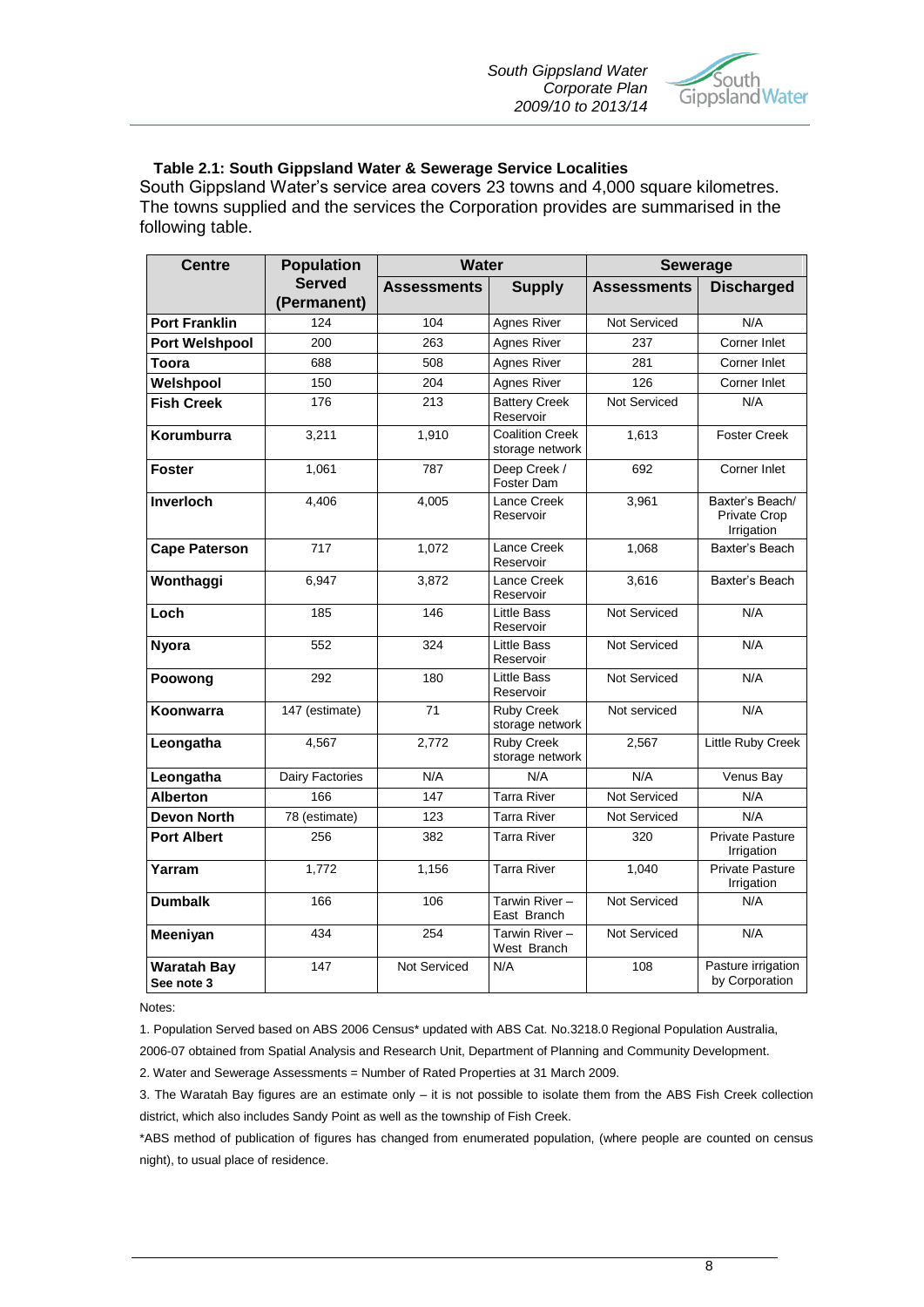

# 2.2 South Gippsland Water Infrastructure

South Gippsland Water has significant headworks assets with 13 reservoirs and 18 service storages. The quality of water sources varies significantly across South Gippsland Water"s region leading to specific water quality control challenges.

South Gippsland Water"s total operation comprises:

- A headworks function comprising:
- Water catchments with a total area of 1,234 square kilometres
- 13 reservoirs and 18 service storages

A Water Services Function comprising:

- 10 separate water supply systems
- 10 water treatment plants
- 626km of water mains
- 17 water pump stations
- servicing some 18,600 assessments over 21 towns with around 4,744ML (2007/08) annual volume of metered water

A Sewerage Services Function comprising:

- 11 conventional wastewater collection systems
- 1 vacuum wastewater system
- 10 sewerage treatment plants
- 1 dedicated saline tradewaste system
- 373km of wastewater mains
- 45 wastewater pump stations
- 5 marine environment outfalls
- 2 inland water discharge points
- servicing some 14,900 wastewater assessments over 12 towns collecting and treating around 3,685ML (2007/2008) of wastewater.

South Gippsland Water"s service area (shown in the Map below) extends from Wonthaggi and Nyora in the west to Yarram in the east, and from the coastal centres facing Bass Strait in the south through to the Strzelecki Ranges in the north. The western boundary adjoins Westernport Water, the northern boundaries adjoin South East Water, Gippsland Water and East Gippsland Water.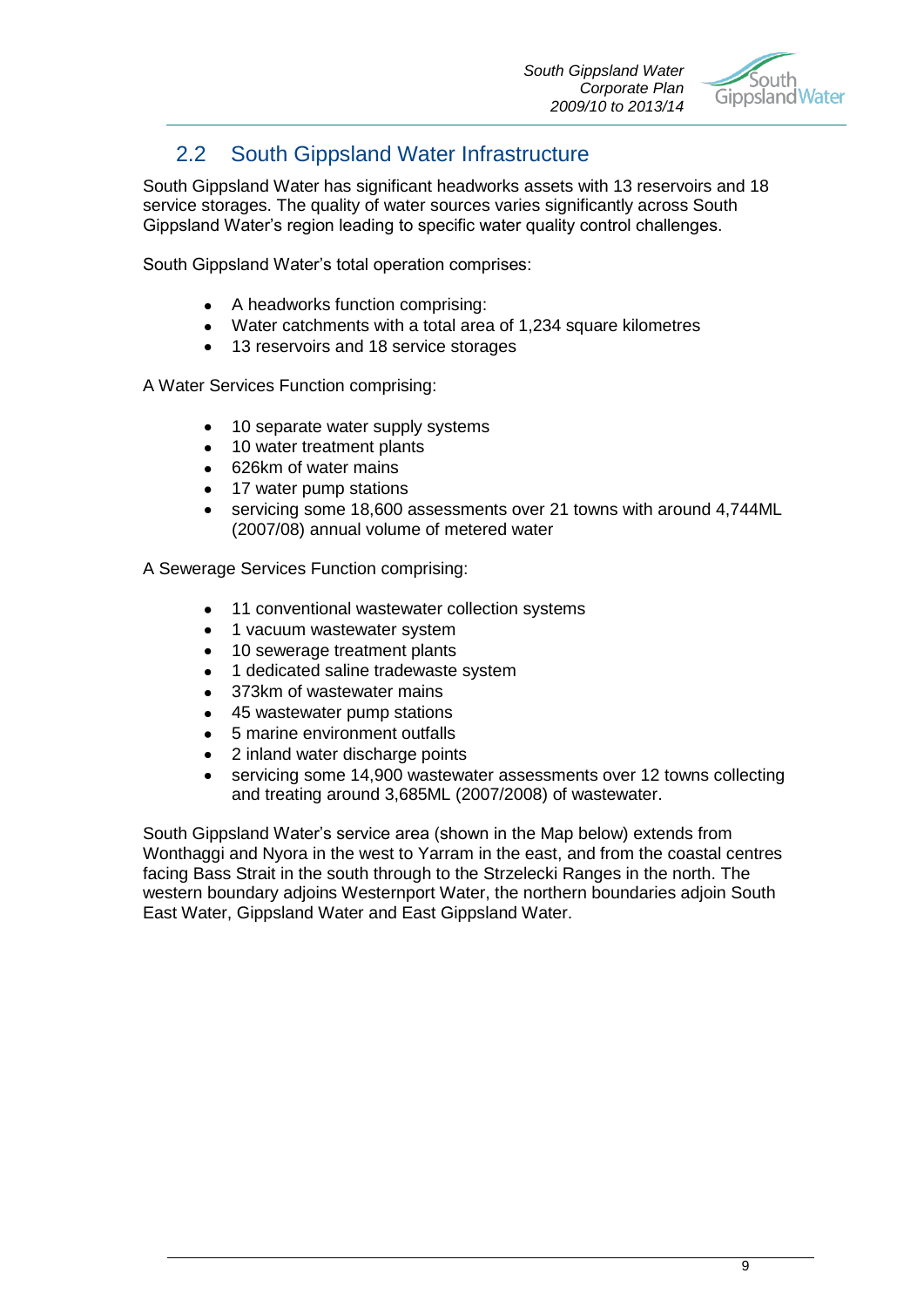



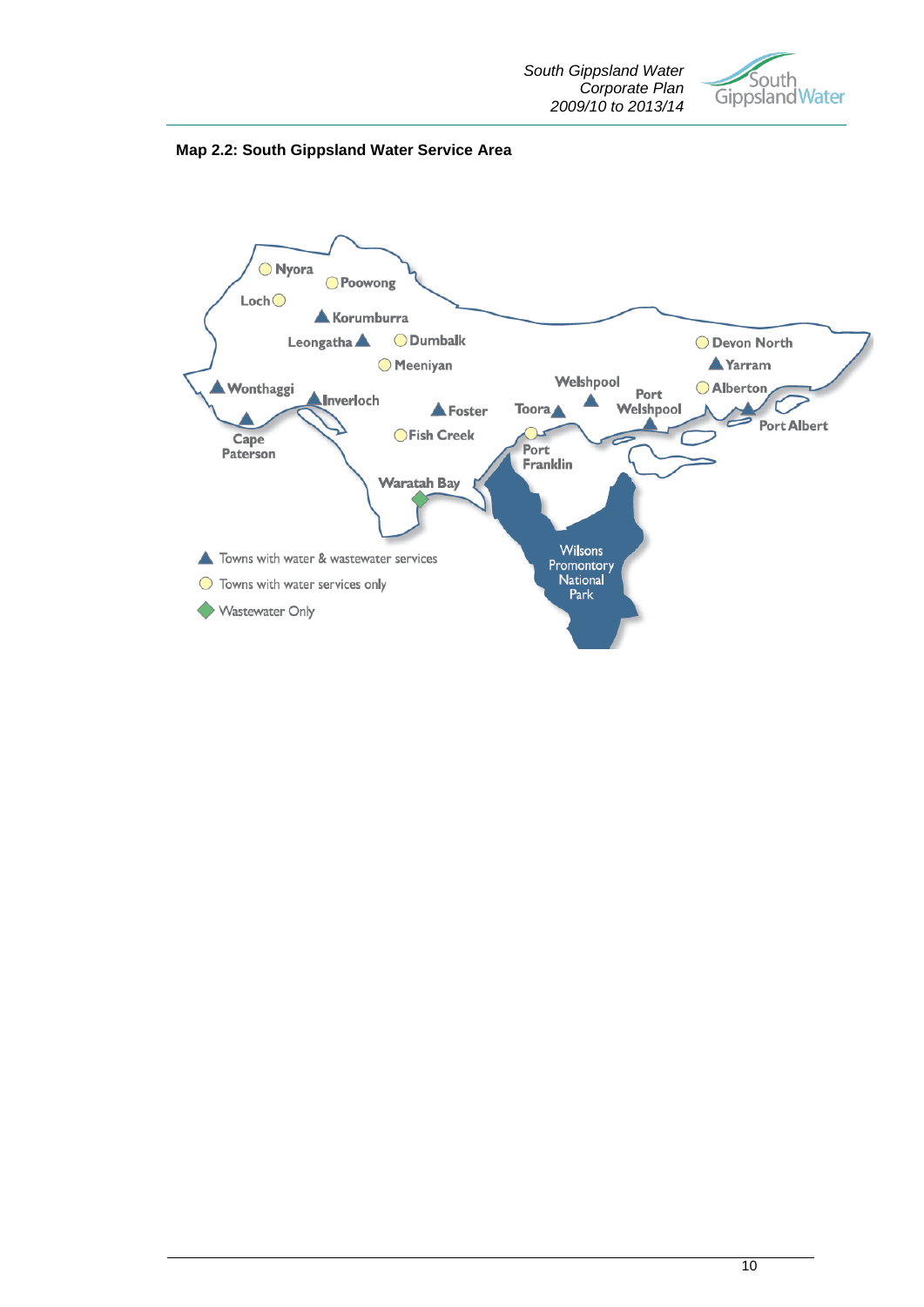

# 3. Mission, Vision and Objectives

The strategic issues facing South Gippsland Water, on which this Corporate Plan is based, are articulated through corporate Vision and Mission statements and through identification of Key Strategic Objectives summarised below.



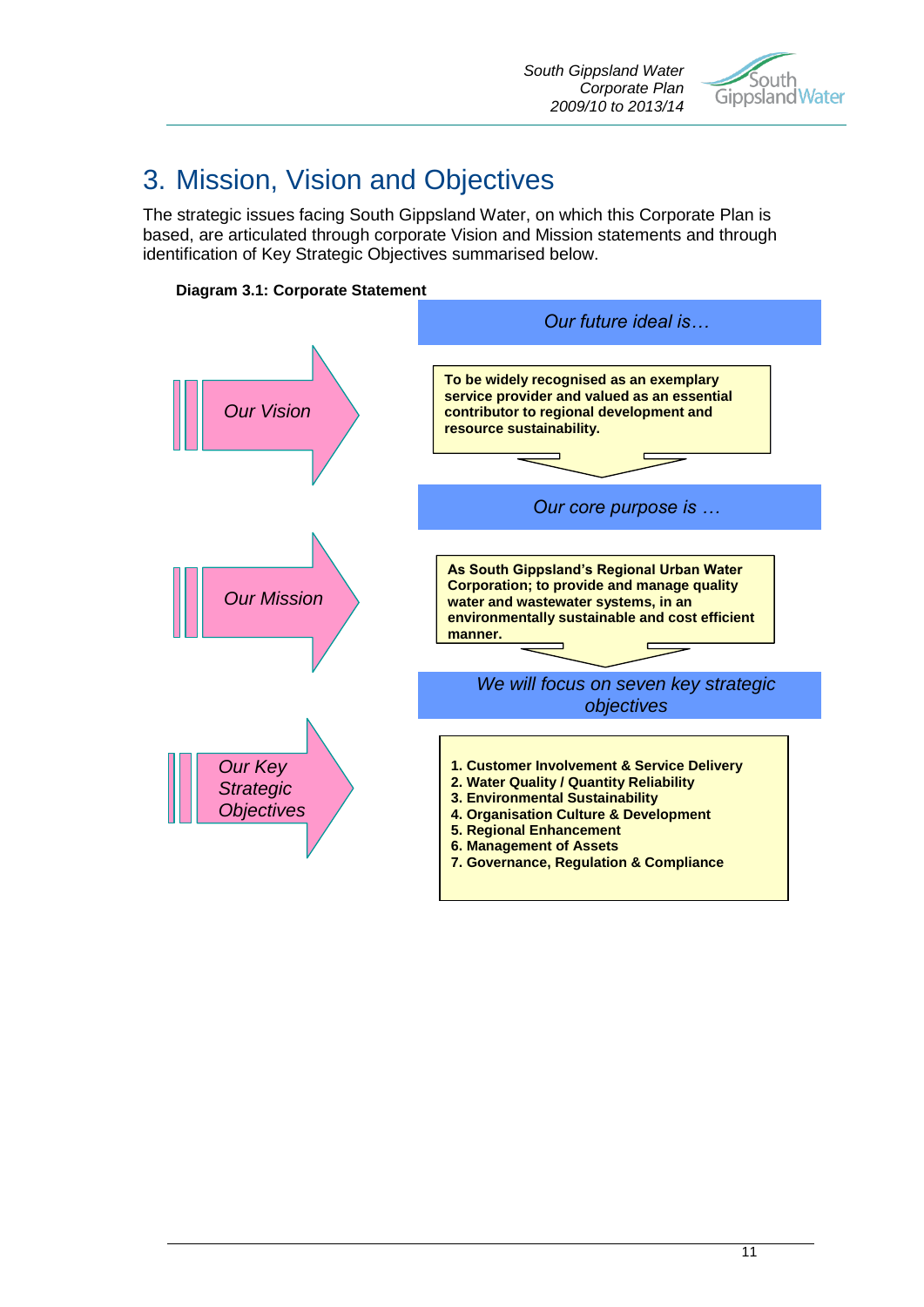

The Key Organisational Strategic Objectives, including priorities are summarised as:

#### **Customer Involvement and Service Delivery**

- Continue the high priority and commitment to our customers and  $\bullet$ maintenance of our service standards.
- Continue to consult with customers.

#### **Water Quality and Reliability of Supply**

- Increase customer satisfaction with water quality.
- Meet or exceed water regulations.

#### **Environmental Sustainability**

- Better understand and respond to climate change impacts.
- Manage wastewater systems to optimise the link with the integrated water cycle.
- Secure sustainable future water resources for customers.

#### **Organisation Culture & Development**

- Support and retain staff by providing information and enhanced knowledge, systems and resources to ensure continued quality performance.
- Continue working with staff to ensure a healthy, safe and rewarding work environment.

#### **Regional Enhancement**

Support regional development and the provision of enabling infrastructure.

#### **Management of Assets**

Utilise the asset management system to improve knowledge and asset performance.

#### **Governance, Regulation & Compliance**

Maintain our commitment to achieve the highest standards of compliance, financial sustainability and performance of the organisation, through sound and prudent governance.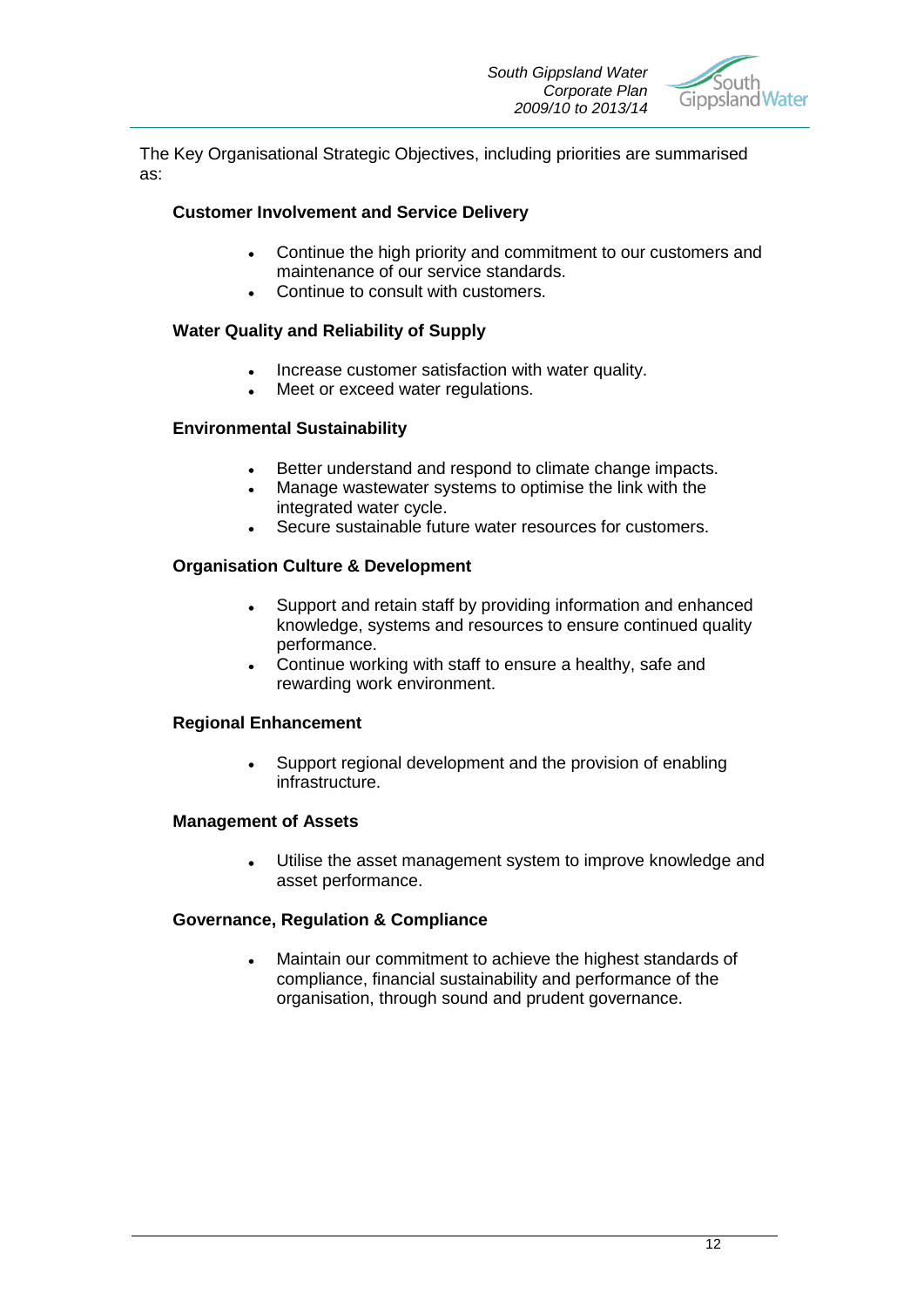

# 4. Key Assumptions Made in Preparing the Corporate Plan

#### 4.1 Revenue

Revenue included in the Corporate Plan is based on the prices approved by the Essential Services Commission (ESC) in accordance with Clause 8 of the Water Industry Regulatory Order. The prices were approved by the ESC in June 2008. The weighted average price increase for 2009/10 approximates 4.4% in real terms and 7.1% nominally (including inflation of 2.5%). Full pricing details are shown at Table 9.1.

# 4.2 Customer Growth – Estimated Demand Forecast

The "Victoria In Future 2004" forecasts of population and housing, together with the Corporation"s own historical data have been utilised to provide growth forecasts for new customers and estimate changes in water demand following awareness on climate change, implementation of permanent water savings rules, water savings education and programs and the effects of restrictions from the current drought.

The following customer growth estimates have been utilised in the Corporate Plan:

|            | <b>Customer Group</b> | 2009/10 | 2010/11 | 2011/12 | 2012/13 | 2013/14 |
|------------|-----------------------|---------|---------|---------|---------|---------|
| Water      | Residential           |         |         |         |         |         |
|            | East/West             | $1.2\%$ | 1.2%    | 1.2%    | $1.1\%$ | 1.1%    |
|            | Southern              | 1.8%    | 1.8%    | 1.8%    | 1.7%    | 1.7%    |
|            | Non Residential       |         |         |         |         |         |
|            | East/West             | 0.7%    | 0.7%    | 0.7%    | 0.7%    | 0.7%    |
|            | Southern              | 0.9%    | 0.9%    | 0.9%    | 0.9%    | 0.9%    |
| Wastewater | Residential           | 1.4%    | 1.4%    | 1.4%    | 1.3%    | 1.3%    |
|            | Non Residential       | 0.8%    | 0.8%    | 0.8%    | 0.8%    | 0.8%    |

#### **Table 4.2(a): Customer Growth Assumptions**

While customer growth remains steady, average consumption patterns have steadily declined over the last 6 years evidenced by substantial decreases from 2002/03 to 2007/08. 14.4% (residential) and 9.3% (non-residential).

Further, in response to business continuity risk, major customers have invested in water saving technologies which has been forecast to affect their water consumption in the medium to long term.

Overall, due to residential population growth, and smaller business industrial and commercial expansion, it is forecast that South Gippsland Water will experience a small net increase in demand for water over the plan period.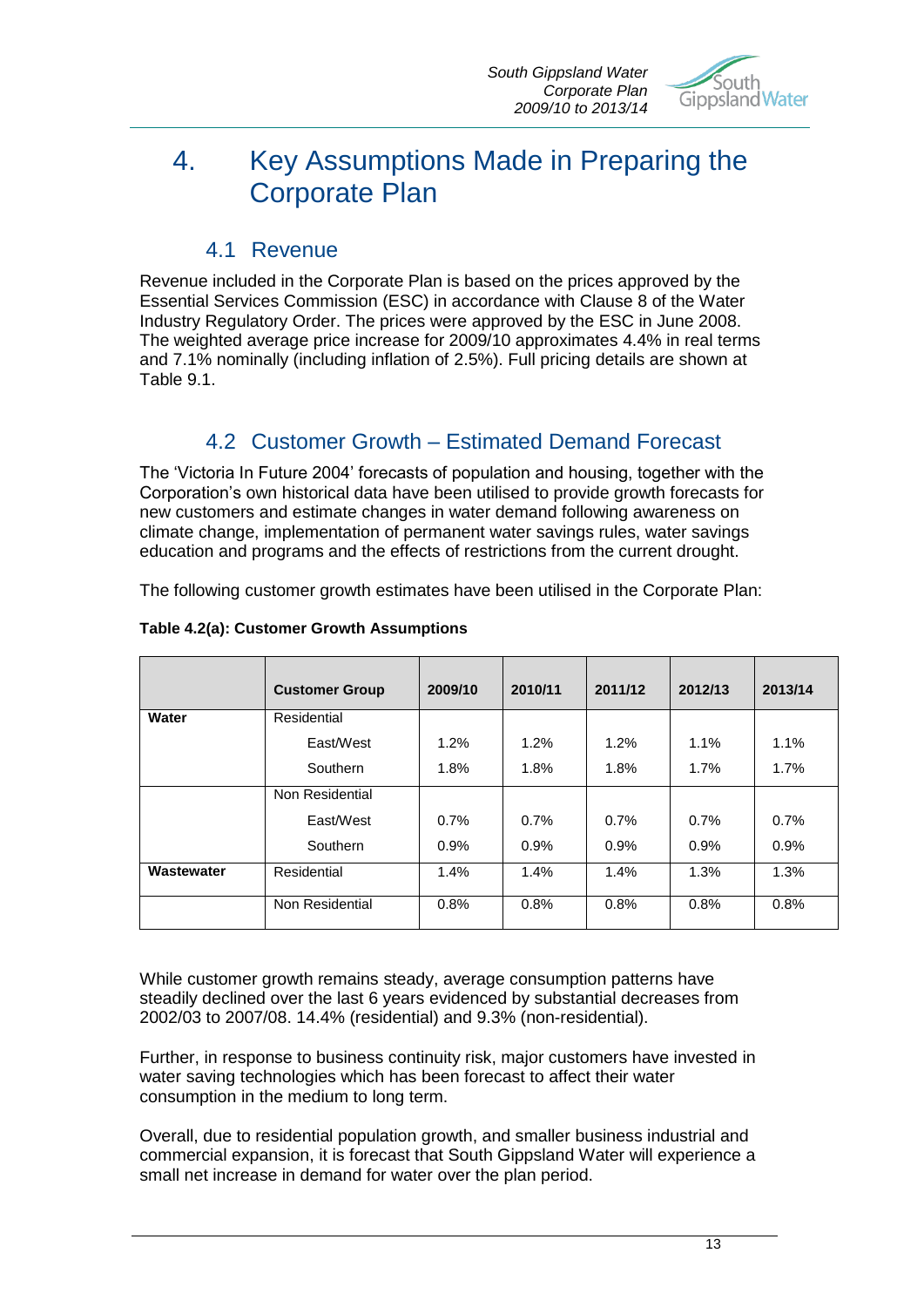

The resultant customers and water and wastewater volumes from these assumptions are:

#### **Table 4.2(b): Growth and Demand Forecast**

|                  |                                        | Year 0<br>2008-09 | Year 1<br>2009-10 | Year <sub>2</sub><br>2010-11 | Year <sub>3</sub><br>2011-12 | Year 4<br>2012-13 | Year 5<br>2013-14   |
|------------------|----------------------------------------|-------------------|-------------------|------------------------------|------------------------------|-------------------|---------------------|
| 1                | <b>Number of assessments</b>           |                   |                   |                              |                              |                   |                     |
| 1.1              | Retail Urban: Water Supply             |                   |                   |                              |                              |                   |                     |
| 1.1.1            | Residential                            | 15442             | 15681             | 15921                        | 16165                        | 16404             | 16639               |
| 1.1.2            | Non Residential                        | 3327              | 3351              | 3375                         | 3399                         | 3423              | 3447                |
| $\overline{1.2}$ | Retail Urban: Wastewater Service       |                   |                   |                              |                              |                   |                     |
| 1.2.1            | Residential                            | 14022             | 14299             | 14505                        | 14912                        | 15118             | 15823               |
| 1.2.2            | Non Residential                        | 1051              | 1060              | 1069                         | 1088                         | 1098              | 1133                |
| 1.2.3            | Trade Waste by Agreement               | 189               | 189               | 191                          | 193                          | 195               | 197                 |
| 1.3              | <b>Recycled Water</b>                  | 3                 | 3                 | 3                            | 3                            | 3                 | 3                   |
| 1.4              | Bulk supplies to other Corporations    | 0                 | 0                 | 0                            | $\mathbf 0$                  | $\Omega$          | 0                   |
| 1.5              | Irrigation (pumped)                    | 0                 | 0                 | $\mathbf 0$                  | $\mathbf 0$                  | 0                 | $\pmb{0}$           |
| 1.6              | Irrigation (gravity)                   | 0                 | $\mathbf 0$       | 0                            | $\mathbf 0$                  | 0                 | $\mathsf{O}\xspace$ |
| 1.7              | <b>Stock and Domestic</b>              | 0                 | $\mathbf 0$       | $\mathbf 0$                  | $\overline{0}$               | 0                 | 0                   |
| 1.8              | <b>Retail Diversions</b>               | 0                 | $\Omega$          | 0                            | $\Omega$                     | 0                 | $\overline{0}$      |
| 2                | Volume of urban water supplied (ML)    |                   |                   |                              |                              |                   |                     |
| 2.1              | Residential                            | 1786              | 1919.65           | 1933                         | 1947.19                      | 1959.08           | 1970.88             |
| 2.2              | Non Residential                        | 2944              | 2905.95           | 3165                         | 2911.53                      | 2804.63           | 2807.68             |
| 3                | Wastewater                             |                   |                   |                              |                              |                   |                     |
| 3.1              | Total volume of effluent produced (ML) | 3435              | 3483              | 3531                         | 3580                         | 3628              | 3675                |
| 3.3              | % of effluent reused                   | 3%                | 2%                | 2%                           | 2%                           | 2%                | 2%                  |

#### 4.3 Climate conditions / yields assumed for the Corporate Plan

South Gippsland, similar to many other parts of south-east Australia, has over the last ten years experienced the worst prolonged drought on record with even more extreme dry conditions in the last three years.

In its Water Supply Demand Strategy, South Gippsland Water has planned its demand reduction and supply enhancement measures on the assumption of medium climate change conditions over the next 50 years, based on CSIRO"s climate change projections.

However, this Corporate Plan has been predicated on the assumption that the extreme low flows of the last three years (2005/06, 2006/07 and 2007/08) will continue and therefore it includes measures to access a diversity of water sources.

These sources have largely been provided for via the drought contingency works of 2006/07 and 2007/08 and include a number of permanent groundwater bores, an interconnecting pipe network combined with water extracted from the Tarwin and Powlett Rivers through qualification of rights. In addition, a temporary bore water treatment plant has been commissioned in Yarram.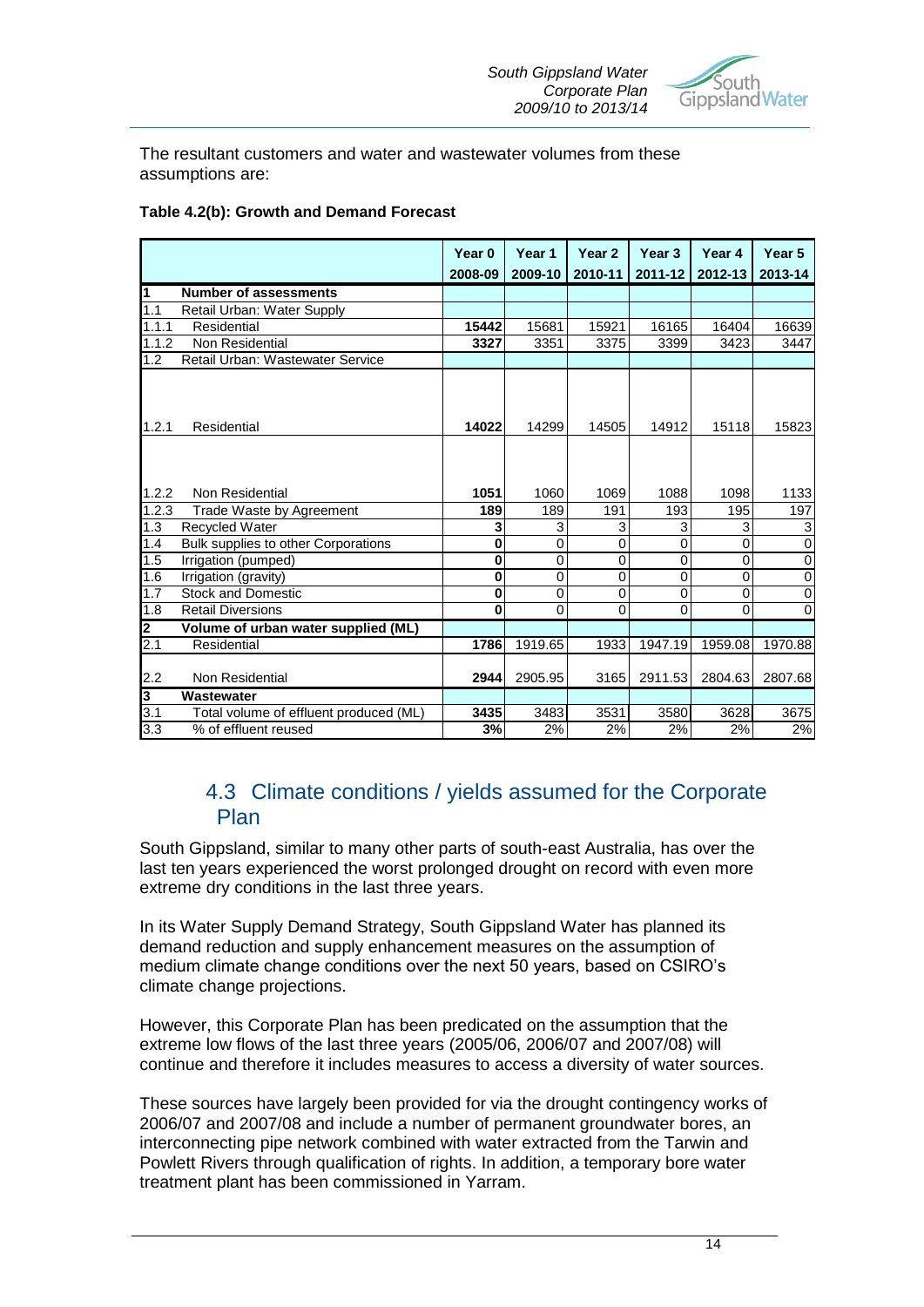

Planned further works include design and construction of a 10ML/day connection to the proposed Wonthaggi desalination plant in order to provide for extra water security, from 2012, for the Lance Creek system (nearly 50% of the Corporation"s customer base).

It is planned that some 4,826 ML"s will be delivered to customers during 2009/10 with no restrictions envisaged over the Corporate Plan period given the water supply options available to the Corporation.

South Gippsland Water has, and will continue to rely on a combination of water sources including, groundwater and river/stream flows (subject to qualification of rights) in order to ensure continued water services to customers in ongoing drought conditions. Desalinated water may play a part in the future sources.

Associated extra operating costs have been incorporated into planning in order to replenish record low water reserves and possible continuation of drought conditions.

Extra Costs for Drought Contingency Planning are:

- Groundwater and river extraction/transfer costs \$177,000 pa
- Operation of the temporary Yarram Water Treatment Plant for  $\bullet$ 2009/10 - \$30,000

## 4.4 Environmental Contribution

The Corporation is required to collect an environmental contribution through fees levied on customer water and wastewater accounts. The contribution was an initiative of the Victorian Government's White Paper 'Securing Our Water Future Together'.

The Corporate Plan includes the collection of revenue and the payment of the Environmental Contribution (\$754,000 p.a.).

### 4.5 Government Contributions

An estimated \$2,920,000 of contributions has been assumed to be received from the desalination project consortium and has not been included as equity contributions. This funding applies to the design and construction of water and wastewater service connections to the proposed Wonthaggi desalination plant.

# 4.6 Forecast Inflation Rates

An inflation rate of 2.5% p.a. has been assumed for each year of the plan.

#### 4.7 Interest on Investment

Interest used to calculate investment revenue has been estimated at 3.2%.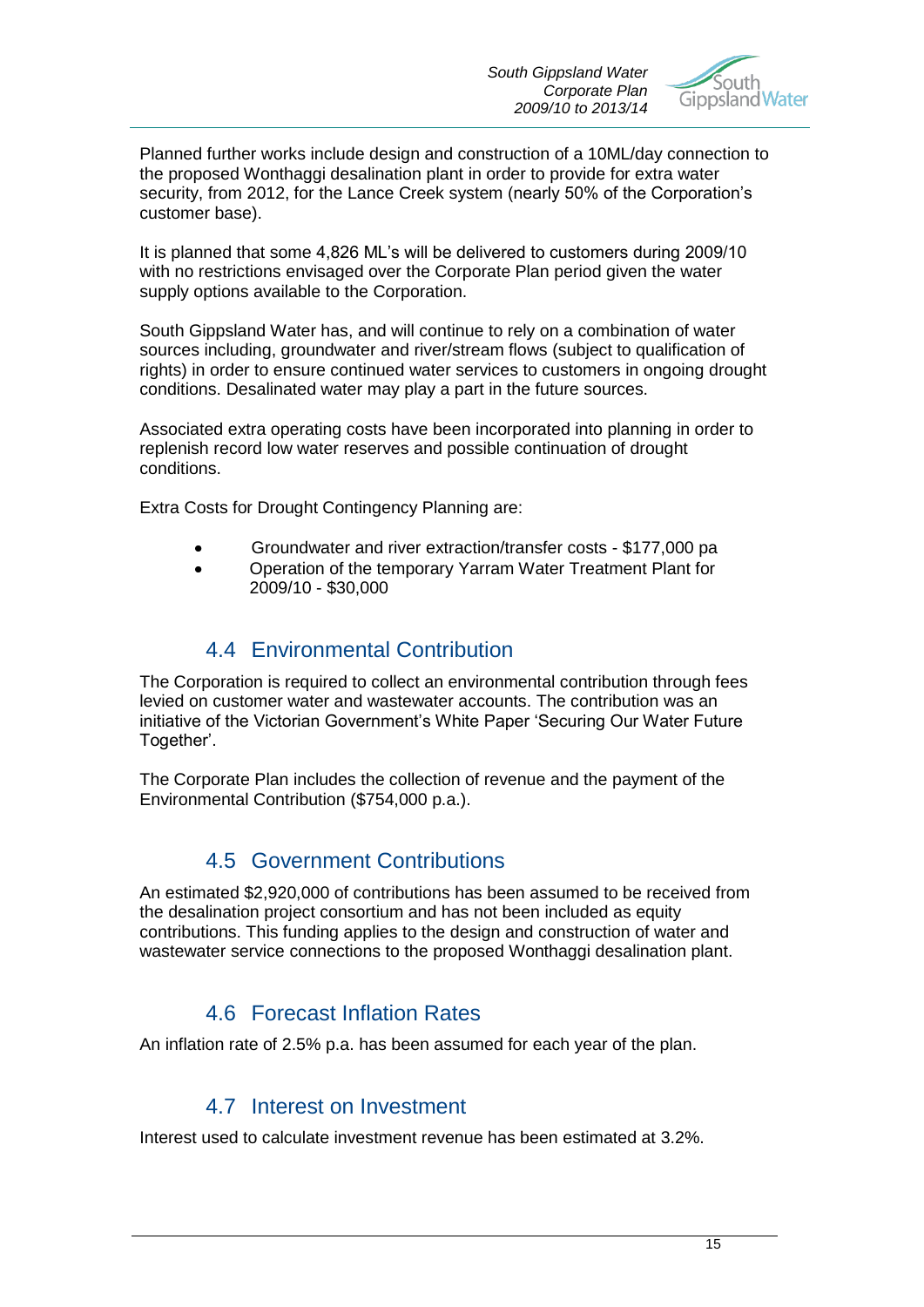

## 4.8 Borrowings

The Corporate Plan assumes that borrowings will be required to provide for capital expenditure projects. The interest rate charge also incorporates the Financial Accommodation Levy (FAL) and is estimated at 7.5% of future loan funds. Borrowings predicted for the Corporate Plan period will bring overall Corporation loans to \$59.2M by June 2014.

# 4.9 Dividend Calculation

No dividend payments have been forecast during the period of the Corporate Plan.

# 4.10Taxation Payments

No taxation payments have been forecast during the period of the Corporate Plan.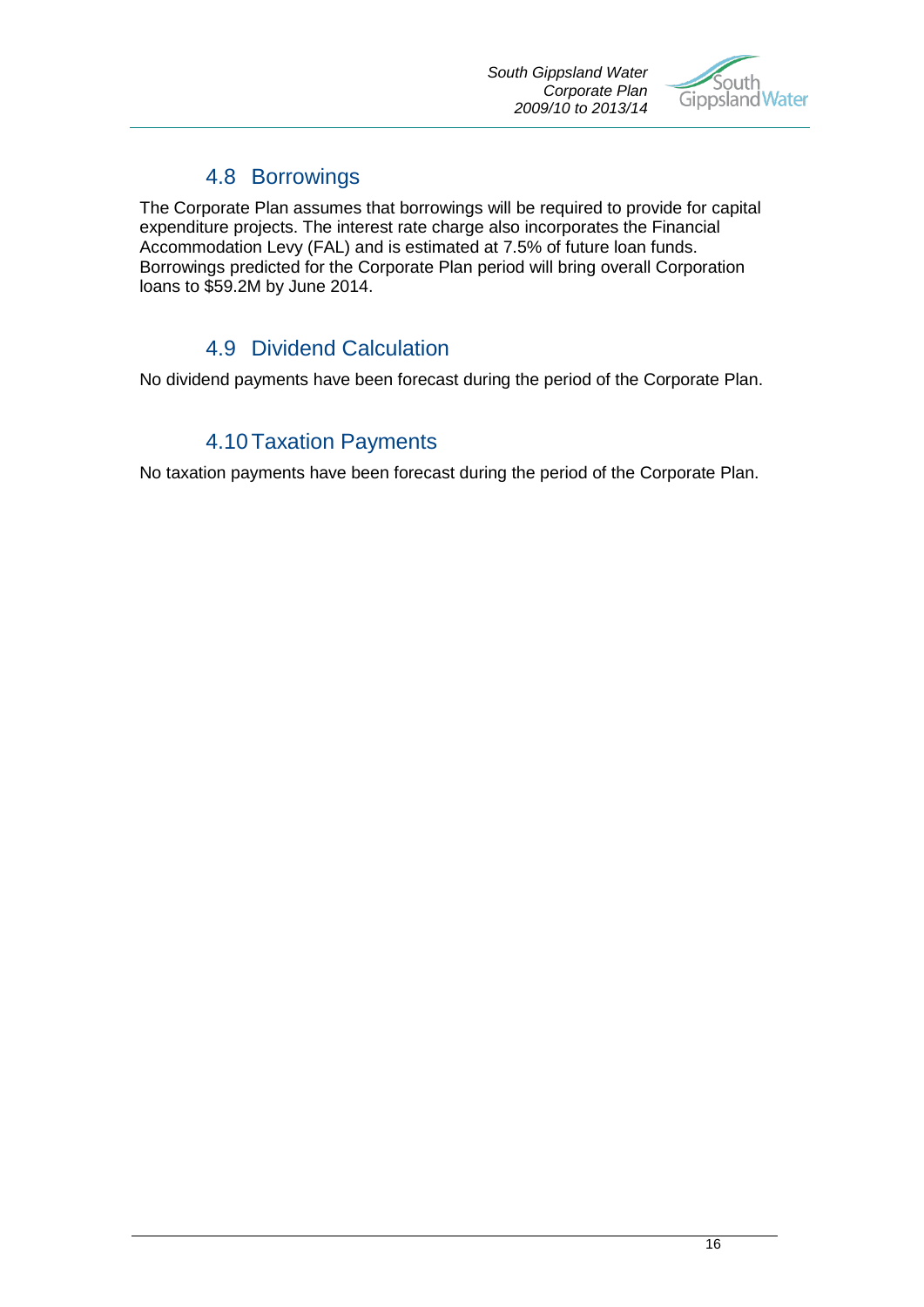

# 5. Outcomes for 2008/09

## 5.1 Introduction

As a part of the Corporate Planning process, South Gippsland Water reviews its progress in achieving its previous Corporate Plan objectives and outcomes and these are summarised below.

# 5.2 Core Service standards

South Gippsland Water committed to meet approved targets for a core set of service standards. Table 5.2 below details the Corporation's delivery of the service standards for 2006/07, 2007/08 and forecast achievement for 2008/09.

#### **Table 5.2: Delivery of Service Standards**

#### **Service Standards**

|                                                                         | 2006/07 Actual |        | 2007/08 Actual |        |        | 2008/09 Estimate |          |        |         |
|-------------------------------------------------------------------------|----------------|--------|----------------|--------|--------|------------------|----------|--------|---------|
|                                                                         | Actual         | Target | Var.           | Actual | Target | Var.             | Forecast | Target | Var.    |
| Water                                                                   |                |        |                |        |        |                  |          |        |         |
| Unplanned water supply interruptions (per 100km)                        | 26.3           | 37.0   | 28.9%          | 36.9   | 37.0   | 0.3%             | 27.5     | 28.0   | 1.8%    |
| Average time taken to attend bursts and leaks (priority 1)              | 13.6           | 30.0   | 54.7%          | 18.2   | 30.0   | 39.3%            | 19.0     | 30.0   | 36.7%   |
| Average time taken to attend bursts and leaks (priority 2)              | 28.7           | 40.0   | 28.3%          | 24.1   | 40.0   | 39.8%            | 23.0     | 40.0   | 42.5%   |
| Average time taken to attend bursts and leaks (priority 2)              | 38.0           | 50.0   | 24.0%          | 35.3   | 50.0   | 29.4%            | 380.0    | 1440.0 | 73.6%   |
| Unplanned water supply interruptions restored within 5 hours (per cent) | 98.0           | 99.0   | $-1.0%$        | 99.0   | 99.0   | 0.0%             | 99.0     | 99.0   | 0.0%    |
| Planned water supply interruptions restored within 5 hours (per cent)   | 98.0           | 99.0   | $-1.0%$        | 100.0  | 99.0   | 1.0%             | 90.0     | 99.0   | 9.1%    |
| Average unplanned customer minutes off water supply                     | 29.6           | 36.5   | 18.9%          | 36.4   | 36.2   | $-0.6%$          | 32.5     | 33.0   | 1.5%    |
| Average planned customer minutes off water supply                       | 63.5           | 158.7  | 60.0%          | 98.5   | 158.8  | 38.0%            | 40.0     | 150.0  | 73.3%   |
| Average unplanned frequency of water supply interruptions               | 0.26           | 0.37   | 29.7%          | 0.36   | 0.36   | 0.0%             | 0.30     | 0.30   | 0.0%    |
| Average planned frequency of water supply interruptions                 | 0.25           | 0.50   | 50.0%          | 0.36   | 0.50   | 28.0%            | 0.20     | 0.50   | 60.0%   |
| Average duration of unplanned water supply interruptions (minutes)      | 115.9          | 100.0  | $-15.9%$       | 101.5  | 100.0  | $-1.5%$          | 102.0    | 100.0  | $-2.0%$ |
| Average duration of planned water supply interruptions (minutes)        | 255.4          | 320.0  | 20.2%          | 273.9  | 320.0  | 14.4%            | 270.0    | 300.0  | 10.0%   |
| No. of customers experiencing more than 5 unplanned                     |                |        |                |        |        |                  |          |        |         |
| water supply interruptions in the year                                  | 0.0            | 0.0    | 0.0%           | 0.0    | 0.0    | 0.0%             | 0.0      | 0.0    | 0.0%    |
| Unaccounted for water                                                   | 14.0           | 14.0   | 0.0%           | 14.0   | 14.0   | 0.0%             | 14.0     | 14.0   | 0.0%    |
| <b>Sewerage</b>                                                         |                |        |                |        |        |                  |          |        |         |
| Sewerage blockages (per 100km)                                          | 16.8           | 20.5   | 18.0%          | 11.8   | 20.5   | 42.4%            | 17.5     | 18.0   | 2.8%    |
| Average time to attend sewer spills and blockages (minutes)             | 24.2           | 30.0   | 19.3%          | 22.6   | 30.0   | 24.7%            | 20.0     | 30.0   | 33.3%   |
| Average time to rectify a sewer blockage (minutes)                      | 113.0          | 120.0  | 5.8%           | 108.8  | 120.0  | 9.3%             | 65.0     | 120.0  | 45.8%   |
| Spills contained within 5 hours (per cent)                              | 100.0          | 100.0  | 0.0%           | 100.0  | 100.0  | 0.0%             | 100.0    | 100.0  | 0.0%    |
| No. of customers receiving more than 3 sewer blockages in the year      | 0.0            | 0.0    | 0.0%           | 0.0    | 0.0    | 0.0%             | 0.0      | 0.0    | 0.0%    |
|                                                                         |                |        |                |        |        |                  |          |        |         |
| <b>Customer service</b>                                                 |                |        |                |        |        |                  |          |        |         |
| Complaints to EWOV                                                      | 1.1            | 1.1    | 0.0%           | 0.9    | 1.1    | 18.2%            | 1.1      | 1.1    | 0.0%    |
| Telephone calls answered within 30 seconds                              | 99.0           | 98.0   | 1.0%           | 99.0   | 98.0   | 1.0%             | 99.0     | 98.0   | 1.0%    |
|                                                                         |                |        |                |        |        |                  |          |        |         |
| <b>Minimum flow rates</b>                                               |                |        |                |        |        |                  |          |        |         |
| 20mm<br>20                                                              |                |        |                |        |        |                  |          |        |         |
| 35<br>25mm                                                              |                |        |                |        |        |                  |          |        |         |
| 60<br>32mm                                                              |                |        |                |        |        |                  |          |        |         |
| 90<br>40mm                                                              |                |        |                |        |        |                  |          |        |         |
| 160<br>50mm                                                             |                |        |                |        |        |                  |          |        |         |
| <b>Additional service standards</b>                                     |                |        |                |        |        |                  |          |        |         |
| Recycled water target (% reused)                                        | n/a            | n/a    |                | n/a    | n/a    |                  | 2.0      | 3.0    | 33.3%   |
| Biosolids reuse (% reused)                                              | n/a            | n/a    |                | n/a    | n/a    |                  | 0.0      | 0.0    | 0.0%    |
| Small Town Sewerage Scheme connections (no. of)                         | n/a            | n/a    |                | n/a    | n/a    |                  | 0.0      | 0.0    | 0.0%    |
| Environmental discharge indicator (per cent)                            | n/a            | n/a    |                | n/a    | n/a    |                  | 100.0    | 95.0   | $-5.3%$ |
| Drinking water quality indicators (per cent)                            | n/a            | n/a    |                | n/a    | n/a    |                  | 100.0    | 100.0  | 0.0%    |
|                                                                         |                |        |                |        |        |                  |          |        |         |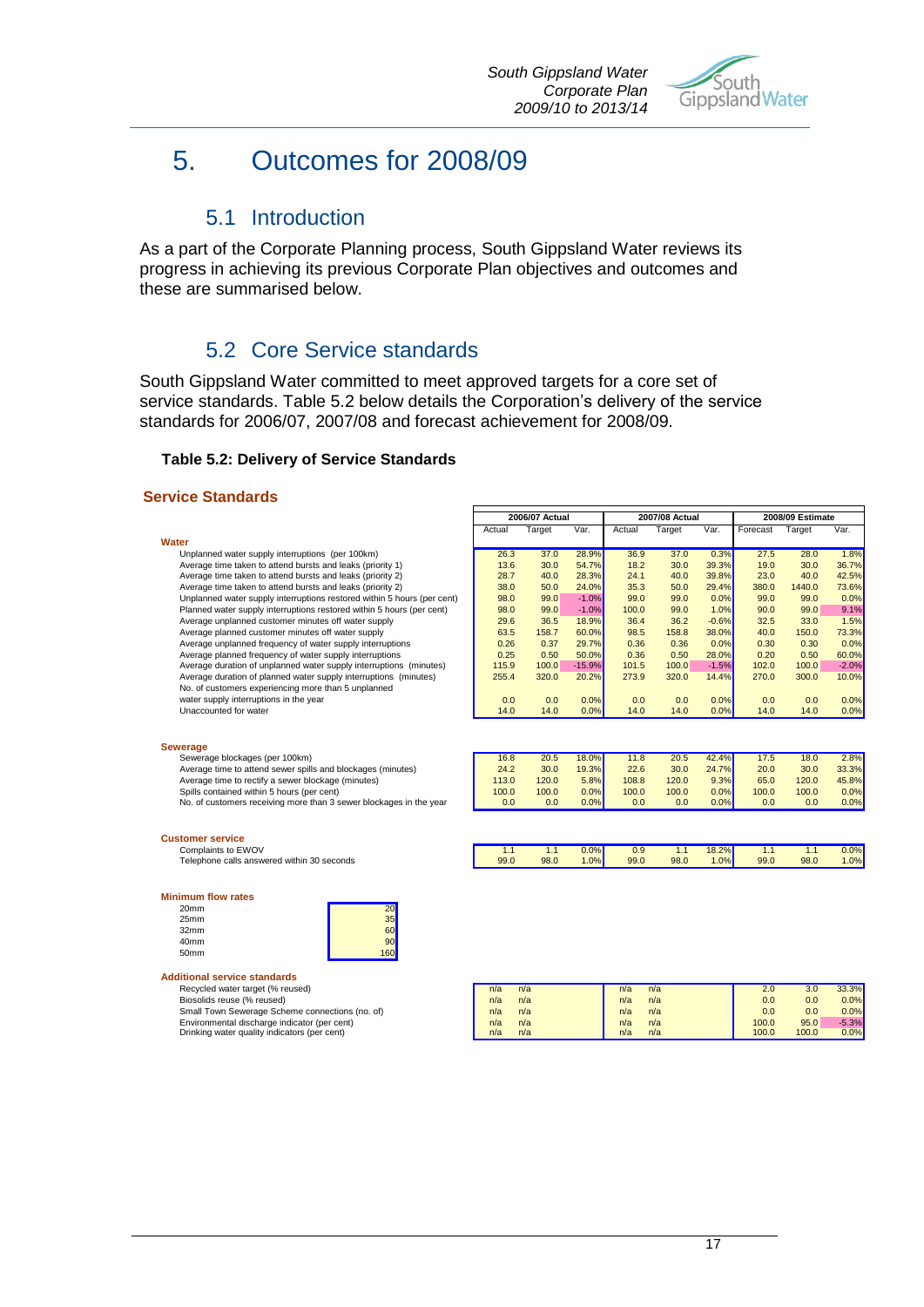

The table shows that South Gippsland Water has performed relatively well in meeting its regulatory service standards with some three non-complying results forecast for 2008/09.

# 5.3 Drinking Water Quality

South Gippsland Water monitors and manages the quality of drinking water supplied to customers with the aim of ensuring its potential health, aesthetic and economic impacts are appropriately managed. With respect to health impacts, these may result from the presence of microorganisms such as bacteria and viruses due to, for example, the faecal contamination of source water or from the presence of chemicals that are in the water as a result of water treatment (such as aluminium, chlorine), natural occurrence (such as minerals) or agricultural and/or mining activities (such as pesticides).

Forecast percentage compliance is shown below for the 2008/09 financial year and is based on the total number of drinking water samples complying with requirements of the Safe Drinking Water Regulation 2005. Further details of drinking water compliance for each distribution system are reported annually to the Department of Human Services.

100% full compliance is forecast.

| Parameter                                                   | Forecast |
|-------------------------------------------------------------|----------|
|                                                             | 2008/09  |
| E.coli (<1 E.coli in 98% of samples taken)                  | 100.0%   |
| Turbidity (95% upper confidence limit of the mean <= 5 NTU) | 100.0%   |
| Aluminium $\left(\leq=0.2$ mg/L)                            | 100.0%   |
| Trihalomethanes (<=250ug/L)                                 | 100.0%   |
| Chloroacetic Acid (<=150ug/L)                               | 100.0%   |
| Dichloroacetic Acid (<=100ug/L)                             | 100.0%   |
| Trichloroacetic Acid (<=100ug/L)                            | 100.0%   |

#### **Table 5.3: Drinking Water Compliance**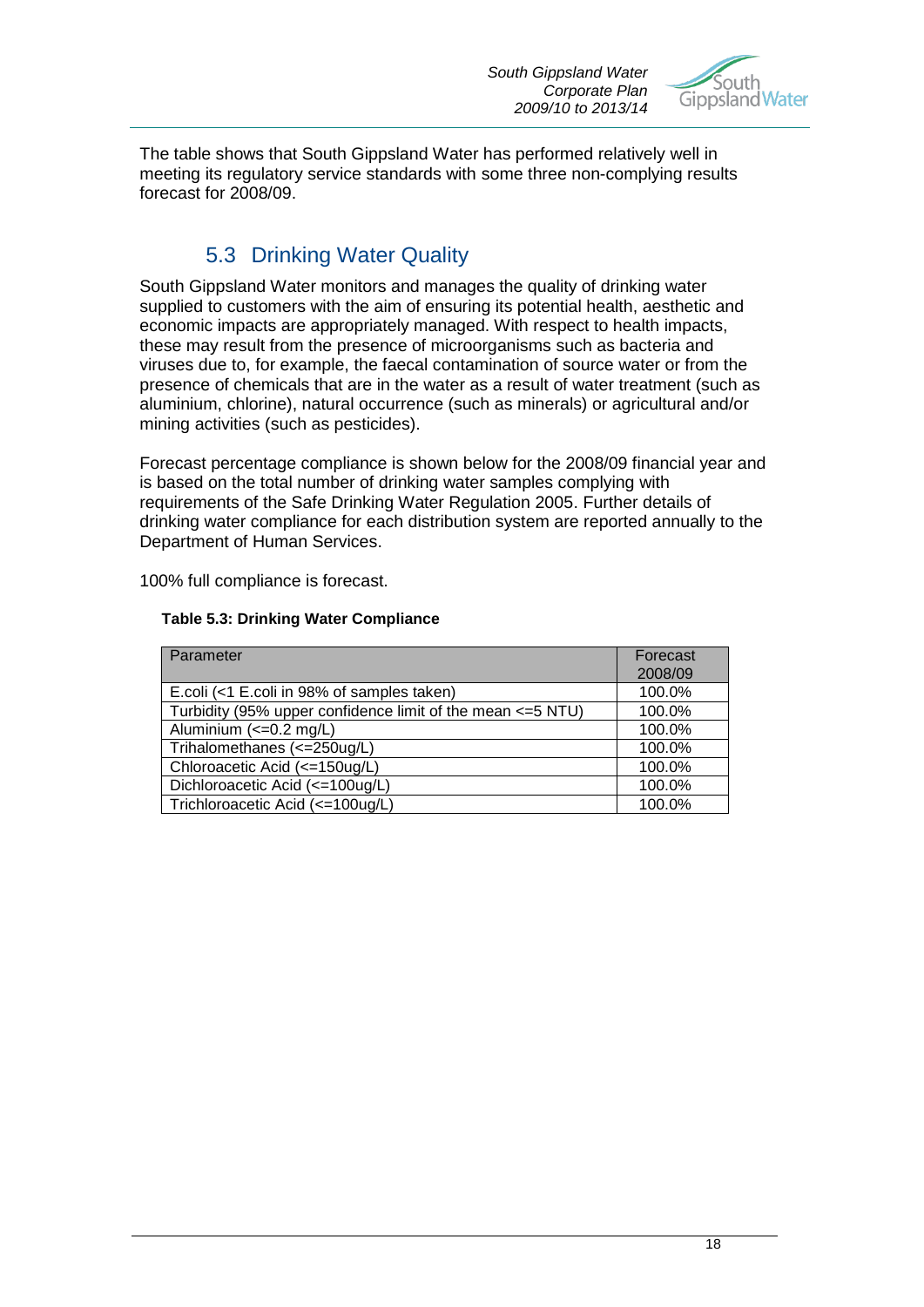

# 5.4 Environmental Performance

Table 5.4 below illustrates South Gippsland Water"s EPA forecast 2008/09 licence compliance at its wastewater systems.

#### **Table 5.4: EPA Licence Compliance**

| Sewerage Treatment Licence Compliance | Forecast    |
|---------------------------------------|-------------|
|                                       | 2008/09     |
| Foster                                | $50.0\%$ 1. |
| Korumburra                            | 100.0%      |
| Leongatha (Domestic)                  | 100.0%      |
| Leongatha (Trade Waste)               | 100.0%      |
| Toora                                 | 100.0%      |
| Welshpool                             | 100.0%      |
| Wonthaggi/Cape Paterson/Inverloch     | 100.0%      |
| Yarram                                | 100.0%      |

*1.* Faced with major upgrades works at its Foster Wastewater plant, rather than pursue customary engineering options, including mechanical plant, the Corporation has identified a duckweed and wetlands solution encompassing reuse and community outcomes. While this will result in non-compliance with our Environmental Protection Authority (EPA) licence in the short to medium term, the long term outcomes will include environmental benefits, (the long term decommissioning of the Foster outfall into Corner Inlet), and improved community amenity via the creation of a nature asset

# 5.5 Urban Water Consumption

The following table summarises total water consumption against forecast for 2008/09.

|                             | Unit |           | 2008/2009 |           |
|-----------------------------|------|-----------|-----------|-----------|
|                             |      | Actual    | Corp Plan | Variance  |
| Urban Water Consumption     |      |           |           |           |
| Murray Goulburn             | kL's | 980,000   | 768,000   | 212,000   |
| <b>Other Major Customer</b> | kL's | 420,000   | 467,000   | (47,000)  |
| Residential                 | kL's | 1,786,000 | 2,086,000 | (300,000) |
| Non-residential             | kL's | 1,544,000 | 1,706,000 | (162,000) |
| Total                       | kL's | 4,730,000 | 5,027,000 | (297,000) |

#### **Table 5.5: Comparative Analysis of Forecast vs. Actual Water Consumption**

It is forecast that total water consumption for 2008/09 will be lower than the budget by some 5.9%. This is a result of the previous prolonged drought conditions and the subsequent affects on customer behaviour.

Significant customer engagement and education, in particular with major customers, will result in continuing lower consumption patterns going forward. By illustration total metered water peaked at 5,550 ML"s in 2004/05 reducing to 4,730 ML"s (estimated) in 2008/09.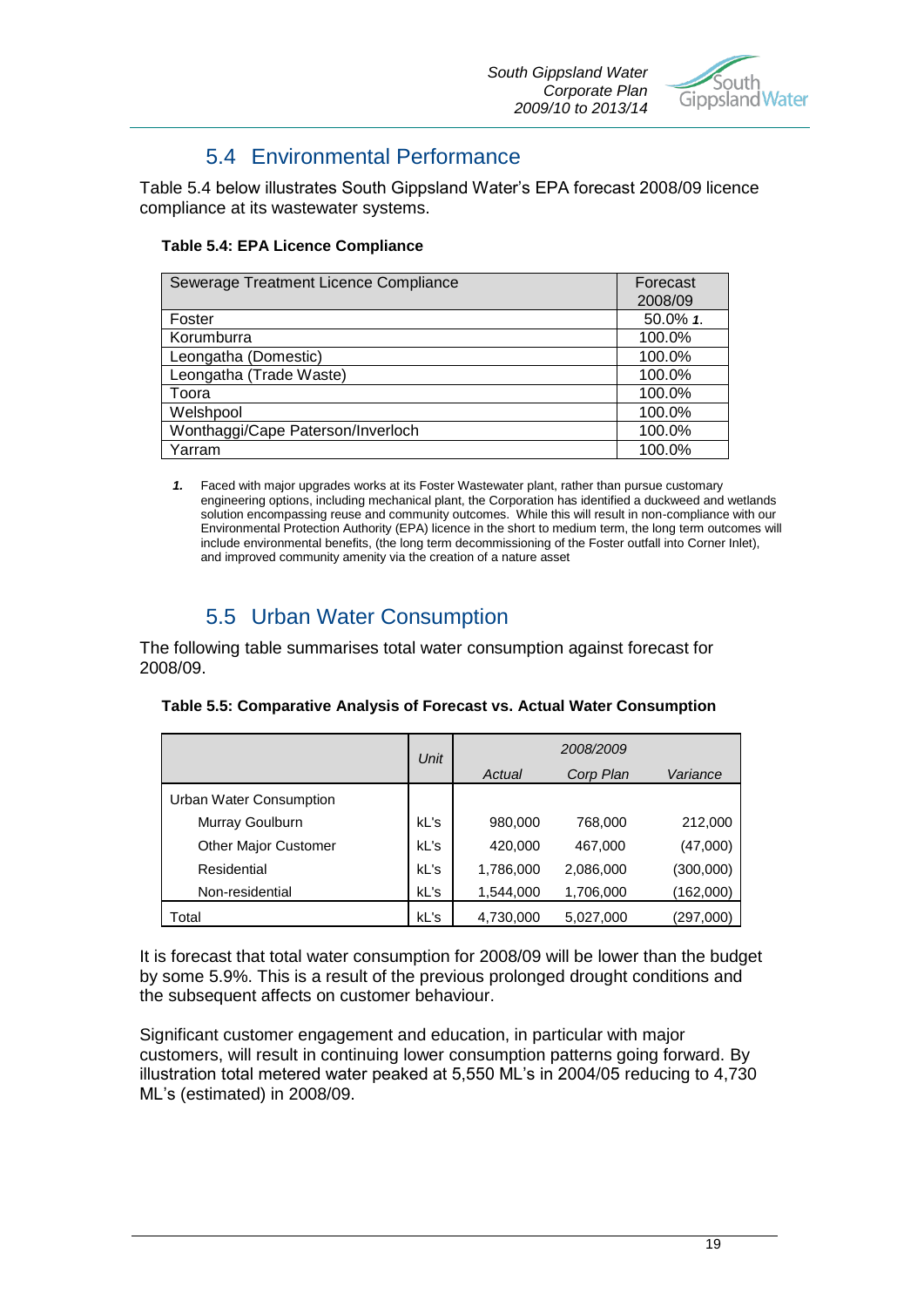

# 5.6 Revenue and Operating Expenditure

Estimated revenue (\$21.083M) for 2008/09 is forecast to be within \$0.316M (1.5%) of budget. Trade waste revenue will be below budget by some \$300,000 due to delays by Murray Goulburn in finalising their new trade waste management regime which in turn has impacted in the Corporation's ability to implement a revised Trade Waste Agreement, including the fee structure. Water consumption revenue is below target by around \$200,000 due to lower residential and non-residential consumption. Minor favourable variations have resulted from fees and charges and growth in customer connections.

With respect to expenditure, total costs (\$21.051M) are expected to be \$0.234M (1.1%) under budget despite continuing expenditure in coping with the drought conditions. This deferral of a number of operational projects and savings in other areas has assisted in curbing expenditure.

The resultant forecast profit of \$0.032M is \$0.082 unfavourable compared to budget due to revenue shortfalls as above.

# 5.7 Capital expenditure

South Gippsland Water"s 2008/09 Corporate Plan identified a number of key capital projects that the Corporation proposed to deliver. The following table outlines progress in the delivery of those major capital projects.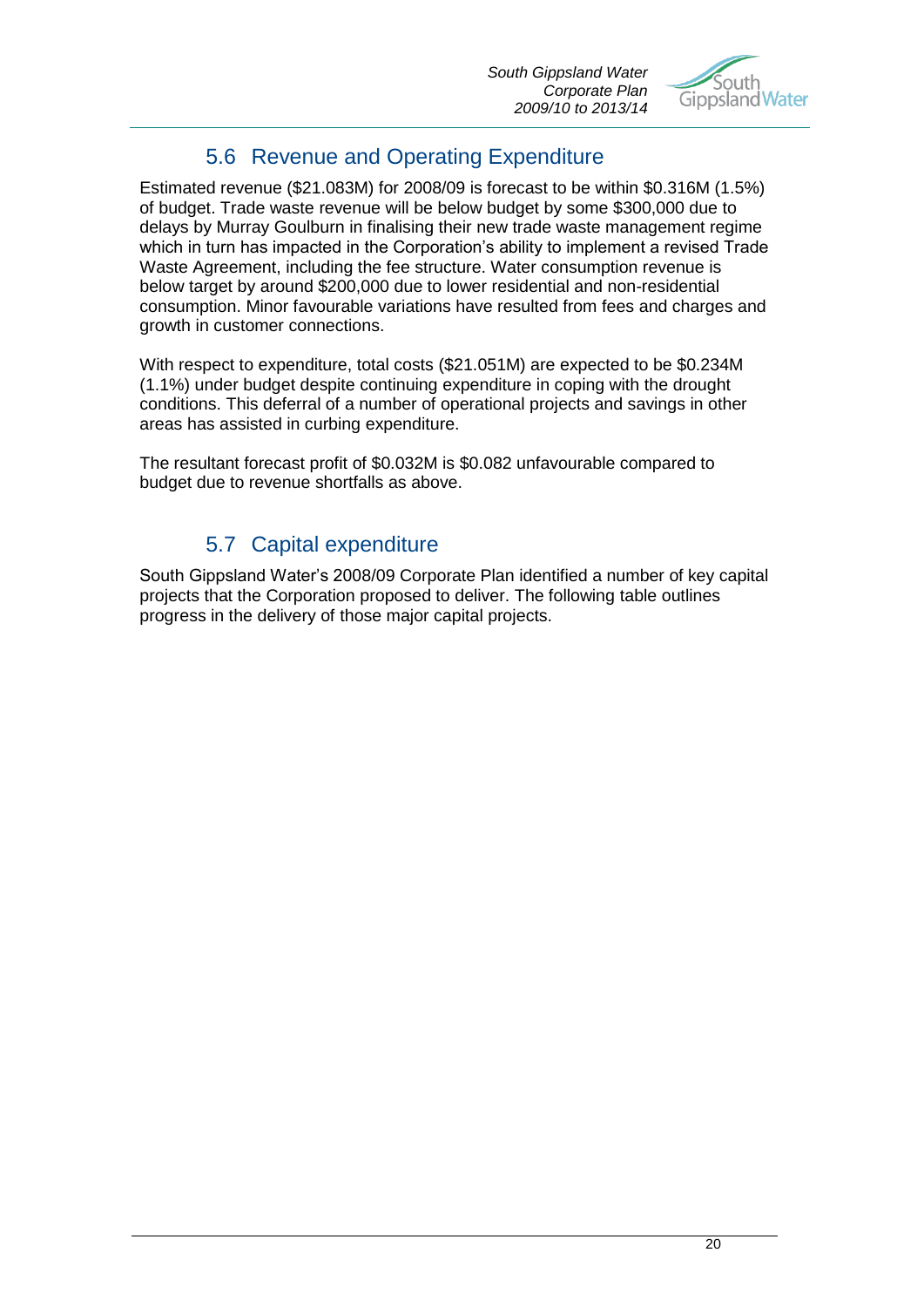

#### **Table 5.7: Progress of major projects**

| Reason                                                                                                                                                                                                                                                                                                                                                                                                                                                               | <b>Project Description</b>                                                                                                                                                                                                                                                                                                                                 | <b>Result / Progress</b>                                                                                                                                                                                                                                                                                                                                                                                                                      |
|----------------------------------------------------------------------------------------------------------------------------------------------------------------------------------------------------------------------------------------------------------------------------------------------------------------------------------------------------------------------------------------------------------------------------------------------------------------------|------------------------------------------------------------------------------------------------------------------------------------------------------------------------------------------------------------------------------------------------------------------------------------------------------------------------------------------------------------|-----------------------------------------------------------------------------------------------------------------------------------------------------------------------------------------------------------------------------------------------------------------------------------------------------------------------------------------------------------------------------------------------------------------------------------------------|
| Poowong/Loch/Nyora Sewerage Scheme<br>SGW's region has a number of small towns without adequate<br>wastewater management facilities. Unsuitable soil types and<br>smaller size allotments mean that current septic systems are<br>unable to retain effluent on these individual allotments. In<br>many locations, grey water finds its way directly to the street<br>drainage system with resultant health, environment and<br>amenity issues.                       | Domestic wastewater will be delivered via a trunk main<br>from the reticulation network within each town to a centrally<br>located wastewater treatment plant. A new treatment<br>facility that will have sufficient capacity to ensure<br>compliance with relevant discharge licence limits and a<br>capability to accommodate growing population levels. | Detail design to commence in 2009. Construction to<br>commence in June 2010 which will include<br>reticulated sewerage system for each town, trunk<br>sewer main and common wastewater treatment<br>plant sewer facility. Preliminary Geotechnical<br>Investigation of possible WWTP site completed.<br>Site recommendation report completed and<br>submitted to management. Design brief completed,<br>Tenders invited, closing May 1st 2009 |
| <b>Tarra River Construction of Off Stream Storage</b><br>A new 200 ML storage reservoir is required to prevent ongoing<br>and regular water restrictions and to provide for growth and<br>development within the Yarram area.                                                                                                                                                                                                                                        | Acquisition of private land site near Tarra River off take,<br>community consultation, construction of embankment wall,<br>provision of power supply, vehicle access track, pump<br>station and transfer delivery pipeline to Water Treatment<br>Plant.                                                                                                    | Off stream storage on holdwhile investigating<br>alternate bore supply option. To be fully<br>domensioned and commenced during 2009/10.                                                                                                                                                                                                                                                                                                       |
| Meeniyan Sewerage Scheme<br>SGW's region has a number of small towns without adequate<br>wastewater management facilities. Unsuitable soil types and<br>smaller size allotments mean that current septic systems are<br>unable to retain effluent on these individual allotments. In<br>many locations, grey water finds its way directly to the street<br>drainage system with resultant health, environment and<br>amenity issues.                                 | Domestic wastewater will be delivered via a trunk main<br>from the reticulation network within each town to a centrally<br>located wastewater treatment plant. A new treatment<br>facility that will have sufficient capacity to ensure<br>compliance with relevant discharge licence limits and a<br>capability to accommodate growing population levels. | Detail design completed . Construction<br>commenced in April 2009. Three contracts have<br>been awarded for the construction of the Rising<br>Main, Pump Station and Reticulation Pipework.<br>Works have commenced on the Rising Main and the<br>Reticulation Pipework. The Pump Station is<br>scheduled to commence work in May 2009.                                                                                                       |
| Vehicle Replacement<br>South Gippsland Water's vehicle fleet must be kept current<br>with replacement carried out on a optimised policy posiiton.                                                                                                                                                                                                                                                                                                                    | Replacement of the SGW vehicle fleet in line with vehicle<br>replacement policy.                                                                                                                                                                                                                                                                           | Replacement of the SGW vehicle fleet in line with<br>vehicle replacement policy.                                                                                                                                                                                                                                                                                                                                                              |
| <b>Battery Creek Dams Risk (Rehab-Augmentation)</b><br>The dam embankment wall at Battery Creek reservoir requires<br>upgrading to meet current and future development supply<br>demands and comply with current design standards and<br>ANCOLD guidelines for dam safety.                                                                                                                                                                                           | Rehabilitate embankment to achieve required dam safety<br>design standards. Raising the embankment and spillway to<br>provide an additional storage capacity of 150 ML.                                                                                                                                                                                    | Detail design to commence in 2011/12.<br>Construction to commence in 2012/13. Upgrade of<br>dam embankment wall at Battery Creek reservoir for<br>dam safety and augmented storage.                                                                                                                                                                                                                                                           |
| <b>Coalition Creek Dams Risk (Rehab-Augmentation)</b><br>When the water level within the Coalition Creek reservoir<br>reaches a certain level, well below full supply level, the<br>embankment is observed to leak at several locations. The<br>embankment requires upgrading to comply with current design<br>standards and ANCOLD guidelines for dam safety. The<br>upgrade will assist in meeting current and future development<br>supply demands.               | Reconstruction of leaking embankment crest and raising of<br>embankment wall to achieve an additional storage capacity<br>of 100 ML.                                                                                                                                                                                                                       | Upgrade of dam embankment wall at Coalition<br>Creek reservoir for dam safety and storage<br>augmentation on hold pending outcome as part of<br>overall Desalination supply business case study,<br>cost evaluation and assessment of long term water<br>strategy.                                                                                                                                                                            |
| Water Renewals/Replacement<br>To rehabilitate/replace inefficient water mains.                                                                                                                                                                                                                                                                                                                                                                                       | Water main replacement program based on agreed<br>established priorities with Operations. Works include the<br>progressive replacement of asbestos cement (AC) pipes<br>installed up to the 1970s.                                                                                                                                                         | Ongoing replacement of troublesome watermains<br>within SGW's region. Approximately 12 km of water<br>mains over the Water Plan period. At this stage<br>approximately 70% of budget estimate complete.                                                                                                                                                                                                                                       |
| Wonthaggi Wastewater Strategy Works<br>The Wonthaggi WWTP requires upgrading to provide<br>additional treatment capacity for effluent to meet Class C<br>irrigation quality standard and control development of odour.                                                                                                                                                                                                                                               | Improvement to treatment process to achieve required<br>standards. Development of effluent standards to achieve a<br>viable wastewater reuse system within a balanced water<br>resource cycle.                                                                                                                                                             | Works include construction of winter storage<br>lagoons for reuse, desludging of existing lagoons<br>and purchase of nearby land for reuse irrigation/wet<br>lands. Now scheduled for 2016/17.                                                                                                                                                                                                                                                |
| Agnes River Augmentation - Construction of Off Stream<br>Storage<br>The existing Agnes River water supply system, due to<br>significant river flow fluctuations, does not provide for the<br>current level of service requirements. A new 50 ML storage<br>reservoir is required to prevent ongoing and regular water<br>restrictions and to provide for growth and development within<br>the Toora/Welshpool area.<br>Reticulation Sewer Replacement/Rehabilitation | Construction of new off stream storage, transfer pipelines<br>and pump station.                                                                                                                                                                                                                                                                            | Detail design to commence in 2010/11.<br>Construction to commence in 2011/12.<br>Construction of 250ML off stream storage to ensure<br>adequate supply for current and growth demand.<br>Actual storage size being reviewed. Land purchase<br>and Geotechnical Investigations to be now<br>undertaken                                                                                                                                         |
| To rehabilitate/replace inefficient water mains.                                                                                                                                                                                                                                                                                                                                                                                                                     | Reticulation sewer rehabilitation/replacement works<br>including pipeline replacement/relining & manhole<br>repairs/replacement on an agreed established priorities<br>with Operations.                                                                                                                                                                    | Ongoing rehabilitation/replacement of ageing,<br>cracked and broken reticulation sewer pipelines and<br>manholes. Approximately 3 km of sewer pipelines<br>and manholes over the Water Plan period. Program<br>for 2008/2009 completed.                                                                                                                                                                                                       |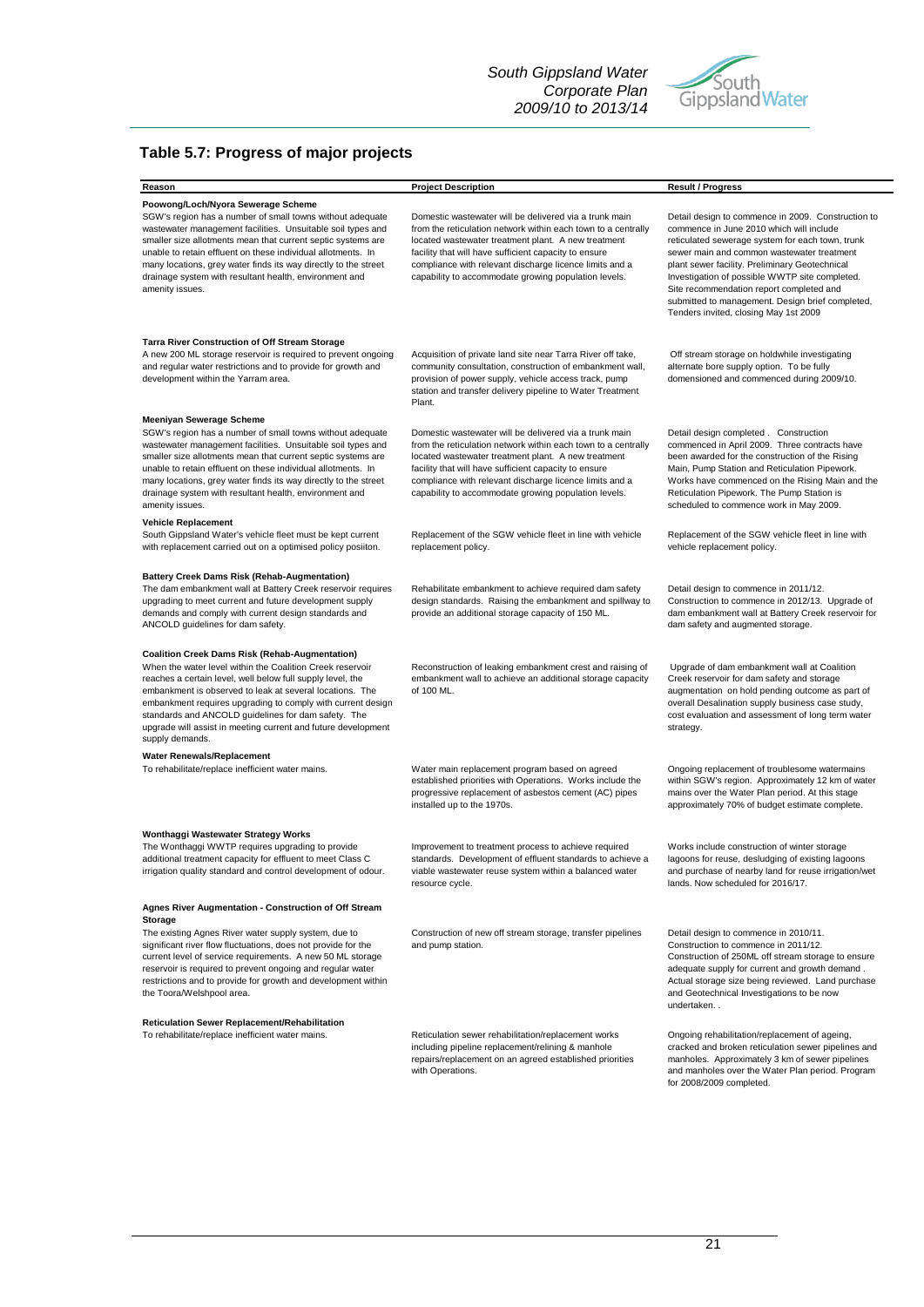

# 6. Business Plan Targets

| <b>Objectives and Priorities</b>                             | <b>Strategies and Actions</b>                                                                                                                                                                                            | Performance Target 2009/2010                                                                     |
|--------------------------------------------------------------|--------------------------------------------------------------------------------------------------------------------------------------------------------------------------------------------------------------------------|--------------------------------------------------------------------------------------------------|
|                                                              | <b>KEY STRATEGIC OBJECTIVE 1: CUSTOMER INVOLVEMENT AND SERVICE DELIVERY</b><br>Continue the high priority and commitment to our customers and maintenance of our service standards<br>Continue to consult with customers |                                                                                                  |
| <b>Customer and Community</b><br>Engagement                  | Develop & implement a Customer & Community Communication<br>Framework around outcomes of the revised Water Supply<br><b>Demand Strategy</b>                                                                              | Program approved & implemented                                                                   |
|                                                              | Update on general Customer & Community Engagement Program Report to Board on ongoing consultation as per program                                                                                                         |                                                                                                  |
|                                                              | Continue focus on Demand Management initiatives                                                                                                                                                                          | Implement more WET schemes in systems with significant rural customers                           |
|                                                              | Customer Service Delivery Meet Customer Charter service standards                                                                                                                                                        | 100% compliance to be achieved                                                                   |
|                                                              | <b>ESC Customer Charter Audit</b>                                                                                                                                                                                        | Audit finds no major compliance issues                                                           |
| <b>KEY STRATEGIC OBJECTIVE 2: WATER QUALITY</b><br>$\bullet$ | Increase customer satisfaction with water quality<br>Meet or exceed water regulations                                                                                                                                    |                                                                                                  |
| Compliance with Safe                                         | External auditing on compliance with regulations                                                                                                                                                                         | DHS audit to be finalised with minimal corrective actions                                        |
| Drinking Water Act                                           | Meet water quality compliance                                                                                                                                                                                            | 100% water quality compliance to be achieved                                                     |
| Advocacy for Catchment                                       | Liaise with Catchment Management Authorities, to focus on water                                                                                                                                                          | □ Attend GRWMP & Landcare meetings                                                               |
| management                                                   | quality in catchments                                                                                                                                                                                                    | □Proactively evaluate monitoring data                                                            |
|                                                              | Promote advocacy with the Environment Protection Authority<br>regarding uncontrolled catchments                                                                                                                          | Demonstrate outcomes from South Gippsland Water sponsored EPA presence in our<br>catchment areas |
|                                                              | Develop a revegetation plan for the extended Battery Creek<br>catchment                                                                                                                                                  | Plan approved by Board & referred to budget                                                      |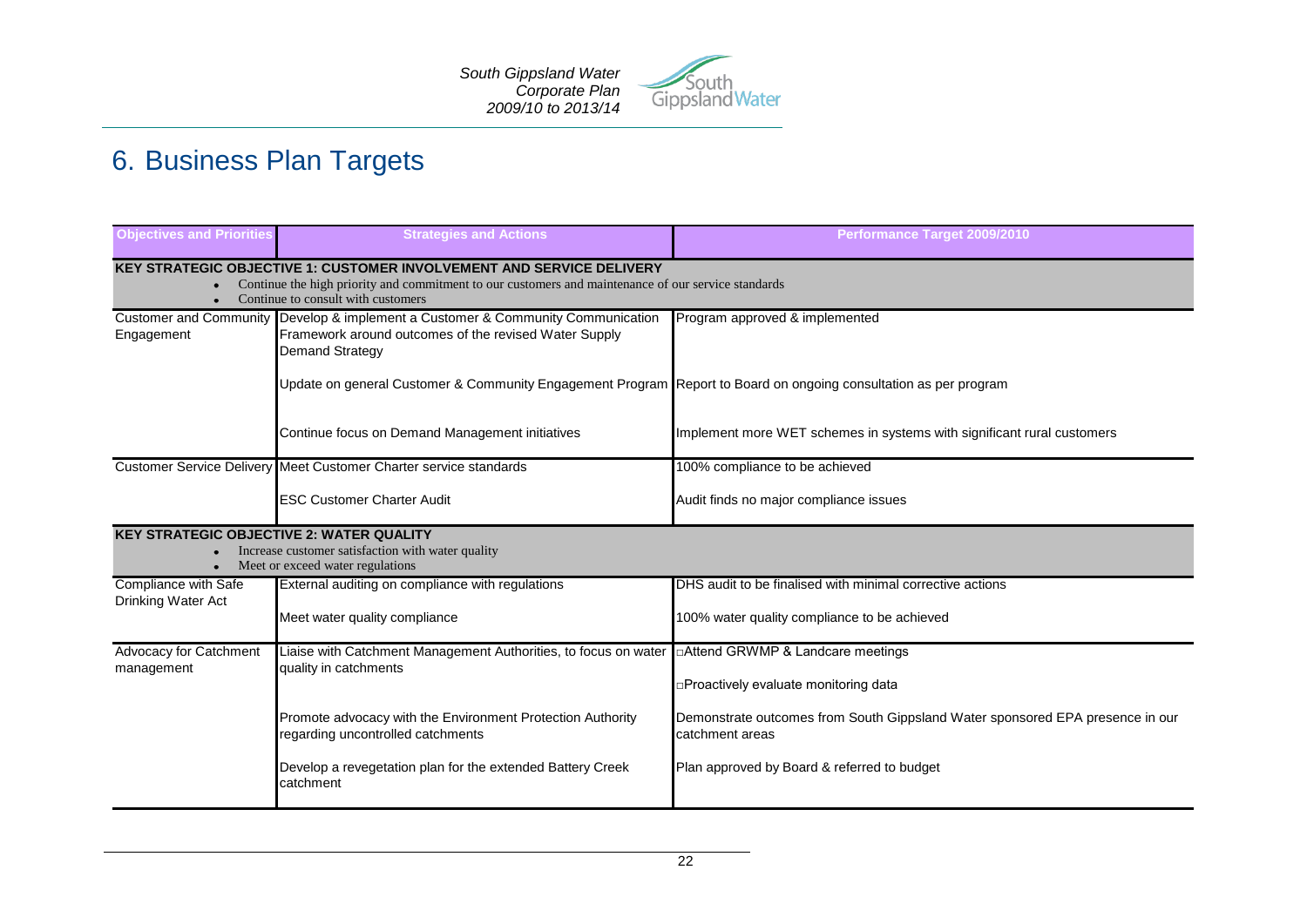

| <b>Objectives and Priorities</b>                                        | <b>Strategies and Actions</b>                                                                                                                                                                               | Performance Target 2009/2010                                                                                                                                                            |
|-------------------------------------------------------------------------|-------------------------------------------------------------------------------------------------------------------------------------------------------------------------------------------------------------|-----------------------------------------------------------------------------------------------------------------------------------------------------------------------------------------|
|                                                                         | <b>KEY STRATEGIC OBJECTIVE 3: ENVIRONMENTAL SUSTAINABILITY</b><br>Manage wastewater systems to optimise the link with the integrated water cycle<br>Secure sustainable future water resources for customers |                                                                                                                                                                                         |
| Sustainable Management<br>Principles                                    | Sustainable Management Principles                                                                                                                                                                           | □Finalise Sustainable Management Policy, Goals & Objectives<br>□Finalise Sustainable Management Targets<br>□Implement Sustainablilty Organisational Structure & Systems as per Strategy |
| <b>Climate Change</b>                                                   | Better understand & respond to climate change<br>□ Actively involved in assessing climate change developments<br>via CSIRO, DSE, VicWater, BoM, etc                                                         | □Half yearly update to Board                                                                                                                                                            |
|                                                                         | □ Secure further water entitlements for system security                                                                                                                                                     | □Entitlement applications submitted to relevant authorities                                                                                                                             |
|                                                                         | □Establish final position on desalination options for SGW                                                                                                                                                   | □Strategic position endorsed by Board                                                                                                                                                   |
|                                                                         |                                                                                                                                                                                                             | □Position submitted to government                                                                                                                                                       |
|                                                                         | □Pro-active/conservative management of water systems to<br>recognise changed rainfall patterns                                                                                                              | □Storage optimisation ensures best case capacity heading into drawdown                                                                                                                  |
|                                                                         | Implement & report on CO2 reduction action plan                                                                                                                                                             | Report to Board with reductions as per program                                                                                                                                          |
| Long Term Wastewater<br>Strategy - Removal of<br>ocean outfalls by 2018 | Develop long term sustainable approach for compliance for<br>Baxter's Beach, Toora & Port Welshpool                                                                                                         | Finalise long term compliance works including concept designs & stakeholder sign-off                                                                                                    |
|                                                                         | Implement Phase 1 of Foster wetland concept                                                                                                                                                                 | Land purchase, duck weed ponds completed with EPA licence compliance achieved                                                                                                           |
|                                                                         | Implement other works as per agreed program                                                                                                                                                                 | Capital works to be completed                                                                                                                                                           |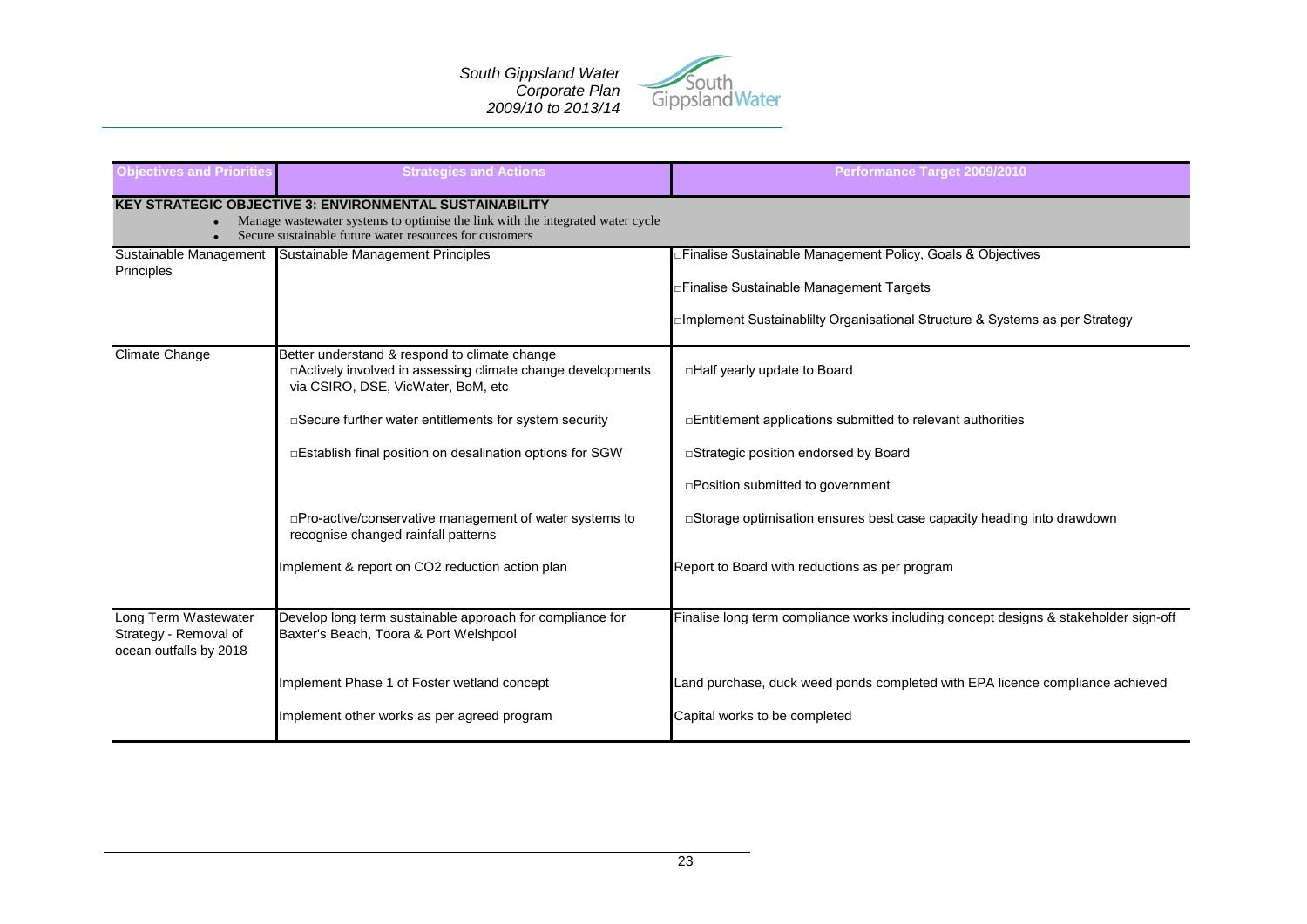

| <b>Objectives and Priorities</b>                                                   | <b>Strategies and Actions</b>                                                                                                                                                                                                                                                                             | Performance Target 2009/2010                                                     |
|------------------------------------------------------------------------------------|-----------------------------------------------------------------------------------------------------------------------------------------------------------------------------------------------------------------------------------------------------------------------------------------------------------|----------------------------------------------------------------------------------|
| <b>Water Supply Demand</b><br>Strategy (restriction<br>profile/security of supply) | Contribute to Gippsland Sustainable Water Strategy<br>Review WSDS in light of Gippsland Sustainable Water Strategy &<br>options from desalinated water study, new/revised water<br>entitlements. Emphasis on diversity of supply options.                                                                 | Strong representation to responsible committee<br>Final WSDS approved by Board   |
|                                                                                    | Implement works as per agreed program                                                                                                                                                                                                                                                                     | Capital works to be completed                                                    |
| Wastewater quality                                                                 | Corporate licensing                                                                                                                                                                                                                                                                                       | Negotiate Corporate Licence with EPA & obtain Board approval                     |
|                                                                                    | Meet EPA licence compliance                                                                                                                                                                                                                                                                               | 100% licence compliance to be achieved                                           |
| $\bullet$                                                                          | <b>KEY STRATEGIC OBJECTIVE 4: ORGANISATION CULTURE AND DEVELOPMENT</b><br>Support and retain staff by providing information and enhanced knowledge, systems and resources to ensure continued quality performance<br>Continue working with staff to ensure a healthy, safe and rewarding work environment |                                                                                  |
| quality                                                                            | Resourcing – quantity and Resourcing for service delivery                                                                                                                                                                                                                                                 | Suitable internal staff & external contract resources engaged on listed projects |
|                                                                                    | Private sector alliance model to achieve long term security of<br>engineering expertise, including project management                                                                                                                                                                                     | Contractual arrangements finalised & alliance operating                          |
|                                                                                    | Investigate options for industry resource sharing, alliances &<br>partnerships                                                                                                                                                                                                                            | Involvement in at least two alliance projects                                    |
| Occupational Health and<br>Safety                                                  | Develop & implement an accredited OH&S Management System                                                                                                                                                                                                                                                  | OH&S accreditation obtained                                                      |
|                                                                                    | Improve staff/contractor OH&S culture                                                                                                                                                                                                                                                                     | Cultural change to be demonstrated by improved annual survey results             |
|                                                                                    | Environmental Mangement Develop & implement an accredited Environmental Management<br>System (EMS)                                                                                                                                                                                                        | <b>EMS</b> accreditation obtained                                                |
|                                                                                    | Improve staff/contractor EMS culture                                                                                                                                                                                                                                                                      | Cultural change to be demonstrated by improved annual survey results             |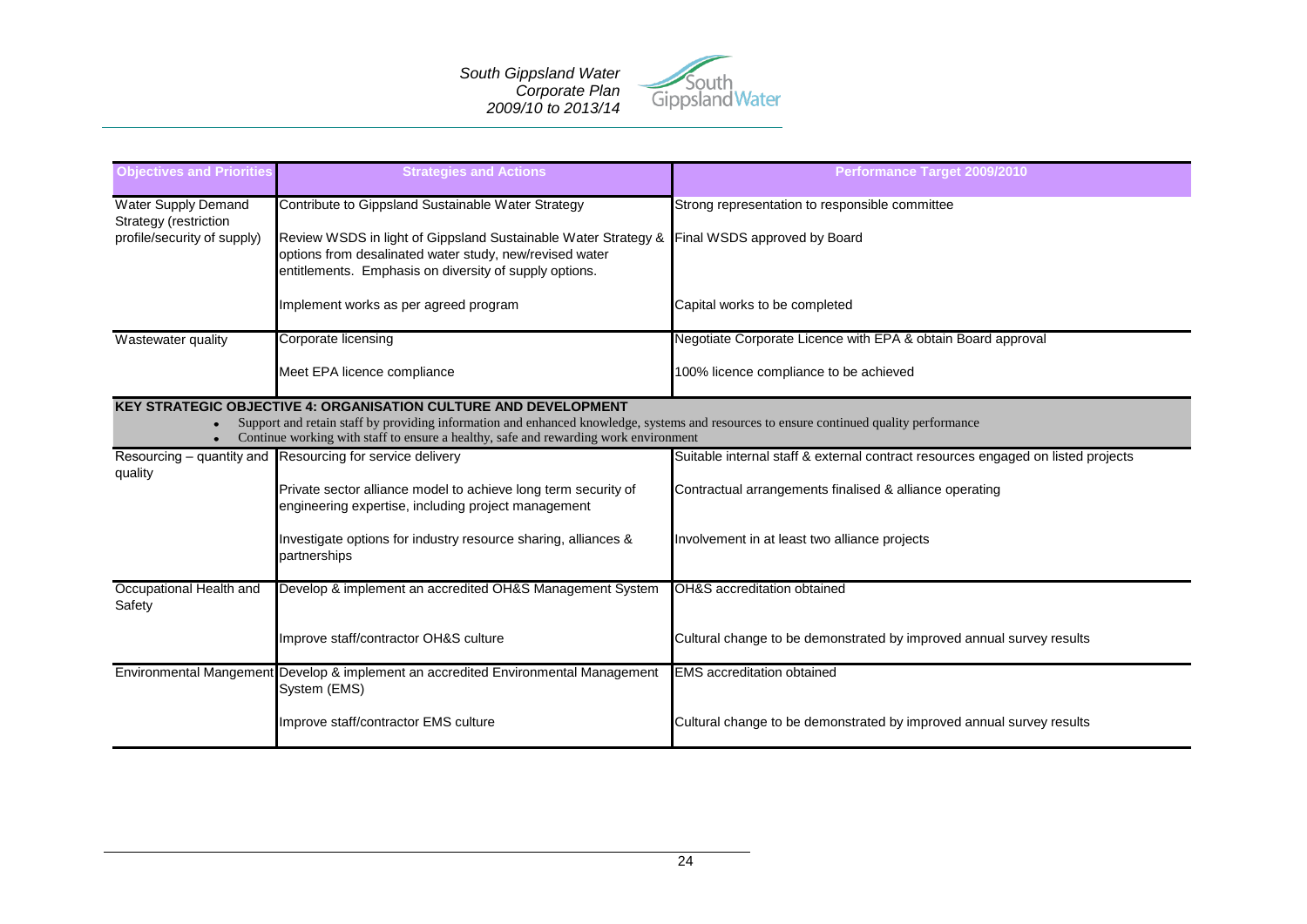

| <b>Objectives and Priorities</b>     | <b>Strategies and Actions</b>                                                                                                            | Performance Target 2009/2010                                                                          |
|--------------------------------------|------------------------------------------------------------------------------------------------------------------------------------------|-------------------------------------------------------------------------------------------------------|
|                                      | <b>KEY STRATEGIC OBJECTIVE 5: REGIONAL ENHANCEMENT</b><br>Support regional development and the provision of enabling infrastructure      |                                                                                                       |
| Servicing small towns                | Managing expectations of Councils & communities for small town<br>sewerage                                                               | Ongoing Community Consultation to be implemented as per agreed program                                |
|                                      | Small Country Towns capital works for Meeniyan &<br>Poowong/Loch/Nyora to be completed                                                   | Implement works as per agreed program                                                                 |
| Planning for growth                  | Planning & influencing incremental growth in existing towns                                                                              | Liaise with Council Planners on incremental growth in existing towns                                  |
|                                      | Monitor actual growth against local government forecasts/SGW<br>forecasts                                                                | Variances identified & factored into long term strategies                                             |
|                                      | Cooperation with CMA's, Shire Councils                                                                                                   | □Annual Planning Summit to be arranged                                                                |
|                                      |                                                                                                                                          | □Liaison meetings with local shires, CMA & Coastal Board to be held                                   |
|                                      | <b>KEY STRATEGIC OBJECTIVE 6: MANAGEMENT OF ASSETS</b><br>Utilise the asset management system to improve knowledge and asset performance |                                                                                                       |
| Asset Maintenance and<br>Replacement | Move towards full utilisation of asset management systems                                                                                | Complete review of Asset Management Strategy, including implementation of<br>organisational resources |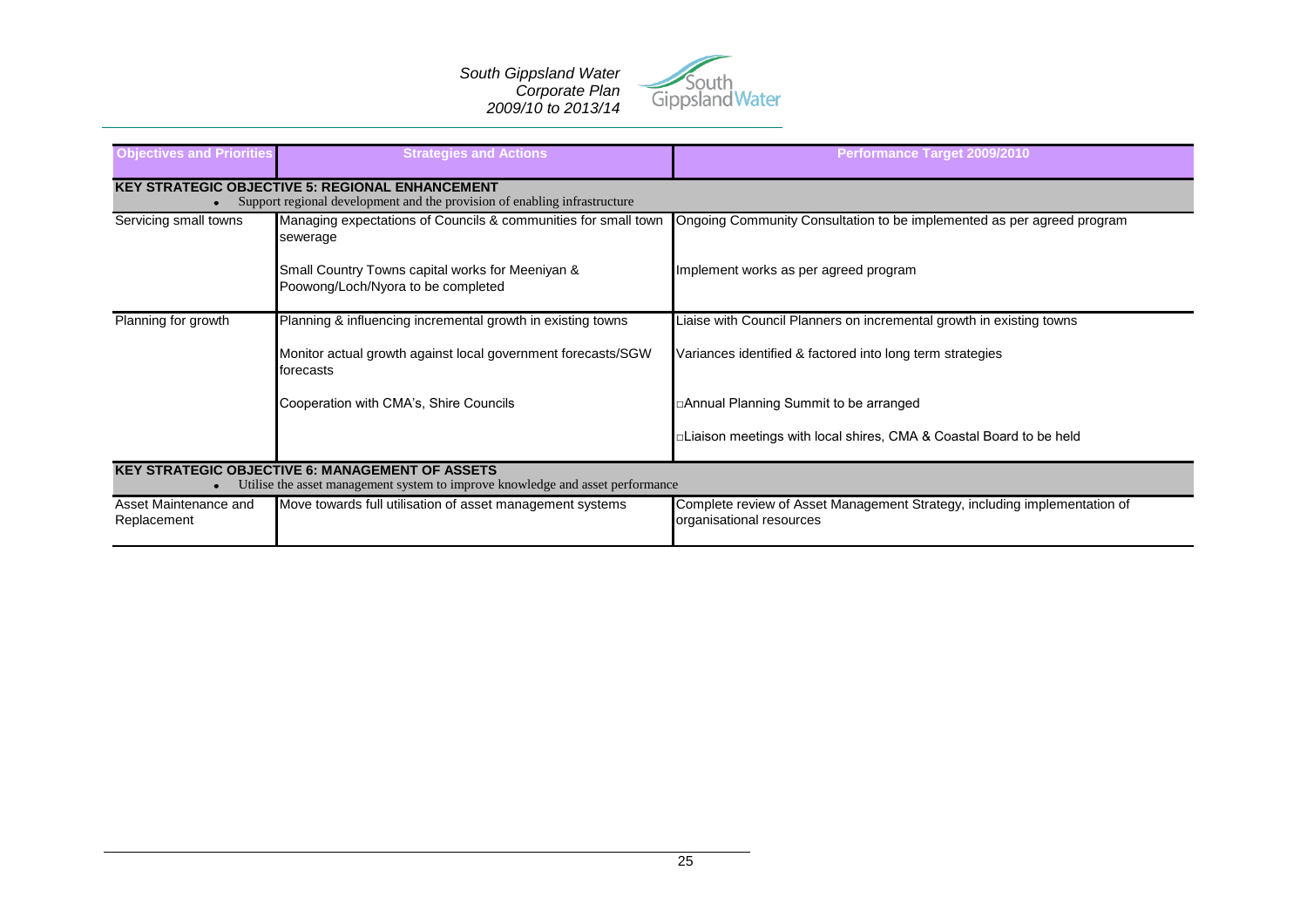

| <b>Objectives and Priorities</b> | <b>Strategies and Actions</b>                                                                                                                                                                                                                            | <b>Performance Target 2009/2010</b>                                                                                                                                                                    |
|----------------------------------|----------------------------------------------------------------------------------------------------------------------------------------------------------------------------------------------------------------------------------------------------------|--------------------------------------------------------------------------------------------------------------------------------------------------------------------------------------------------------|
| $\bullet$                        | <b>KEY STRATEGIC OBJECTIVE 7: GOVERNANCE, REGULATION AND COMPLIANCE</b><br>Maintain our commitment to achieve the highest standards of compliance, financial sustainability and performance of the organisation, through sound and<br>prudent governance |                                                                                                                                                                                                        |
| Board governance                 | Train & inform Board & Senior Managers on appropriate &<br>effective governance information                                                                                                                                                              | All Directors to undergo Company Director training in line with established program<br>□Senior Mangement training plan to be developed & implemented                                                   |
|                                  | Regulatory obligations                                                                                                                                                                                                                                   | Establish regular Board information briefings with DSE, DTF, etc                                                                                                                                       |
|                                  | Water Act review                                                                                                                                                                                                                                         | Understand & respond to the implications of the Water Act review & related legislative<br>changes                                                                                                      |
|                                  | Enhanced Governance to meet compliance & mitigate risk                                                                                                                                                                                                   | Implement Board risk management framework/process recommendations                                                                                                                                      |
| Long Term Planning               | Revise planning in light of the Corporation's position on the<br>Desalination plant<br>□Water Supply Demand Strategy<br>□Corporate                                                                                                                       | □Understand options & revise Water Supply Demand Strategy<br>Review as required once long term direction determined                                                                                    |
| Major compliance issues          | Regular Board reporting on compliance with:<br><b>DWhite Paper actions</b><br>□Statement of Obligations compliance<br>□Corporate Plan<br>Meet reporting requirements re:<br>□Board Performance                                                           | □Meet standards and timelines for actions<br>□Meet timelines for actions, with favourable ESC audit re SoO's<br>□Meet standards and timelines for actions<br>⊤Meet standards and timelines for actions |
|                                  | □Corporate Plan<br>□ Annual Report                                                                                                                                                                                                                       | □Meet standards and timelines for actions<br>□Meet standards and timelines for actions                                                                                                                 |
| Capital expenditure              | Capital works                                                                                                                                                                                                                                            | Deliver Capex Program within controllable parameters on time & within budget                                                                                                                           |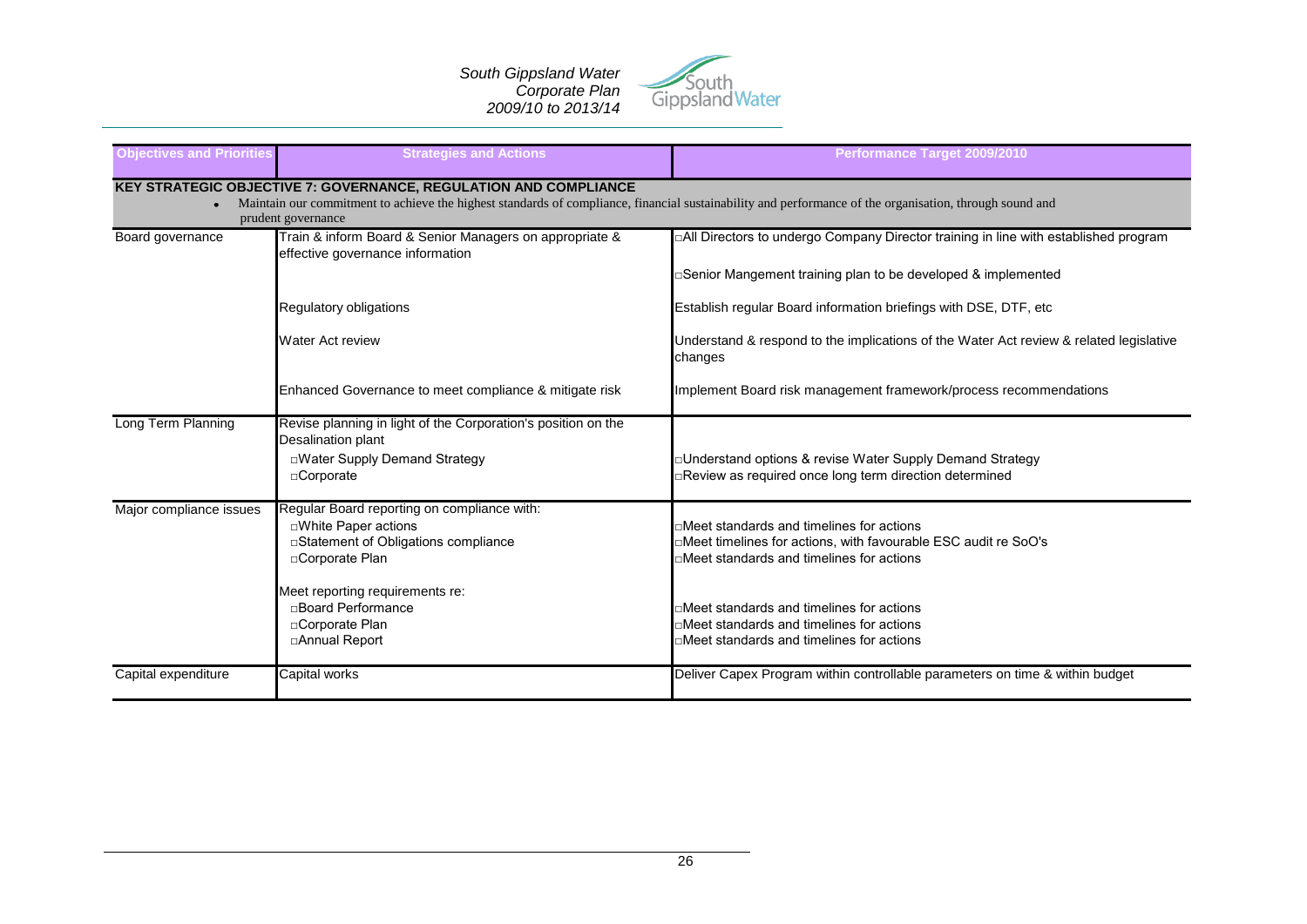# 7. Material Changes from Previous Corporate Plan

Material changes from the 2008/09 to 2012/13 Corporate Plan include:

- Delays by Murray Goulburn in finalising their new trade waste management regime which in turn has impacted in the Corporation's ability to implement a revised Trade Waste Agreement, including the fee structure;
- Continuing reduced revenue from the water volumetric tariff due to lower average consumption, predominately as a result of the behavioural response to the drought from both residential and non-residential customers;
- Lower capital expenditure, as priorities have varied in line with securing  $\bullet$ water under the continuing drought conditions and due to the Corporation's ongoing assessment of options for use of desalinated water. That is, a number of projects relating to treatment plants and dam safety have been deferred subject to resolution of this issue.

Some slippage has occurred as the continuing drought conditions and difficulties in obtaining new bulk water entitlements will force the Corporation to review previously finalised concepts such as the Tarra off stream storage.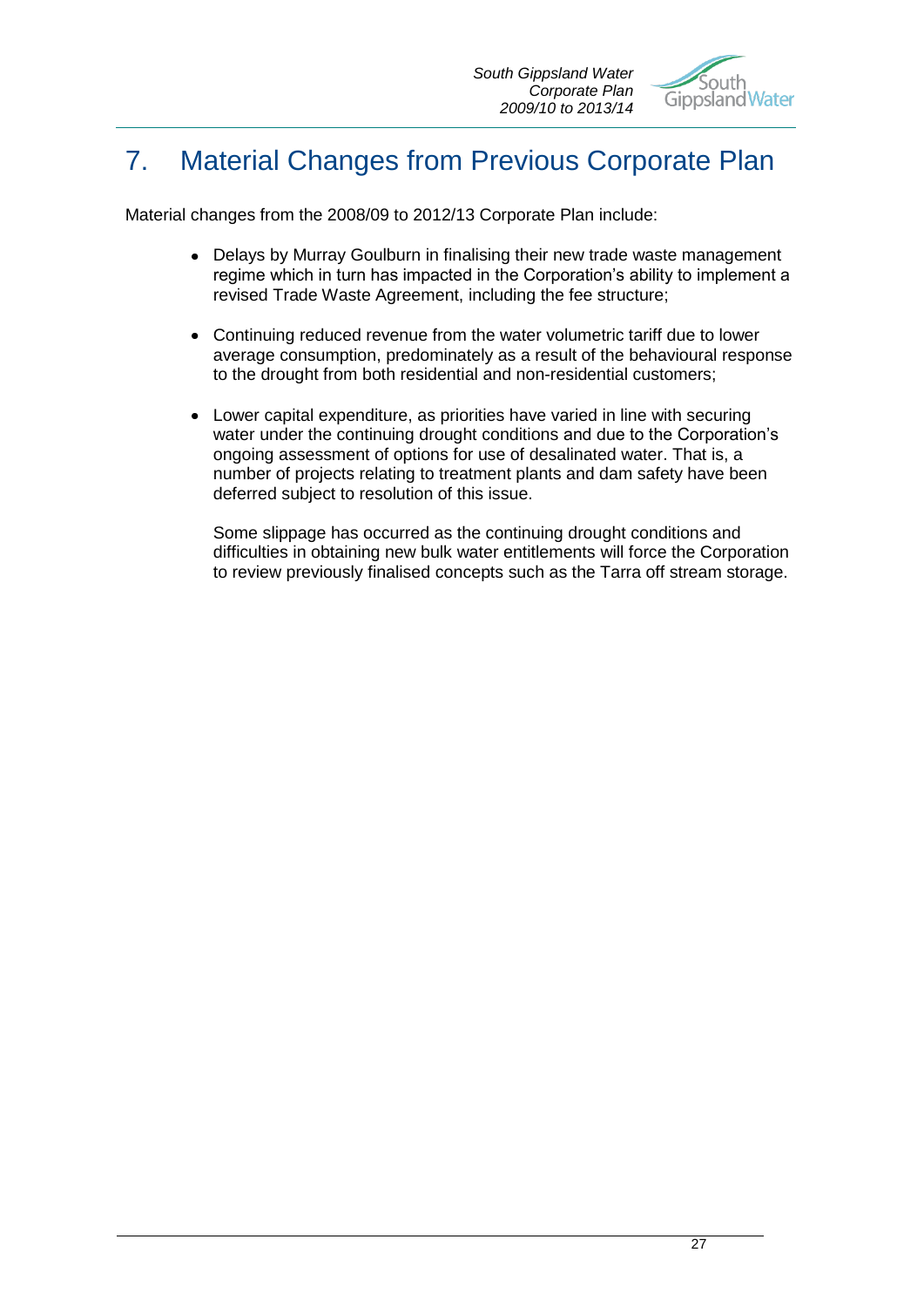

# 8. Major Risks

## 8.1 Planning for the affects of the recently announced Wonthaggi Desalination Plant

The construction of the Wonthaggi Desalination Plant could affect the fundamentals underlying this Corporate Plan, although this will be in the medium to longer term. The initiative relates to a \$3.1 billion desalination plant to be located in the Wonthaggi region, including an 85km pipeline to connect the plant to Melbourne"s drinking water supplies.

The plant will provide an additional 150 billion litres of water each year by the end of 2011. The additional water will be provided to Melbourne and Geelong, and be available for utilisation by Westernport and South Gippsland, subject to further pipelines being built to allow access to the water.

As part of this Corporate Plan, South Gippsland Water will be constructing an 11km connection pipeline to the desalination plant in order to provide water for construction purposes (up to 2ML/day). With government assistance the pipeline will be upgraded to allow for it to be reversed on completion of the desalination plant and provide a 10ML/day of desalinated water into the Corporation"s Lance Creek system.

South Gippsland Water is currently assessing other options, including costs and logistics, for utilising desalination water for a number of its other supply districts. Finalisation of this project ,in order to understand how desalinated water will impact on long term water supply demand strategies, will be a key outcome of the 2009/10 priorities.

# 8.2 Security of Supply and ongoing drought conditions

South Gippsland Water is reviewing its Water Supply Demand Strategy as a part of its input into the Gippsland Region Sustainable Water Strategy. It contains a detailed analysis of demand and supply options, including growth, demand reduction initiatives, water delivery efficiency and augmentation options for the next 50 years.

Significant works have been scheduled as a part of this Corporate Plan, including augmentations for the Toora and Yarram districts.

A number of short term mitigation measures (capital) were delivered during 2006/07and 2007/08, including construction of an 8km pipeline to allow harvesting of winter flows to assist in the recovery of the Lance Creek system, and establishment of pipes, pump stations and bores to ensure continuing supplies to Leongatha and Korumburra.

Associated extra operating costs have been incorporated into planning in order to replenish record low water reserves and possible continuation of drought conditions.

South Gippsland Water has, and will continue to rely on a combination of groundwater and river/stream flows (subject to qualification of rights) in order to ensure continued water services to customers in ongoing drought conditions, and will continue to work towards securing a permanent bulk entitlement from the Tarwin River.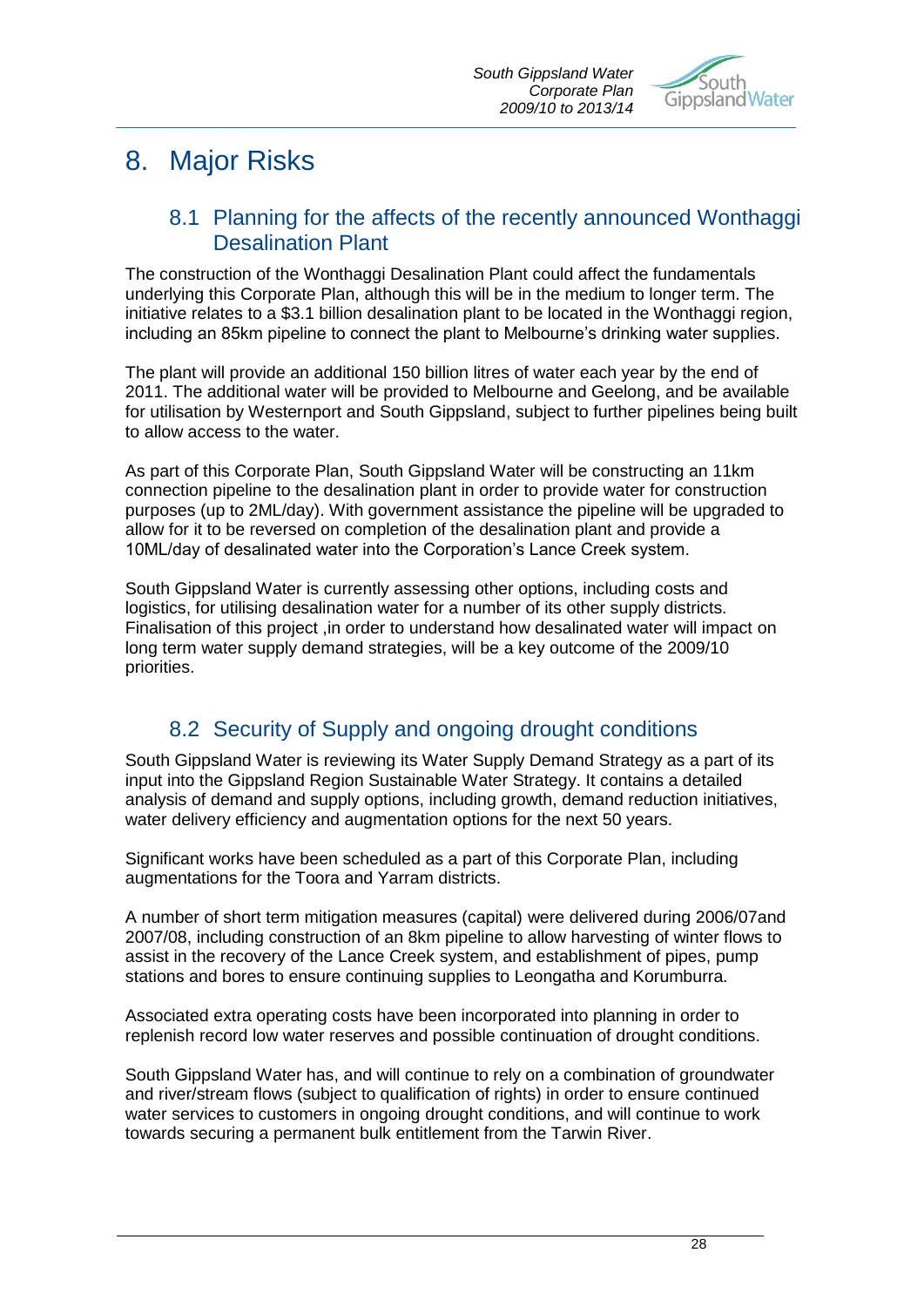

### 8.3 Uncertainty about climate change and developing appropriate responses

In response to the uncertainty of climate change, South Gippsland Water will review its Water Supply Demand Strategy as a part of its input into the Gippsland Region Sustainable Water Strategy. It contains a detailed analysis of demand and supply options, including growth, demand reduction initiatives, water delivery efficiency and augmentation options for the next 50 years.

South Gippsland Water will endeavour to better understand and monitor the possible impacts of climate change via active involvement in assessing climate change developments together with expert and other bodies, i.e. CSIRO, DSE, VicWater, etc.

The Corporation will pursue securing additional water entitlements, finalising desalination options and proactively manage water storages for the benefit of customers.

## 8.4 Reduced revenue due to water restrictions and changes in consumption

The Corporate Plan has assumed a relatively inelastic price for water demand, that is, there will be little affect on customer demand as a result of pricing. However, water reduction strategies such as water efficient shower heads, rebates for water efficient appliances and water tanks may lead to decreased demand and affect revenue over and above expectations. Additionally, extended restriction scenarios could result in a further deterioration of revenue streams.

In response, the Corporation has utilised generally conservative demand estimates in its planning processes. The risk for revenue shortfall is restricted to the length of the regulatory period, i.e. 5 years. The pricing determination process would then recognise permanent demand effects in terms of pricing for future periods.

## 8.5 Attracting / retaining / resourcing the organisation in the long term

The remote location of the Corporation presents issues with respect to attracting and retaining skilled staff. South Gippsland Water has developed succession planning, staff development and reward models, and recruitment strategies in response.

Activity in the industry and competition for engineering resources generally, continues to pose challenges for the Corporation to deliver capital projects. More specifically, the proposed Wonthaggi desalination plant will impact on internal and external resources at all levels within the organisation. A major Corporate Plan outcome will be the implementation of a Private Sector Alliance Model in order to provide long term security of engineering expertise, including project management.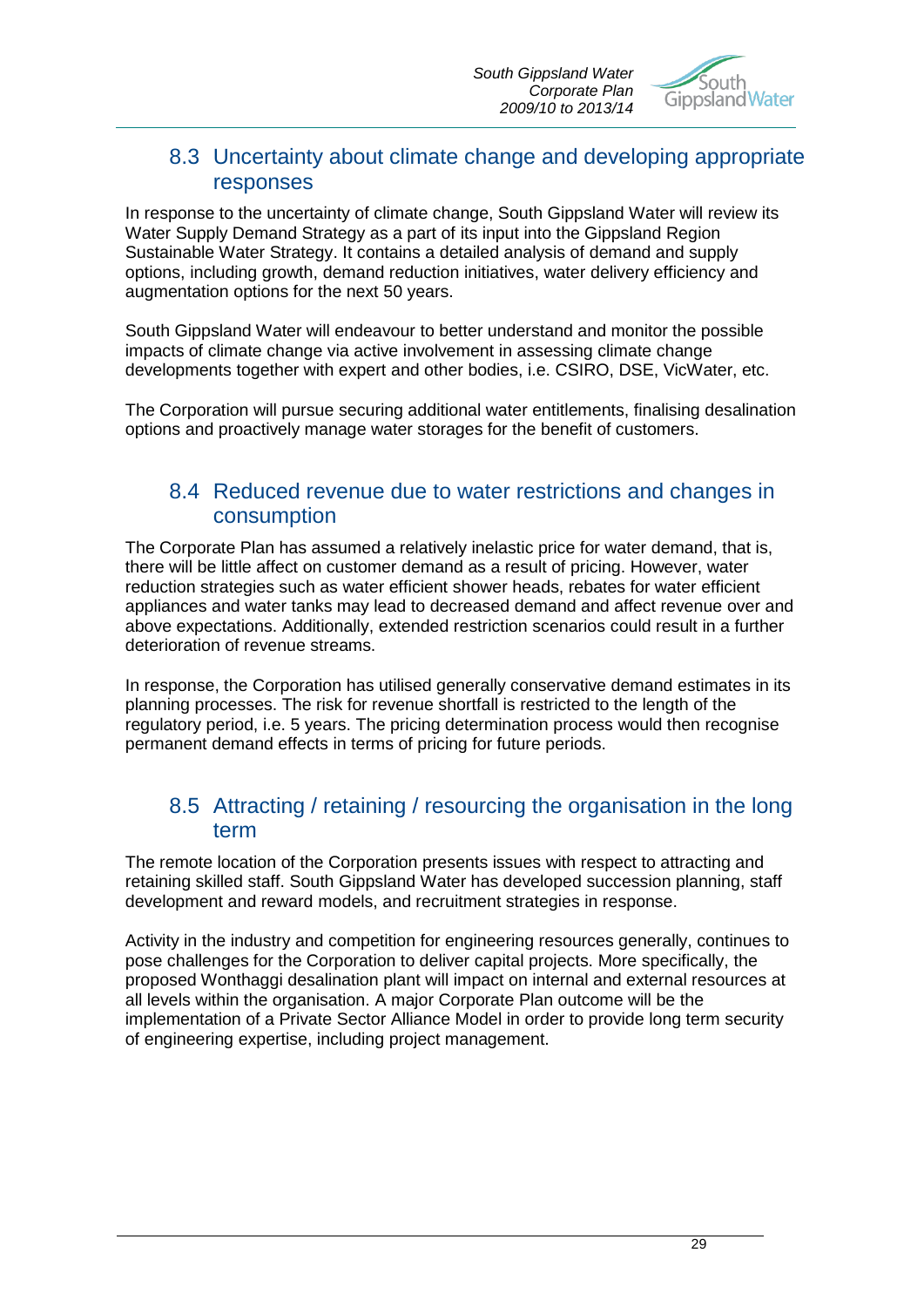

## 8.6 Uncertainty of demand for water from Westernport Water and Murray Goulburn

Westernport Water (bulk water) and Murray Goulburn have been major drawers on water resources in recent years. Resource recovery coupled with continuation of existing climatic conditions presents real risks together with the lack of clarity in short to medium options for these two customers.

Given Westernport Water"s critical water reserves and their yet unproven augmentation options, it is unclear as to whether they will continue to place demands on bulk water in the short term (the construction of the Wonthaggi desalination plant will potentially remove this risk from 2012 onwards). Murray Goulburn has announced major capital investment into water saving technologies with bold predictions on water reduction, however, the current Global Financial Crisis has impacted on their ability to deliver the later stages of the savings

If neither is able to develop their options as planned, South Gippsland Water"s supplies will continue to be pressured to meet demand. This is particularly so for the Lance Creek system which will have the added pressure of meeting the Wonthaggi desalination plants demand from October 2009.

In response, South Gippsland Water has developed winter harvesting options in terms of addressing these relative unknowns in 2009/10 and beyond. In addition the Corporation is currently assessing other options, including costs and logistics, for utilising desalination water for a number of its supply districts.

# 8.7 Damage to relationships with natural resource partners

South Gippsland Water has recognised that stress has been placed on relationships with natural resources partners, in its efforts to meet customer water demands during the extended drought conditions.

The Corporation has clearly identified that continuing to build understanding and strengthening these partnerships is a key component in its long term planning.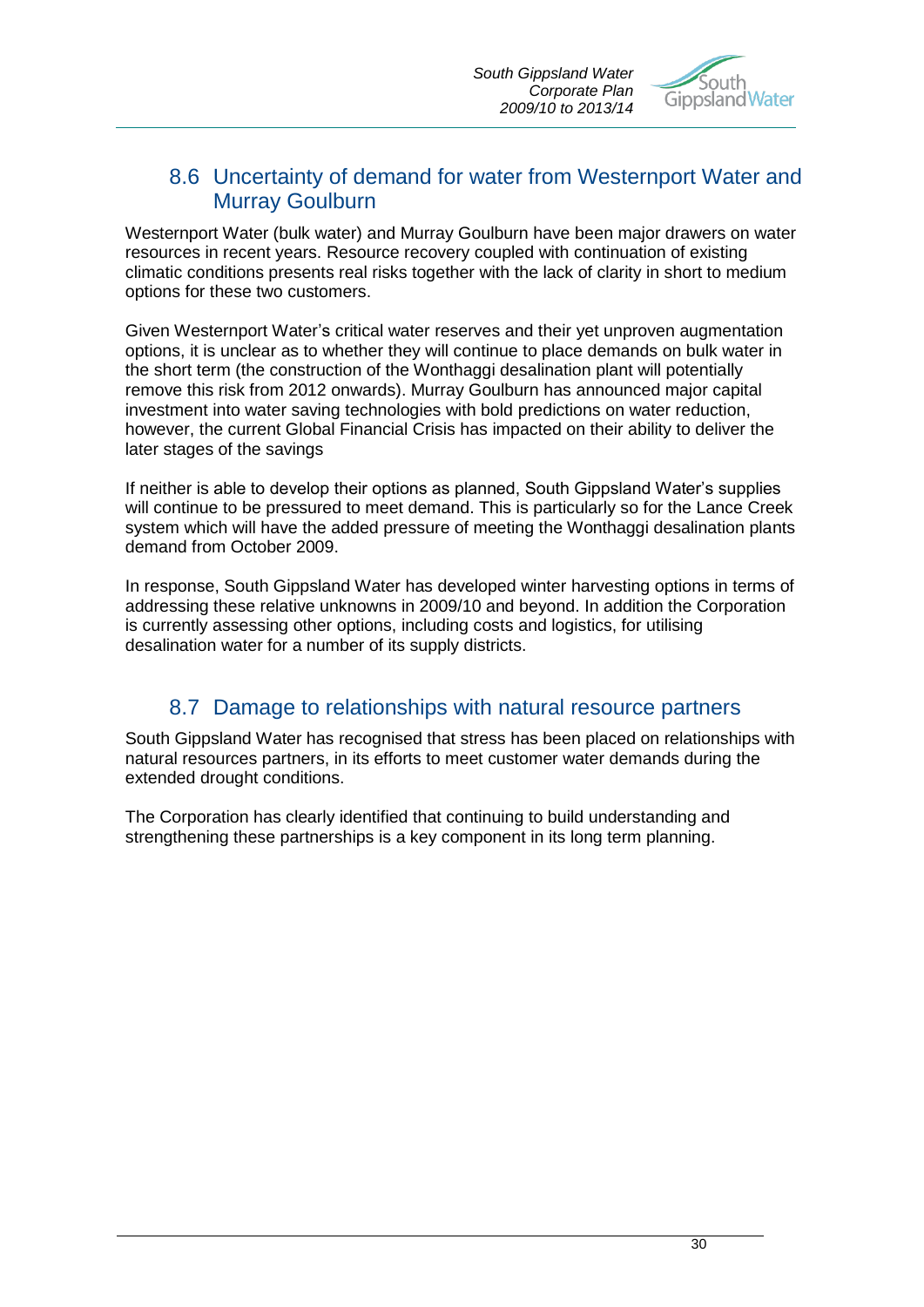

# 9. Financial Details

# 9.1 Summary of Financial Projections

The Corporation"s financial projections are largely consistent with those approved by the ESC in the 2008 Water Plan process. That is, modest profits as South Gippsland Water continues to implement a significant capital expenditure program.

South Gippsland Water will continue to look to minimise operating costs and achieve operating efficiencies in line with the commitments made in its Water Plan. The current Enterprise Bargaining process is assisting in identifying further areas for focus. These include:

- $\bullet$ Commitments to absorb customer growth;
- $\bullet$ After Hours response improvements;
- Telemetry improvements; and
- Asset Management initiatives

# 9.2 Sensitivity analysis around climate conditions and yields

As a part of prudent planning, the Corporation has undertaken sensitivity analysis around differing climate condition scenarios. As mentioned previously, this Corporate Plan has assumed that the extreme low flows of the last three years (2005/06, 2006/07 and 2007/08) will continue over the planning period.

Sensitivities have been undertaken for the following further inflow scenarios:

- a continuation of low inflows experienced from 1997/98; and
- $\bullet$ a continuation of the long term average adjusted for medium climate change.

The following broadly summarises the results of the analysis:

*Scenario 1 - A continuation of low inflows experienced from 1997/98*

4,826 ML"s to be delivered to customers during 2009/10 with no restrictions envisaged over the Corporate Plan period given the water supply options available to the Corporation, via capital works previously commissioned.

There are some minor operating costs savings due to the baseline Corporate Plan being premised on more extreme drought conditions resulting in a more favourable financial position.

These are:

| 2009/10 | \$27,000 |
|---------|----------|
| 2010/11 | \$24,000 |
| 2011/12 | \$22,000 |
| 2012/13 | \$20,000 |
| 2013/14 | \$18,000 |
|         |          |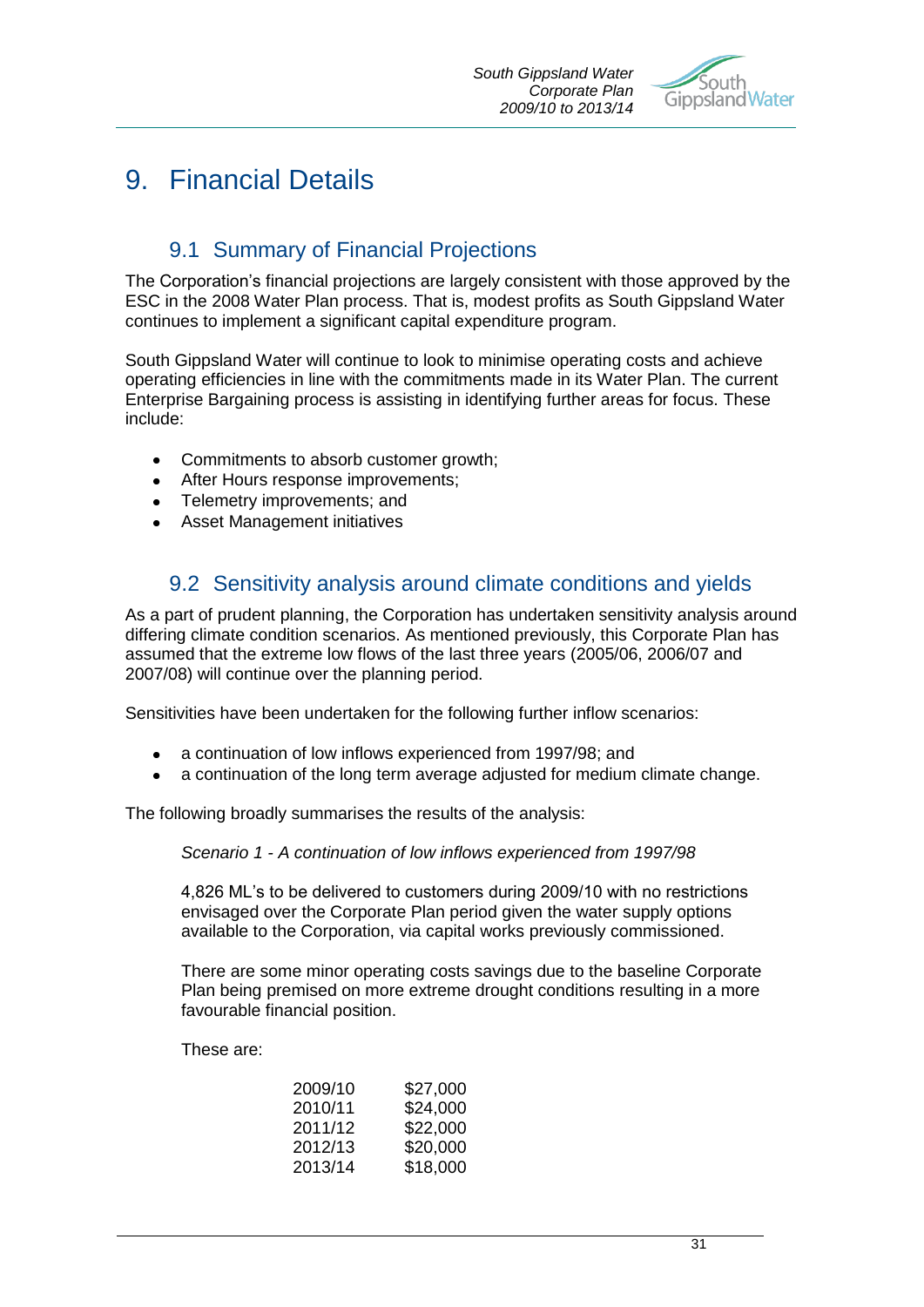

*Scenario 2 - A continuation of the long term average adjusted for medium climate change*

4,826 ML"s to be delivered to customers during 2009/10 with no restrictions envisaged over the Corporate Plan period given the water supply options available to the Corporation, via capital works previously commissioned.

There are some minor operating costs savings due to the baseline Corporate Plan being premised on more extreme drought conditions resulting in a more favourable financial position. These savings are marginally more than those in Scenario 1 above.

These are:

| 2009/10 | \$41,000 |
|---------|----------|
| 2010/11 | \$38,000 |
| 2011/12 | \$36,000 |
| 2012/13 | \$34,000 |
| 2013/14 | \$32,000 |

Overall, the savings under the two sensitivity analyses are so marginal that there is little or no impact on the fundamental financials of the Corporation.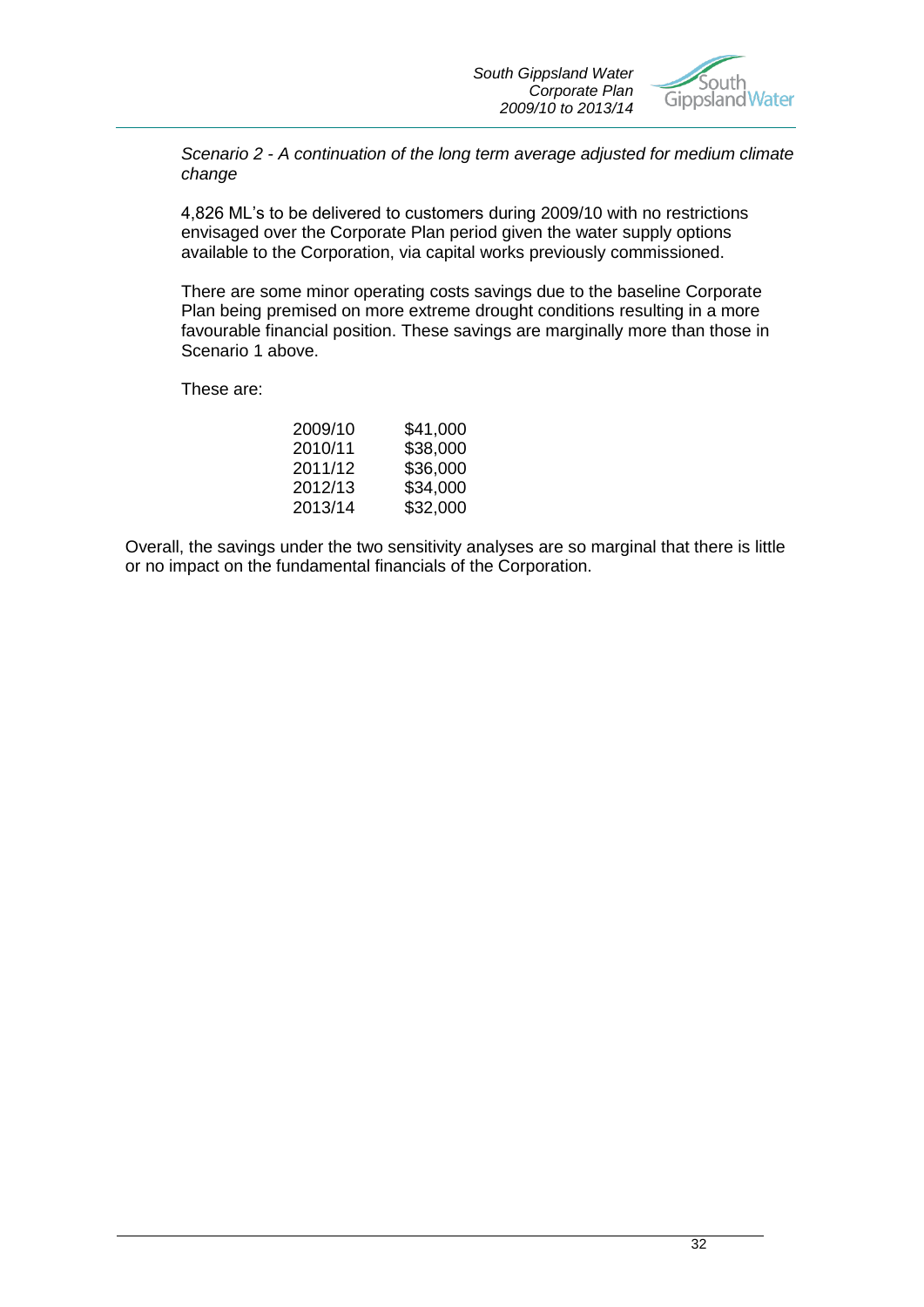

# 9.3 Operating Statement

#### **Table 9.3(a): Revenue & Expense Details**

| <b>South Gippsland Water</b>                      | (\$000s)                     |                              |                              |                              |                              |                              |  |  |
|---------------------------------------------------|------------------------------|------------------------------|------------------------------|------------------------------|------------------------------|------------------------------|--|--|
| <b>Financial projections</b>                      | Year <sub>0</sub><br>2008-09 | Year <sub>1</sub><br>2009-10 | Year <sub>2</sub><br>2010-11 | Year <sub>3</sub><br>2011-12 | Year <sub>4</sub><br>2012-13 | Year <sub>5</sub><br>2013-14 |  |  |
| <b>REVENUE &amp; EXPENSES DETAIL</b>              |                              |                              |                              |                              |                              |                              |  |  |
| <b>Revenue from core business</b>                 |                              |                              |                              |                              |                              |                              |  |  |
| <b>Bulk Water Sales to other Corporations</b>     |                              |                              |                              |                              |                              |                              |  |  |
| Urban water                                       |                              |                              |                              |                              |                              |                              |  |  |
| Service                                           |                              |                              |                              |                              |                              |                              |  |  |
| residential                                       | 4,126                        | 4,498                        | 4,790                        | 5,102                        | 5,431                        | 5,743                        |  |  |
| non-residential                                   | 789                          | 854                          | 910                          | 969                          | 1,032                        | 1,097                        |  |  |
| Usage/volumetric<br>residential                   | 3,619                        | 4,348                        | 4,794                        | 5,238                        | 5,719                        | 6,068                        |  |  |
| non-residential                                   | 1,900                        | 1,847                        | 2,362                        | 2,185                        | 2,198                        | 2,297                        |  |  |
| Wastewater                                        |                              |                              |                              |                              |                              |                              |  |  |
| Service                                           |                              |                              |                              |                              |                              |                              |  |  |
| residential                                       | 5,047                        | 5,529                        | 5,847                        | 6,183                        | 6,534                        | 6,853                        |  |  |
| non-residential                                   | 2,515                        | 2,957                        | 3,117                        | 3,229                        | 3,295                        | 3,611                        |  |  |
| Usage/volumetric                                  |                              |                              |                              |                              |                              |                              |  |  |
| residential                                       |                              |                              |                              |                              |                              |                              |  |  |
| non-residential                                   |                              |                              |                              |                              |                              |                              |  |  |
| Trade Waste Revenue by Agreement                  |                              |                              |                              |                              |                              |                              |  |  |
| <b>Recycled Water</b>                             |                              |                              |                              |                              |                              |                              |  |  |
| <b>Retail diversions</b>                          |                              |                              |                              |                              |                              |                              |  |  |
| Gravity irrigation (retail)                       |                              |                              |                              |                              |                              |                              |  |  |
| Pumped irrigation (retail)<br>Stock and domestic  |                              |                              |                              |                              |                              |                              |  |  |
| Drainage                                          |                              |                              |                              |                              |                              |                              |  |  |
| <b>TOTAL REVENUE FROM CHARGES</b>                 | 17,996                       | 20,033                       | 21,820                       | 22,906                       | 24,209                       | 25,669                       |  |  |
|                                                   |                              |                              |                              |                              |                              |                              |  |  |
| Operating, maintenance and administration expense |                              |                              |                              |                              |                              |                              |  |  |
| (enter all lines as +ve)                          |                              |                              |                              |                              |                              |                              |  |  |
| Operating and Maintenance Expense                 | 9,215                        | 9,395                        | 10,201                       | 10,022                       | 10,265                       | 10,300                       |  |  |
| <b>Administration Expense</b>                     | 3,500                        | 3,631                        | 3,767                        | 3,909                        | 4,055                        | 4,207                        |  |  |
| <b>TOTAL OMA EXPENSES:</b>                        | 12,715                       | 13,026                       | 13,968                       | 13,931                       | 14,320                       | 14,507                       |  |  |
| Total OMA Expenses breakdown for:                 |                              |                              |                              |                              |                              |                              |  |  |
| <b>Bulk water</b>                                 | 1,409                        | 1,443                        | 1,548                        | 1,544                        | 1,587                        | 1,607                        |  |  |
| Urban water - Treatment                           | 3,876                        | 3,971                        | 4,258                        | 4,247                        | 4,365                        | 4,422                        |  |  |
| Urban water - Reticulation                        | 3,491                        | 3,576                        | 3,835                        | 3,825                        | 3,932                        | 3,983                        |  |  |
| Wastewater - Reticulation                         | 1,589                        | 1,628                        | 1,746                        | 1,741                        | 1,790                        | 1,813                        |  |  |
| <b>Wastewater - Treatment</b>                     | 2,350                        | 2,407                        | 2,581                        | 2,574                        | 2,646                        | 2,681                        |  |  |
| <b>Recycled Water</b><br><b>Retail diversions</b> |                              |                              |                              |                              |                              |                              |  |  |
| Gravity irrigation                                |                              |                              |                              |                              |                              |                              |  |  |
| Pumped irrigation                                 |                              |                              |                              |                              |                              |                              |  |  |
| Stock and domestic                                |                              |                              |                              |                              |                              |                              |  |  |
| Drainage                                          |                              |                              |                              |                              |                              |                              |  |  |
| Other                                             |                              |                              |                              |                              |                              |                              |  |  |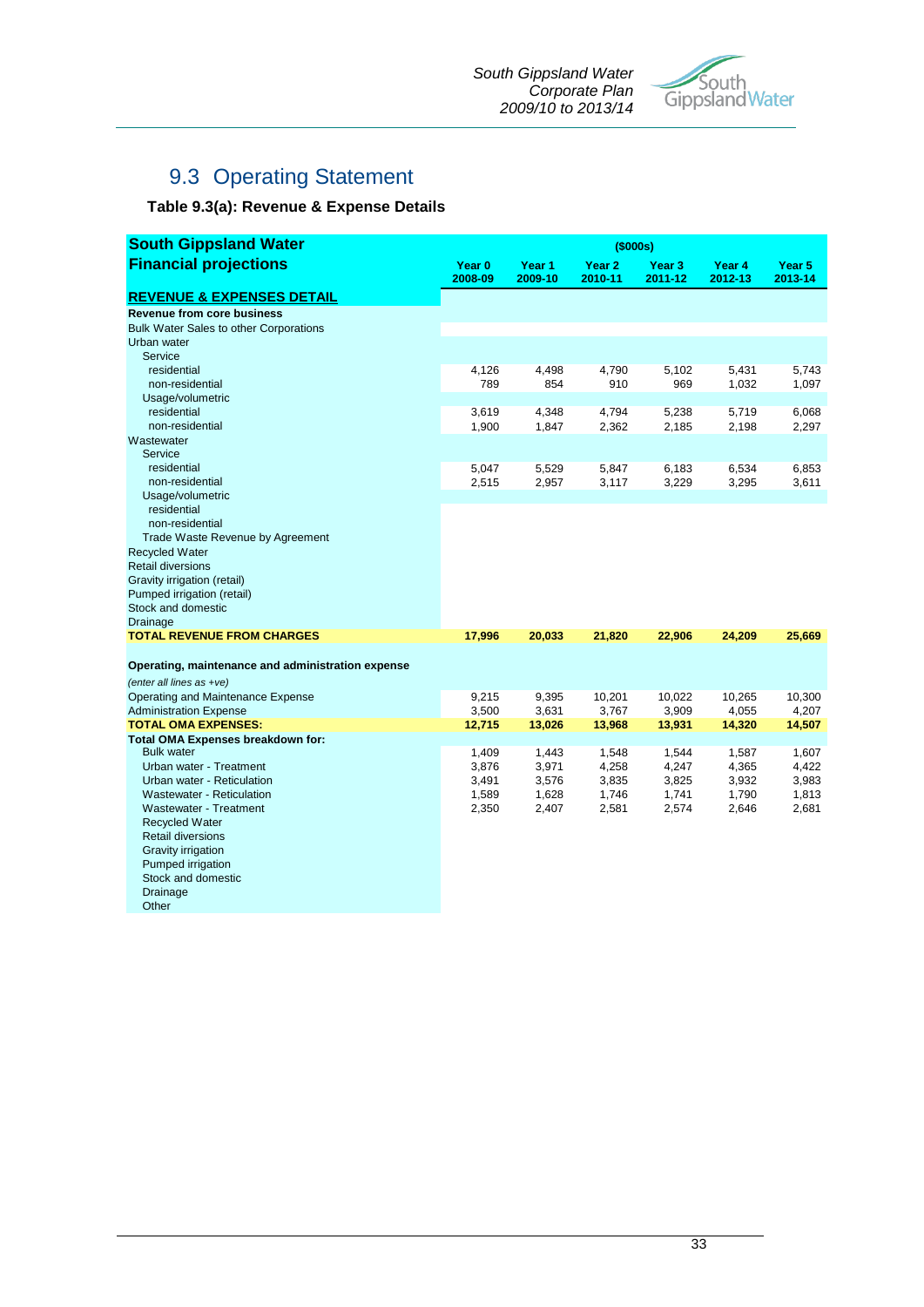

#### **Table 9.3(b): Operating Statement**

| <b>South Gippsland Water</b>                           | (\$000s)          |                   |                   |                              |                   |                              |  |  |  |
|--------------------------------------------------------|-------------------|-------------------|-------------------|------------------------------|-------------------|------------------------------|--|--|--|
| <b>Financial projections</b>                           | Year 0<br>2008-09 | Year 1<br>2009-10 | Year 2<br>2010-11 | Year <sub>3</sub><br>2011-12 | Year 4<br>2012-13 | Year <sub>5</sub><br>2013-14 |  |  |  |
| <b>OPERATING STATEMENT</b>                             |                   |                   |                   |                              |                   |                              |  |  |  |
| <b>Revenues</b>                                        |                   |                   |                   |                              |                   |                              |  |  |  |
| <b>Service Charges</b>                                 | 12,477            | 13,839            | 14,664            | 15,484                       | 16,292            | 17,304                       |  |  |  |
| <b>Usage Charges</b>                                   | 5,519             | 6,194             | 7,156             | 7,422                        | 7,917             | 8,365                        |  |  |  |
| <b>Developer Contributions</b>                         | 450               | 600               | 616               | 630                          | 646               | 662                          |  |  |  |
| Developer Contributions - Gifted Assets                | 1,696             | 1,000             | 1,025             | 1,051                        | 1,077             | 1,104                        |  |  |  |
| Government Contributions / Grants                      | 22                | 2,920             |                   |                              |                   |                              |  |  |  |
| <b>Investment Interest</b>                             | 28                | 15                | 15                | 15                           | 15                | 15                           |  |  |  |
| Profit (Loss) from Disposal of Assets                  |                   |                   |                   |                              |                   |                              |  |  |  |
| <b>Other Revenue</b>                                   | 527               | 443               | 453               | 635                          | 915               | 489                          |  |  |  |
| <b>Total Revenues</b>                                  | 20,719            | 25,011            | 23,929            | 25,237                       | 26,862            | 27,939                       |  |  |  |
|                                                        |                   |                   |                   |                              |                   |                              |  |  |  |
| <b>Expenses</b><br>Operations and Maintenance Expenses |                   |                   |                   |                              |                   | 10,300                       |  |  |  |
| <b>Administration Expenses</b>                         | 9,215<br>3,500    | 9,395<br>3,631    | 10,201<br>3,767   | 10,022<br>3,909              | 10,265<br>4,055   | 4,207                        |  |  |  |
| <b>Environmental Contributions</b>                     | 754               | 754               | 754               | 754                          | 754               | 904                          |  |  |  |
| Borrowing Costs / Interest Expense                     | 1,440             | 1,777             | 2,504             | 3,457                        | 4,098             | 4,448                        |  |  |  |
| Depreciation and Amortisation                          | 5,778             | 5,971             | 6,225             | 6,644                        | 6,985             | 7,152                        |  |  |  |
| <b>Other Expenses</b>                                  |                   |                   |                   |                              |                   |                              |  |  |  |
| <b>Total Expenses</b>                                  | 20,687            | 21,528            | 23,451            | 24,786                       | 26,157            | 27,011                       |  |  |  |
|                                                        |                   |                   |                   |                              |                   |                              |  |  |  |
| <b>EARNINGS BEFORE TAX</b>                             | 32                | 3,483             | 478               | 451                          | 705               | 928                          |  |  |  |
|                                                        |                   |                   |                   |                              |                   |                              |  |  |  |
| Income Tax Expense                                     |                   |                   |                   |                              |                   |                              |  |  |  |
|                                                        |                   |                   |                   |                              |                   |                              |  |  |  |
| <b>NET PROFIT (LOSS)</b>                               | 32                | 3,483             | 478               | 451                          | 705               | 928                          |  |  |  |
| <b>Dividends Expense</b>                               |                   |                   |                   |                              |                   |                              |  |  |  |
| <b>Transfers to/from Reserves</b>                      |                   |                   |                   |                              |                   |                              |  |  |  |
| Other adjustments                                      |                   |                   |                   |                              |                   |                              |  |  |  |
| Retained Profit (Loss) carried forward                 | 68,537            | 68,569            | 72,052            | 72,530                       | 72,981            | 73.686                       |  |  |  |
| <b>Closing Retained Profit (Loss)</b>                  | 68,569            | 72,052            | 72,530            | 72,981                       | 73,686            | 74,614                       |  |  |  |
|                                                        |                   |                   |                   |                              |                   |                              |  |  |  |
| <b>ASSET VALUATION RESERVE</b>                         |                   |                   |                   |                              |                   |                              |  |  |  |
| Revaluation of Assets Inc (+) or Dec (-)               |                   |                   |                   |                              |                   |                              |  |  |  |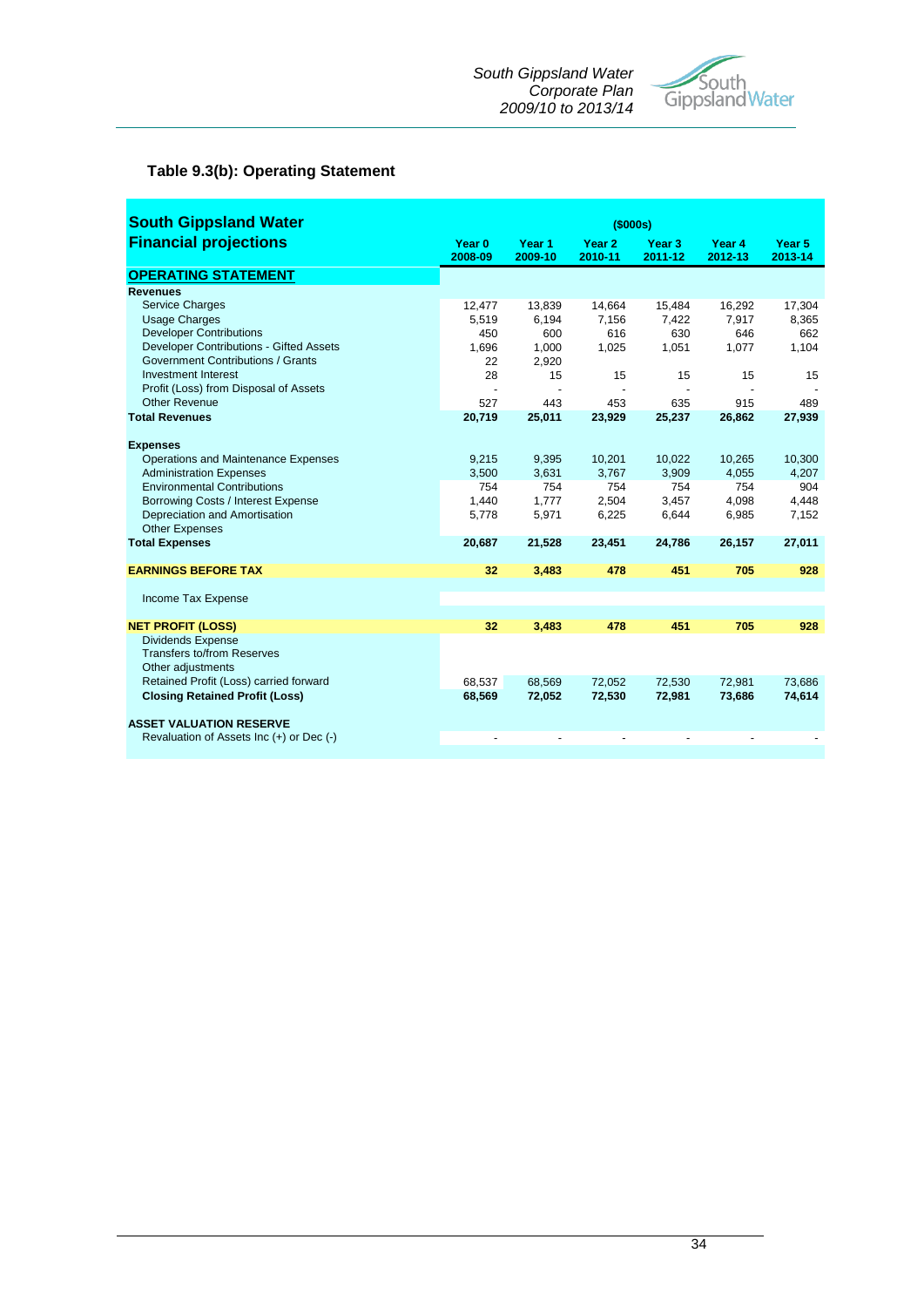

# 9.4 Balance Sheet

**Table 9.4: Balance Sheet**

| <b>South Gippsland Water</b>                                                 | (\$000s)                     |                              |                              |                              |                              |                   |  |  |  |
|------------------------------------------------------------------------------|------------------------------|------------------------------|------------------------------|------------------------------|------------------------------|-------------------|--|--|--|
| <b>Financial projections</b>                                                 | Year <sub>0</sub><br>2008-09 | Year <sub>1</sub><br>2009-10 | Year <sub>2</sub><br>2010-11 | Year <sub>3</sub><br>2011-12 | Year <sub>4</sub><br>2012-13 | Year 5<br>2013-14 |  |  |  |
| <b>BALANCE SHEET</b>                                                         |                              |                              |                              |                              |                              |                   |  |  |  |
| <b>Current Assets</b>                                                        |                              |                              |                              |                              |                              |                   |  |  |  |
| Cash and Cash Equivalents<br><b>Receivables</b>                              | 2,482<br>487                 | 1,456<br>500                 | 1,518<br>516                 | 1,456<br>533                 | 1,531<br>550                 | 1,455<br>566      |  |  |  |
| Less Doubtful Debts                                                          | (12)                         | (12)                         | (13)                         | (14)                         | (15)                         | (16)              |  |  |  |
| Inventories                                                                  | 270                          | 278                          | 286                          | 295                          | 304                          | 313               |  |  |  |
| Prepayments                                                                  | 223                          | 287                          | 351                          | 300                          | 251                          | 259               |  |  |  |
| <b>Other Current Assets</b>                                                  | 274                          | 282                          | 291                          | 299                          | 308                          | 318               |  |  |  |
| <b>Total current assets</b>                                                  | 3,724                        | 2,791                        | 2,949                        | 2,869                        | 2,929                        | 2,895             |  |  |  |
| <b>Non Current Assets</b>                                                    |                              |                              |                              |                              |                              |                   |  |  |  |
| Infrastructure                                                               | 263,270                      | 278,072                      | 295,750                      | 312,356                      | 325,028                      | 334,584           |  |  |  |
| less Accumulated Depreciation (-)                                            | (123, 970)                   | (129, 210)                   | (134, 636)                   | (140, 237)                   | (146, 022)                   | (152, 024)        |  |  |  |
| Infrastructure (written down value)                                          | 139,300                      | 148,862                      | 161,114                      | 172,119                      | 179,006                      | 182,560           |  |  |  |
| Capital Works in Progress                                                    | 7,377                        | 7,715                        | 9,872                        | 10,943                       | 9,693                        | 10,347            |  |  |  |
| <b>Land and Buildings</b>                                                    | 6,489                        | 6,518                        | 6,547                        | 6,827                        | 7,108                        | 7,390             |  |  |  |
| Plant, Equipment and Motor Vehicles                                          | 2,010                        | 2,056                        | 2,102                        | 2,149                        | 2,215                        | 2,262             |  |  |  |
| <b>Deferred Tax Assets</b>                                                   |                              |                              |                              |                              |                              |                   |  |  |  |
| Non Current Investments                                                      |                              |                              |                              |                              |                              |                   |  |  |  |
| <b>Intangible Assets</b><br><b>Other Non-Current Assets</b>                  | 1,559<br>95                  | 700<br>95                    | 500<br>434                   | 300<br>267                   | 100<br>706                   | 100<br>706        |  |  |  |
| <b>Total non-current assets</b>                                              | 156,830                      | 165,946                      | 180,569                      | 192,605                      | 198,828                      | 203,365           |  |  |  |
|                                                                              |                              |                              |                              |                              |                              |                   |  |  |  |
| <b>TOTAL ASSETS</b>                                                          | 160,554                      | 168,737                      | 183,518                      | 195,474                      | 201,757                      | 206,260           |  |  |  |
| <b>Current Liabilities</b>                                                   |                              |                              |                              |                              |                              |                   |  |  |  |
| <b>Bank Overdraft</b>                                                        |                              |                              |                              |                              |                              |                   |  |  |  |
| Payables                                                                     | 2,155                        | 2,218                        | 2,282                        | 2,348                        | 1,885                        | 1,919             |  |  |  |
| <b>Borrowings</b>                                                            | 4,251                        | 5,171                        | 8,011                        | 10,291                       | 11,491                       | 12,191            |  |  |  |
| Finance Lease Liabilities (PPP)                                              |                              |                              |                              |                              |                              |                   |  |  |  |
| <b>Other Lease Liabilities</b>                                               |                              |                              |                              |                              |                              |                   |  |  |  |
| <b>Employee Benefit Provision</b>                                            | 1,035                        | 1,066                        | 1,098                        | 1,131                        | 1,165                        | 1,200             |  |  |  |
| <b>Other Provisions</b>                                                      | 500                          | 500                          | 500                          | 500                          | 500                          | 500               |  |  |  |
| <b>Other Current Liabilities</b>                                             | 85                           | 87                           | 89                           | 91                           | 93                           | 95                |  |  |  |
| <b>Total current liabilities</b>                                             | 8,026                        | 9,042                        | 11,980                       | 14,361                       | 15,134                       | 15,905            |  |  |  |
| <b>Non Current Liabilities</b>                                               |                              |                              |                              |                              |                              |                   |  |  |  |
| <b>Borrowings</b>                                                            | 17,005                       | 20,685                       | 32,045                       | 41,165                       | 45,965                       | 48,765            |  |  |  |
| Finance Lease Liabilities (PPP)                                              |                              |                              |                              |                              |                              |                   |  |  |  |
| <b>Other Lease Liabilities</b>                                               |                              |                              |                              |                              |                              |                   |  |  |  |
| <b>Employee Benefit Provision</b>                                            | 140                          | 144                          | 149                          | 153                          | 158                          | 162               |  |  |  |
| <b>Deferred Tax Liabilities</b>                                              |                              |                              |                              |                              |                              |                   |  |  |  |
| <b>Other Non-Current Liabilities</b><br><b>Total non-current liabilities</b> | 17,145                       | 20,829                       | 32.194                       | 41,318                       | 46,123                       | 48,927            |  |  |  |
|                                                                              |                              |                              |                              |                              |                              |                   |  |  |  |
| <b>TOTAL LIABILITIES</b>                                                     | 25,171                       | 29,871                       | 44,174                       | 55,679                       | 61,257                       | 64,832            |  |  |  |
| <b>NET ASSETS</b>                                                            | 135,383                      | 138,866                      | 139,344                      | 139,795                      | 140,500                      | 141,428           |  |  |  |
| <b>EQUITY</b>                                                                |                              |                              |                              |                              |                              |                   |  |  |  |
| <b>Government Equity Contributions</b>                                       | 63,217                       | 63,217                       | 63,217                       | 63,217                       | 63,217                       | 63,217            |  |  |  |
| <b>Asset Revaluation Reserve</b>                                             | 3,597                        | 3,597                        | 3,597                        | 3,597                        | 3,597                        | 3,597             |  |  |  |
| <b>Other Reserves</b>                                                        |                              |                              |                              |                              |                              |                   |  |  |  |
| <b>Accumulated Funds (Losses)</b>                                            | 68,569                       | 72,052                       | 72,530                       | 72,981                       | 73,686                       | 74,614            |  |  |  |
| <b>TOTAL EQUITY</b>                                                          | 135,383                      | 138,866                      | 139,344                      | 139,795                      | 140,500                      | 141,428           |  |  |  |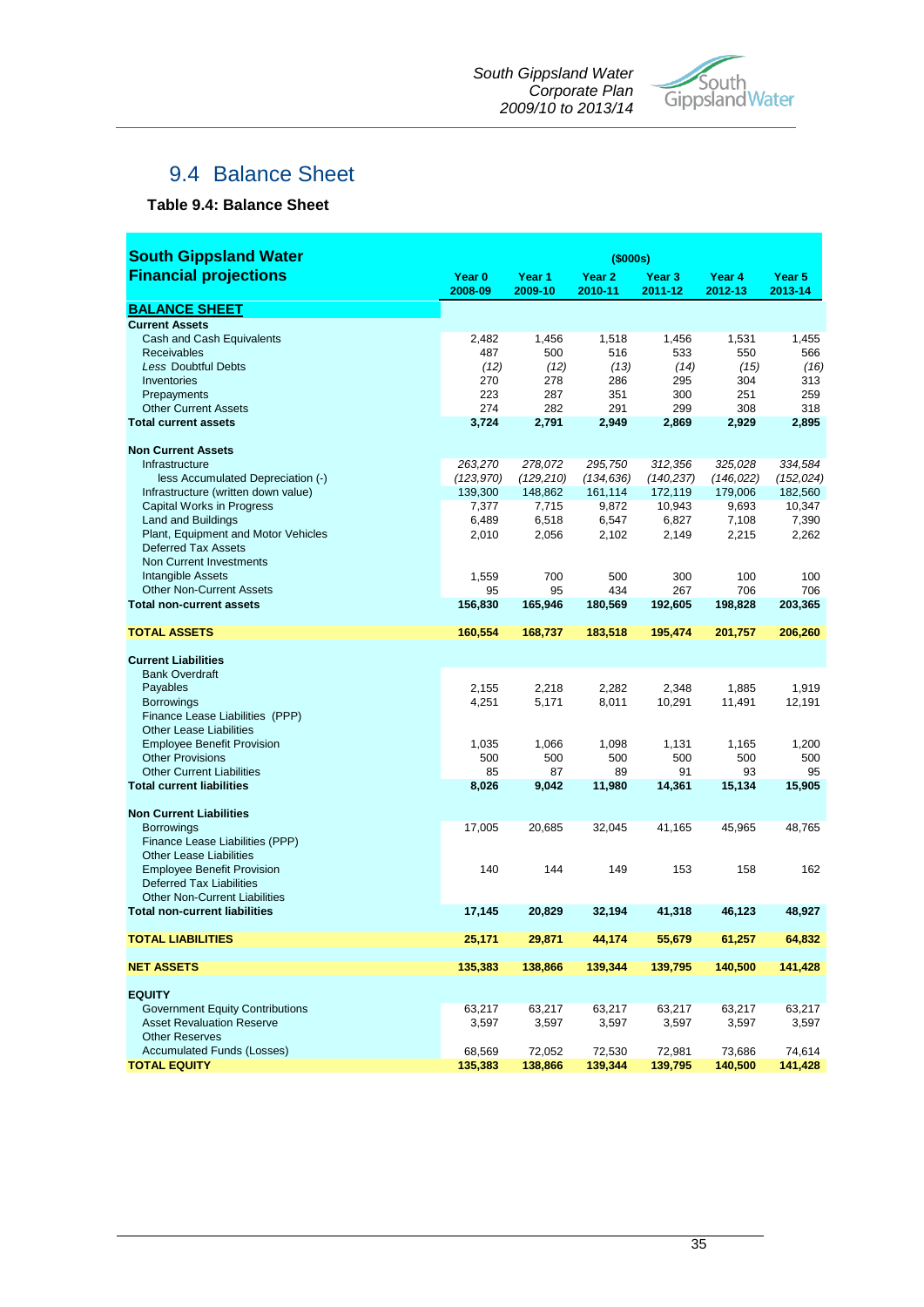

# 9.5 Statement of Cash Flows

#### **Table 9.5: Cash Flow Statement**

| <b>South Gippsland Water</b>                                   | $($ \$000s $)$               |                              |                              |                              |                   |                              |  |
|----------------------------------------------------------------|------------------------------|------------------------------|------------------------------|------------------------------|-------------------|------------------------------|--|
| <b>Financial projections</b>                                   | Year <sub>0</sub><br>2008-09 | Year <sub>1</sub><br>2009-10 | Year <sub>2</sub><br>2010-11 | Year <sub>3</sub><br>2011-12 | Year 4<br>2012-13 | Year <sub>5</sub><br>2013-14 |  |
| <b>STATEMENT OF CASH FLOWS</b>                                 |                              |                              |                              |                              |                   |                              |  |
| <b>CASH FLOWS FROM OPERATIONS</b>                              |                              |                              |                              |                              |                   |                              |  |
| <b>Receipts</b>                                                |                              |                              |                              |                              |                   |                              |  |
| Service and Usage Charges                                      | 20,677                       | 22,960                       | 25,323                       | 26,444                       | 26.957            | 28.407                       |  |
| <b>Other Customer Revenue</b>                                  | 527                          | 443                          | 453                          | 465                          | 476               | 489                          |  |
| <b>Receipts from Government</b>                                |                              |                              |                              |                              |                   |                              |  |
| <b>Developer Contributions</b>                                 | 450                          | 600                          | 616                          | 630                          | 646               | 662                          |  |
| <b>GST Refunds from ATO</b>                                    | 71                           | 73                           | 74                           | 75                           | 77                | 80                           |  |
| Investment Income                                              | 28                           | 15                           | 15                           | 15                           | 15                | 15                           |  |
| Other cash receipts                                            |                              | 2,920                        |                              |                              |                   |                              |  |
| <b>Total Cash Receipts from Operations</b>                     | 21,753                       | 27,011                       | 26,481                       | 27,629                       | 28,171            | 29,653                       |  |
| <b>Payments</b>                                                |                              |                              |                              |                              |                   |                              |  |
| Payments to suppliers and employees                            | (13,540)                     | (13, 853)                    | (14, 797)                    | (14,760)                     | (15, 152)         | (15, 491)                    |  |
| Interest and other costs of finance paid                       | (1,440)                      | (1,785)                      | (2,487)                      | (3,400)                      | (4,010)           | (4,327)                      |  |
| <b>GST Paid to ATO</b>                                         | (1,927)                      | (2, 158)                     | (2,758)                      | (2,548)                      | (2,049)           | (1,922)                      |  |
| <b>Income Tax Payments</b>                                     |                              |                              |                              |                              |                   |                              |  |
| <b>Environmental Contributions</b>                             | (754)                        | (754)                        | (754)                        | (754)                        | (754)             | (904)                        |  |
| <b>Other Payments</b>                                          |                              |                              |                              |                              |                   |                              |  |
| <b>Total Cash Payments for Operations</b>                      | (17,661)                     | (18, 550)                    | (20, 796)                    | (21, 462)                    | (21, 965)         | (22, 644)                    |  |
| Net Cash Inflow (Outflow) from Operating Activities:           | 4,092                        | 8,461                        | 5,685                        | 6,167                        | 6,206             | 7,009                        |  |
| <b>CASH FLOWS FROM INVESTING ACTIVITIES</b>                    |                              |                              |                              |                              |                   |                              |  |
| Proceeds from Redemption of Investments                        |                              |                              |                              |                              |                   |                              |  |
| Payments for Property, Plant & Equipment                       | (12, 202)                    | (14, 452)                    | (20, 197)                    | (18,012)                     | (12,524)          | (10,988)                     |  |
| Payments for Intangible Assets<br>Proceeds from Sale of Assets | 364                          | 365                          | 374                          | 383                          | 393               | 403                          |  |
| Net Cash Inflow (Outflow) for Investing Activities:            | (11, 838)                    | (14,087)                     | (19, 823)                    | (17, 629)                    | (12, 131)         | (10, 585)                    |  |
| <b>CASH FLOWS FROM FINANCING ACTIVITIES</b>                    |                              |                              |                              |                              |                   |                              |  |
| Proceeds from Borrowings                                       | 5,886                        | 4,600                        | 14,200                       | 11,400                       | 6,000             | 3,500                        |  |
| Proceeds from Equity Contributions from Government             | 1,450                        |                              |                              |                              |                   |                              |  |
| Repayment of Borrowing / Overdraft                             |                              |                              |                              |                              |                   |                              |  |
| <b>Payment of Dividends</b>                                    |                              |                              |                              |                              |                   |                              |  |
| <b>Net Cash Inflow (Outflow) from Financing Activities:</b>    | 7,336                        | 4,600                        | 14,200                       | 11,400                       | 6.000             | 3,500                        |  |
|                                                                |                              |                              |                              |                              |                   |                              |  |
| <b>NET INCREASE (DECREASE) IN CASH</b>                         | (410)                        | (1,026)                      | 62                           | (62)                         | 75                | (76)                         |  |
| Cash held at the beginning of the year                         | 2,892                        | 2,482                        | 1,456                        | 1,518                        | 1,456             | 1,531                        |  |
| Cash held at the end of the year                               | 2,482                        | 1,456                        | 1,518                        | 1,456                        | 1,531             | 1,455                        |  |
|                                                                |                              |                              |                              |                              |                   |                              |  |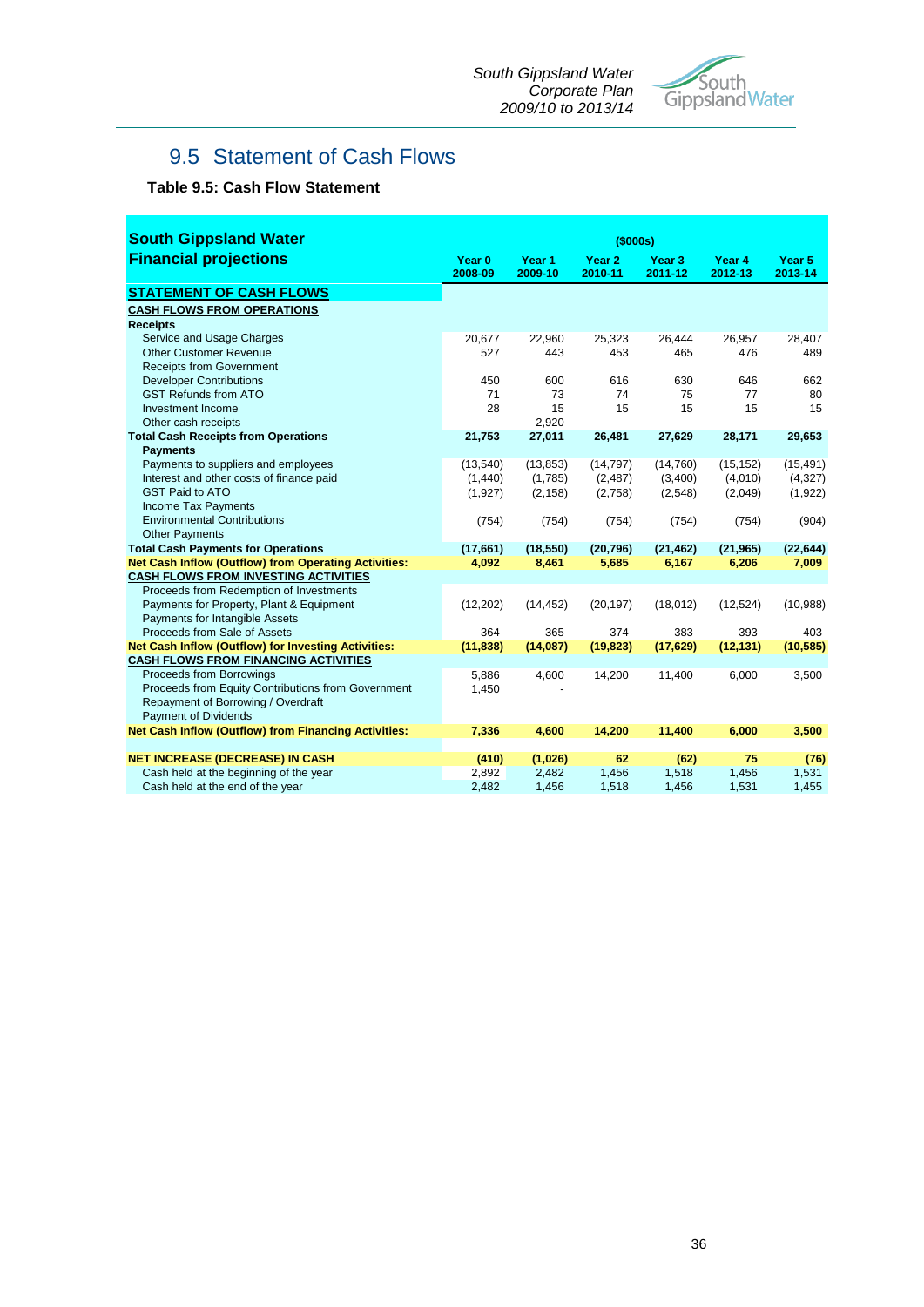

# 9.6 Financial Performance Indicators

#### **Table 9.6: Financial Performance Indicators**

| <b>South Gippsland Water</b>                         | (\$000s)                     |                   |                              |                              |                   |                              |  |  |
|------------------------------------------------------|------------------------------|-------------------|------------------------------|------------------------------|-------------------|------------------------------|--|--|
| <b>Financial projections</b>                         | Year <sub>0</sub><br>2008-09 | Year 1<br>2009-10 | Year <sub>2</sub><br>2010-11 | Year <sub>3</sub><br>2011-12 | Year 4<br>2012-13 | Year <sub>5</sub><br>2013-14 |  |  |
| <b>FINANCIAL PERFORMANCE INDICATORS</b>              |                              |                   |                              |                              |                   |                              |  |  |
| P1. Short Term Liquidity Indicators                  |                              |                   |                              |                              |                   |                              |  |  |
| <b>Current Assets</b>                                | 3,724                        | 2,791             | 2,949                        | 2,869                        | 2,929             | 2,895                        |  |  |
| <b>Current Liabilities</b>                           | 8,026                        | 9,042             | 11,980                       | 14,361                       | 15,134            | 15,905                       |  |  |
| <b>Working Capital (\$'000s)</b>                     | (4, 302)                     | (6, 251)          | (9,031)                      | (11, 492)                    | (12, 205)         | (13,010)                     |  |  |
| <b>Working Capital Ratio (%)</b>                     | 46.4%                        | 30.9%             | 24.6%                        | 20.0%                        | 19.4%             | 18.2%                        |  |  |
| <b>P2. Profitability Indicators</b>                  |                              |                   |                              |                              |                   |                              |  |  |
| Earnings Before Interest and Tax                     | 1.444                        | 5,245             | 2,967                        | 3,893                        | 4,788             | 5,361                        |  |  |
| <b>Total Revenue</b>                                 | 20,719                       | 25,011            | 23,929                       | 25,237                       | 26,862            | 27,939                       |  |  |
| Total Assets at start of reporting period            | 156,752                      | 160,554           | 168,737                      | 183,518                      | 195,474           | 201,757                      |  |  |
| Total Assets at end of reporting period              | 160,554                      | 168,737           | 183,518                      | 195,474                      | 201,757           | 206,260                      |  |  |
| <b>Average Total Assets</b>                          | 158,653                      | 162,014           | 167,390                      | 173,007                      | 177,799           | 181,865                      |  |  |
| Profit Margin (%)                                    | 7.0%                         | 21.0%             | 12.4%                        | 15.4%                        | 17.8%             | 19.2%                        |  |  |
| Return on Assets (%)                                 | 0.9%                         | 3.2%              | 1.8%                         | 2.3%                         | 2.7%              | 2.9%                         |  |  |
| P3. Owners Return Indicator                          |                              |                   |                              |                              |                   |                              |  |  |
| Net Profit after Tax                                 | 32                           | 3,483             | 478                          | 451                          | 705               | 928                          |  |  |
| Total Equity at start of reporting period            | 133,867                      | 135,383           | 138,866                      | 139,344                      | 139,795           | 140,500                      |  |  |
| Total Equity at end of reporting period              | 135,383                      | 138,866           | 139,344                      | 139,795                      | 140,500           | 141,428                      |  |  |
| <b>Average Total Equity</b>                          | 134,625                      | 136,039           | 136,865                      | 137,451                      | 137,959           | 138,455                      |  |  |
| Return on Equity (%)                                 | 0.0%                         | 2.6%              | 0.3%                         | 0.3%                         | 0.5%              | 0.7%                         |  |  |
| P4. Long Term Viability Indicators                   |                              |                   |                              |                              |                   |                              |  |  |
| <b>Total Debt</b>                                    | 23,411                       | 22,903            | 34,327                       | 43,513                       | 47,850            | 50,684                       |  |  |
| <b>Total Assets</b>                                  | 160,554                      | 168,737           | 183,518                      | 195,474                      | 201,757           | 206,260                      |  |  |
| <b>Total Equity</b>                                  | 135,383                      | 138,866           | 139,344                      | 139,795                      | 140,500           | 141,428                      |  |  |
| Gearing ratio (%)                                    | 14.6%                        | 13.6%             | 18.7%                        | 22.3%                        | 23.7%             | 24.6%                        |  |  |
| Internal Financing Ratio (%)                         | 33.5%                        | 58.5%             | 28.1%                        | 34.2%                        | 49.6%             | 63.8%                        |  |  |
| Debt Serviceability (%)                              | 19.3%                        | 32.7%             | 14.2%                        | 12.0%                        | 10.8%             | 11.5%                        |  |  |
| Debt to Equity (%)                                   | 17.3%                        | 16.5%             | 24.6%                        | 31.1%                        | 34.1%             | 35.8%                        |  |  |
| P5. Debt Servicing Indicators                        |                              |                   |                              |                              |                   |                              |  |  |
| Earnings Before Net Interest and Tax                 | 1,444                        | 5,245             | 2,967                        | 3,893                        | 4,788             | 5,361                        |  |  |
| Net Interest Expense                                 | 1,412                        | 1,762             | 2,489                        | 3,442                        | 4,083             | 4,433                        |  |  |
| Net Cash from Operations Before Net Interest and Tax | 5,504                        | 10,231            | 8,157                        | 9,552                        | 10,201            | 11,321                       |  |  |
| Net Interest Payments                                | 1,412                        | 1,770             | 2,472                        | 3,385                        | 3,995             | 4,312                        |  |  |
| <b>Cash Interest Coverage (times)</b>                | 4                            | 6                 | 3                            | 3                            | 3                 | 3                            |  |  |
| <b>Interest Coverage (times)</b>                     | $\overline{1}$               | 3                 | $\overline{1}$               | $\overline{1}$               | $\mathbf{1}$      | 1                            |  |  |
| <b>P6. Efficiency Indicators</b>                     |                              |                   |                              |                              |                   |                              |  |  |
| <b>Total Sales</b>                                   | 18,446                       | 20,633            | 22,436                       | 23,536                       | 24,855            | 26,331                       |  |  |
| Accounts Receivable at start of period               | 459                          | 487               | 500                          | 516                          | 533               | 550                          |  |  |
| Accounts Receivable at end of period                 | 487                          | 500               | 516                          | 533                          | 550               | 566                          |  |  |
| Average Accounts Receivable                          | 473                          | 482               | 491                          | 499                          | 508               | 516                          |  |  |
| Net Cash from operations                             | 4,092                        | 8,461             | 5,685                        | 6,167                        | 6,206             | 7,009                        |  |  |
| <b>Total Cash Receipts</b>                           | 21,753                       | 27,011            | 26,481                       | 27,629                       | 28,171            | 29,653                       |  |  |
| <b>Accounts Receivable Turnover (days)</b>           | 9                            | 9                 | 8                            | 8                            | $\overline{7}$    | $\overline{7}$               |  |  |
| Cash Flow Efficiency (%)                             | 18.8%                        | 31.3%             | 21.5%                        | 22.3%                        | 22.0%             | 23.6%                        |  |  |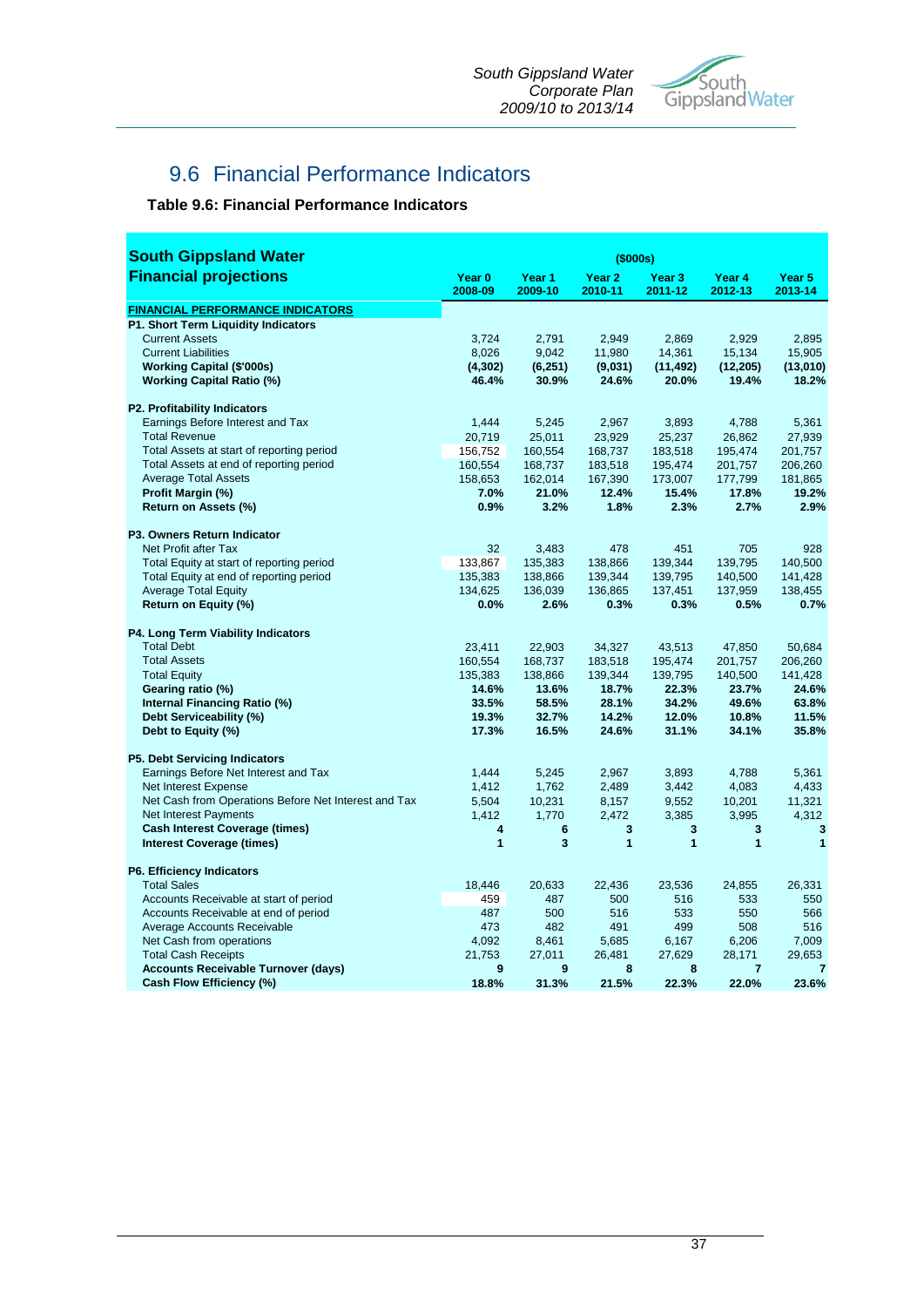

# 9.7 Capital Expenditure Forecasts

#### **Table 9.7: Capital Expenditure Forecasts**

#### **Capital Program South Gippsland Water**

**\$ millions**

*(excluding Developer Contributions - Gifted Assets)*

| <b>Capital Expenditure:</b> | Year 0  | Year 1  | Year 2  | Year 3  | Year 4  | Year 5  | Year <sub>6</sub> | Year 7  | Year 8  | Year 9  | Year 10 |
|-----------------------------|---------|---------|---------|---------|---------|---------|-------------------|---------|---------|---------|---------|
| <b>All Projects</b>         | 2008-09 | 2009-10 | 2010-11 | 2011-12 | 2012-13 | 2013-14 | 2014-15           | 2015-16 | 2016-17 | 2017-18 | 2018-19 |
| <b>TOTAL</b>                | 12.202  | 14.452  | 20.197  | 18.012  | 12.524  | 10.988  | 18.589            | 17.475  | 15.745  | 7.435   | 3.666   |
| <b>Wholesale Headworks</b>  | 3.262   | 2.595   | 4.439   | 7.485   | 3.542   | 4.830   | 8.160             | 8.400   | 10.150  | 1.500   | 0.000   |
| Retail Urban                |         |         |         |         |         |         |                   |         |         |         |         |
| water resources             | 0.196   | 0.164   | 0.900   | 0.000   | 0.000   | 0.475   | 0.350             | 0.000   | 0.000   | 0.000   | 0.000   |
| reticulation                | 0.556   | 0.870   | 0.742   | 0.894   | 0.896   | 1.944   | 2.087             | 1.191   | 0.891   | 0.891   | 0.891   |
| treatment                   | 0.215   | 0.314   | 0.660   | 0.270   | 0.325   | 0.590   | 4.570             | 5.200   | 0.150   | 0.150   | 0.150   |
| <b>Sewerage</b>             |         |         |         |         |         |         |                   |         |         |         |         |
| treatment                   | 3.369   | 6.237   | 6.860   | 3.925   | 2.430   | 0.450   | 0.050             | 0.110   | 1.950   | 2.200   | 0.000   |
| reticulation                | 2.558   | 2.590   | 4.935   | 3.825   | 3.680   | 1.050   | 1.740             | 0.950   | 0.950   | 0.950   | 0.950   |
| <b>Recycled Water</b>       |         |         |         |         |         |         |                   |         |         |         |         |
| <b>Irrigation - Gravity</b> |         |         |         |         |         |         |                   |         |         |         |         |
| <b>Irrigation - Pumped</b>  |         |         |         |         |         |         |                   |         |         |         |         |
| <b>Diversions</b>           |         |         |         |         |         |         |                   |         |         |         |         |
| Domestic & Stock            |         |         |         |         |         |         |                   |         |         |         |         |
| <b>Drainage</b>             |         |         |         |         |         |         |                   |         |         |         |         |
| <b>Corporate</b>            | 2.046   | 1.682   | 1.661   | 1.613   | 1.651   | 1.649   | 1.632             | 1.624   | 1.654   | 1.744   | 1.675   |
| Intangibles                 |         |         |         |         |         |         |                   |         |         |         |         |

| <b>Capital Expenditure:</b>   | Year 0  | Year 1  | Year <sub>2</sub> | Year 3  | Year 4  | Year 5  | Year <sub>6</sub> | Year 7  | Year <sub>8</sub> | Year 9  | Year 10 |
|-------------------------------|---------|---------|-------------------|---------|---------|---------|-------------------|---------|-------------------|---------|---------|
| <b>Replacement or Renewal</b> | 2008-09 | 2009-10 | 2010-11           | 2011-12 | 2012-13 | 2013-14 | 2014-15           | 2015-16 | 2016-17           | 2017-18 | 2018-19 |
| <b>TOTAL</b>                  | 3.53    | 7.44    | 8.82              | 5.29    | 3.63    | 8.76    | 16.34             | 13.66   | 9.24              | 4.68    | 3.06    |
| <b>Wholesale Headworks</b>    | 0.0     | 0.3     | 3.7               | 1.9     | 0.5     | 4.2     | 6.8               | 4.9     | 6.2               | 1.5     | 0.0     |
| <b>Retail Urban</b>           |         |         |                   |         |         |         |                   |         |                   |         |         |
| water resources               | 0.1     | 0.1     | 0.9               | 0.0     | 0.0     | 0.0     | 0.3               | 0.4     | 0.0               | 0.0     | 0.0     |
| reticulation                  | 0.6     | 0.9     | 0.6               | 0.7     | 0.6     | 1.7     | 1.9               | 1.2     | 0.9               | 0.9     | 0.9     |
| treatment                     | 0.2     | 0.3     | 0.3               | 0.3     | 0.2     | 0.4     | 4.6               | 5.2     | 0.2               | 0.2     | 0.2     |
| <b>Sewerage</b>               |         |         |                   |         |         |         |                   |         |                   |         |         |
| treatment                     | 0.6     | 3.8     | 0.9               | 0.2     | 0.0     | 0.5     | 0.1               | 0.1     | 0.1               | 0.2     | 0.0     |
| reticulation                  | 0.8     | 1.0     | 0.9               | 1.0     | 1.1     | 0.8     | 1.5               | 0.7     | 0.7               | 0.7     | 0.7     |
| <b>Recycled Water</b>         |         |         |                   |         |         |         |                   |         |                   |         |         |
| <b>Irrigation - Gravity</b>   |         |         |                   |         |         |         |                   |         |                   |         |         |
| <b>Irrigation - Pumped</b>    |         |         |                   |         |         |         |                   |         |                   |         |         |
| <b>Diversions</b>             |         |         |                   |         |         |         |                   |         |                   |         |         |
| <b>Domestic &amp; Stock</b>   |         |         |                   |         |         |         |                   |         |                   |         |         |
| <b>Drainage</b>               |         |         |                   |         |         |         |                   |         |                   |         |         |
| Corporate                     | 1.2     | 1.2     | 1.4               | 1.1     | 1.2     | 1.2     | 1.3               | 1.3     | 1.3               | 1.3     | 1.3     |
| <b>Intangibles</b>            |         |         |                   |         |         |         |                   |         |                   |         |         |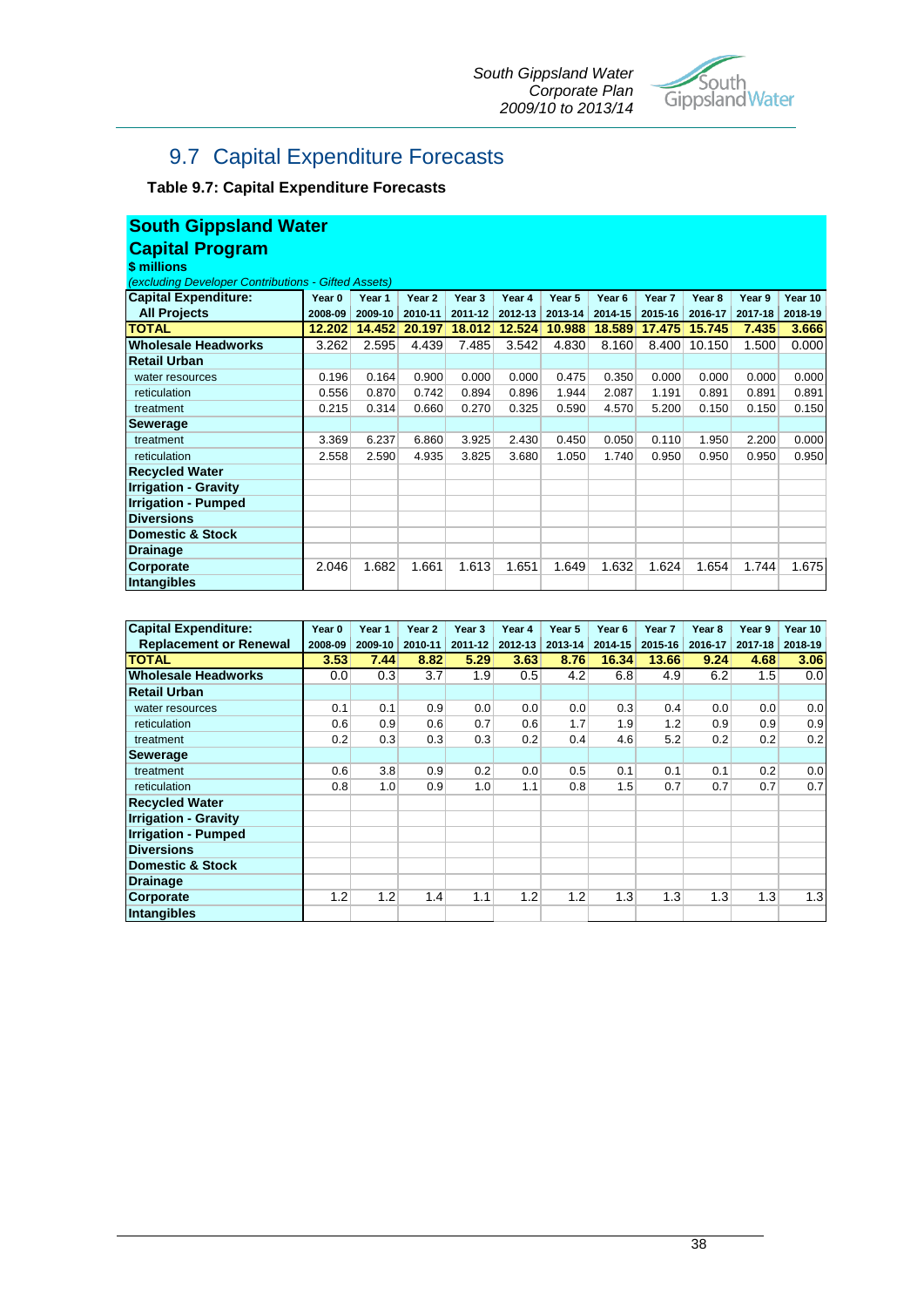

## 9.8 Core Service Standards

#### **Table 9.8: Service Standards**

#### **SOUTH GIPPSLAND WATER - Service Standards 1 July 2009 to 30 June 2014**

| .,<br>۰.<br>_____ |
|-------------------|
|-------------------|

Average unplanned frequency of water supply interruptions Average planned frequency of water supply interruptions Average duration of unplanned water supply interruptions (minutes) Unplanned water supply interruptions (per 100km) Average time taken to attend bursts and leaks (priority 1) Average time taken to attend bursts and leaks (priority 2) Average time taken to attend bursts and leaks (priority 3) Unplanned water supply interruptions restored within 5 hours (per cent) Planned water supply interruptions restored within 5 hours (per cent) Average unplanned customer minutes off water supply Average planned customer minutes off water supply Average duration of planned water supply interruptions (minutes) No. of customers experiencing more than 5 unplanned water supply interruptions in the year Unaccounted for water

| 2008-09 Est. | 2009-10 | 2010-11 | 2011-12 | 2012-13 | 2013-14 |
|--------------|---------|---------|---------|---------|---------|
|              |         |         |         |         |         |
| 27.5         | 28.0    | 28.0    | 28.0    | 28.0    | 28.0    |
| 19.0         | 30.0    | 30.0    | 30.0    | 30.0    | 30.0    |
| 23.0         | 40.0    | 40.0    | 40.0    | 40.0    | 40.0    |
| 380.0        | 1440.0  | 1440.0  | 1440.0  | 1440.0  | 1440.0  |
| 99.0         | 99.0    | 99.0    | 99.0    | 99.0    | 99.0    |
| 90.0         | 99.0    | 99.0    | 99.0    | 99.0    | 99.0    |
| 32.5         | 33.0    | 33.0    | 33.0    | 33.0    | 33.0    |
| 40.0         | 150.0   | 150.0   | 150.0   | 150.0   | 150.0   |
| 0.30         | 0.33    | 0.33    | 0.33    | 0.33    | 0.33    |
| 0.20         | 0.50    | 0.50    | 0.50    | 0.50    | 0.50    |
| 102.0        | 100.0   | 100.0   | 100.0   | 100.0   | 100.0   |
| <b>270.0</b> | 300.0   | 300.0   | 300.0   | 300.0   | 300.0   |
|              |         |         |         |         |         |
| 0.0          | 0.0     | 0.0     | 0.0     | 0.0     | 0.0     |
| 14.0         | 14.0    | 14.0    | 14.0    | 14.0    | 14.0    |

#### **Sewerage** 17.5 18.0 18.0 18.0 18.0 18.0 20.0 30.0 30.0 30.0 30.0 30.0 65.0 120.0 120.0 120.0 120.0 120.0 100.0 100.0 100.0 100.0 100.0 100.0 0.0 0.0 0.0 0.0 0.0 0.0 Average time to attend sewer spills and blockages (minutes) No. of customers receiving more than 3 sewer blockages in the year Sewerage blockages (per 100km) Average time to rectify a sewer blockage (minutes) Spills contained within 5 hours (per cent)

#### **Customer service**

Complaints to EWOV Telephone calls answered within 30 seconds

#### **Minimum flow rates**

| 20 <sub>mm</sub> |            |
|------------------|------------|
| 25mm             | 35         |
| 32 <sub>mm</sub> |            |
| 40mm             |            |
| 50 <sub>mm</sub> | <b>160</b> |

#### **Additional Service Standards**

Recycled water target (% reused)

Biosolids reuse (% reused)

Small Town Sewerage Scheme connections (no. of)

Environmental discharge indicator (per cent)

Drinking water quality indicators (per cent)

| 3.0   | 2.0   | 2.0   | 2.0   | 2.0   | 2.0   |
|-------|-------|-------|-------|-------|-------|
| 0.0   | 0.0   | 0.0   | 2.0   | 5.0   | 5.0   |
| 0.0   | 0.0   | 206.0 | 2.0   | 2.0   | 2.0   |
| 95.0  | 100.0 | 100.0 | 100.0 | 100.0 | 100.0 |
| 100.0 | 100.0 | 100.0 | 100.0 | 100.0 | 100.0 |

1.1 1.1 1.1 1.1 1.1 1.1 99.0 98.0 98.0 98.0 98.0 98.0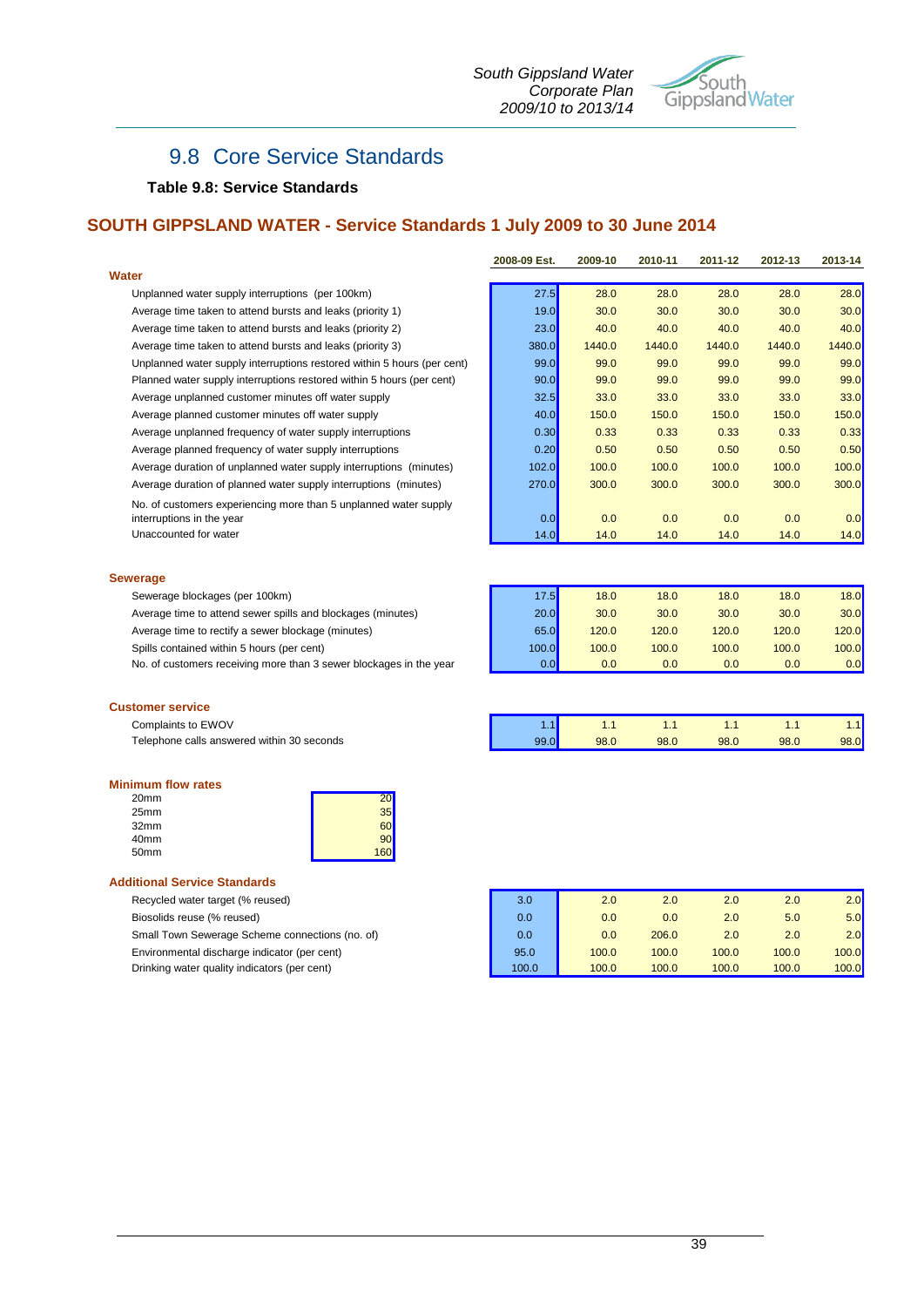

# 9.9 Statement of Prices & Tariffs as determined by the ESC - 1 July 2009 – 30 June 2014

| Table 9.9: Prices & Tariffs            |               |            |        |                   |                   |            |            |            |            |
|----------------------------------------|---------------|------------|--------|-------------------|-------------------|------------|------------|------------|------------|
| <b>Tariff and Price Component</b>      | Price         | <b>PPM</b> | CPI    | <b>PPM</b>        | <b>CPI</b>        | <b>PPM</b> | <b>CPI</b> | <b>PPM</b> | <b>CPI</b> |
| \$, 1/1/10                             | (1 July 2009) | Year 1     | Year 1 | Year <sub>2</sub> | Year <sub>2</sub> | Year 3     | Year 3     | Year 4     | Year 4     |
|                                        |               |            |        |                   |                   |            |            |            |            |
| 1.1 Water access fees (per annum)      |               |            |        |                   |                   |            |            |            |            |
| <b>East/West District</b>              |               |            |        |                   |                   |            |            |            |            |
| Access fee - Developed                 | 251.35        | 4.0%       | 2.5%   | 4.0%              | 2.5%              | 4.0%       | 2.5%       | 0.0%       | 2.5%       |
| Access fee - Undeveloped               | 251.35        | 4.0%       | 2.5%   | 4.0%              | 2.5%              | 4.0%       | 2.5%       | 0.0%       | 2.5%       |
| Access fee - Agreements                | 228.44        | 4.0%       | 2.5%   | 4.0%              | 2.5%              | 4.0%       | 2.5%       | 0.0%       | 2.5%       |
| Access fee - Concessional              | 207.83        | 3.7%       | 2.5%   | 3.7%              | 2.5%              | 3.7%       | 2.5%       | 0.0%       | 2.5%       |
| <b>Southern District</b>               |               |            |        |                   |                   |            |            |            |            |
| Access fee - Developed                 | 318.50        | 1.1%       | 2.5%   | 1.1%              | 2.5%              | 1.1%       | 2.5%       | 0.0%       | 2.5%       |
| Access fee - Undeveloped               | 318.50        | 1.1%       | 2.5%   | 1.1%              | 2.5%              | 1.1%       | 2.5%       | 0.0%       | 2.5%       |
| Access fee - Agreements                | 286.10        | 1.1%       | 2.5%   | 1.1%              | 2.5%              | 1.1%       | 2.5%       | 0.0%       | 2.5%       |
| Access fee - Concessional              | 207.83        | 3.7%       | 2.5%   | 3.7%              | 2.5%              | 3.7%       | 2.5%       | 0.0%       | 2.5%       |
| 1.2 Water usage charges (per kL)       |               |            |        |                   |                   |            |            |            |            |
| Volumetric fee - Murray Goulburn       | 1.5461        | 6.1%       | 2.5%   | 6.1%              | 2.5%              | 6.1%       | 2.5%       | 0.0%       | 2.5%       |
| Volumetric fee - All others            | 1.2706        | 6.1%       | 2.5%   | 6.1%              | 2.5%              | 6.1%       | 2.5%       | 0.0%       | 2.5%       |
| 1.3 Sewerage access fees (per annum)   |               |            |        |                   |                   |            |            |            |            |
| <b>Residential and non-residential</b> |               |            |        |                   |                   |            |            |            |            |
| Access fee - Developed                 | 398.14        | 1.7%       | 2.5%   | 1.7%              | 2.5%              | 1.7%       | 2.5%       | 0.0%       | 2.5%       |
| Access fee - Undeveloped               | 233.76        | 1.7%       | 2.5%   | 1.7%              | 2.5%              | 1.7%       | 2.5%       | 0.0%       | 2.5%       |
| 1.4 Cistern access fees (per annum)    |               |            |        |                   |                   |            |            |            |            |
| 1-2 Cisterns                           | 128.97        | 1.7%       | 2.5%   | 1.7%              | 2.5%              | 1.7%       | 2.5%       | 0.0%       | 2.5%       |
| 3-5 Cisterns                           | 339.50        | 1.7%       | 2.5%   | 1.7%              | 2.5%              | 1.7%       | 2.5%       | 0.0%       | 2.5%       |
| 6-10 Cisterns                          | 657.03        | 1.7%       | 2.5%   | 1.7%              | 2.5%              | 1.7%       | 2.5%       | 0.0%       | 2.5%       |
| 11-15 Cisterns                         | 1,052.01      | 1.7%       | 2.5%   | 1.7%              | 2.5%              | 1.7%       | 2.5%       | 0.0%       | 2.5%       |
| 16-20 Cisterns                         | 1,754.25      | 1.7%       | 2.5%   | 1.7%              | 2.5%              | 1.7%       | 2.5%       | 0.0%       | 2.5%       |
| 21-26 Cisterns                         | 2,510.70      | 1.7%       | 2.5%   | 1.7%              | 2.5%              | 1.7%       | 2.5%       | 0.0%       | 2.5%       |
| 27-35 Cisterns                         | 3,077.33      | 1.7%       | 2.5%   | 1.7%              | 2.5%              | 1.7%       | 2.5%       | 0.0%       | 2.5%       |
| 36-Greater Cisterns                    | 3,516.25      | 1.7%       | 2.5%   | 1.7%              | 2.5%              | 1.7%       | 2.5%       | 0.0%       | 2.5%       |
| Volume Charge - (per kL)               |               |            |        |                   |                   |            |            |            |            |
| Volume Charge                          | 1.2706        | 6.1%       | 2.5%   | 6.1%              | 2.5%              | 6.1%       | 2.5%       | 0.0%       | 2.5%       |

*\* Year 4 (2013/14) Price Movement (PPM) is outside ESC Price Determination and has been held at 2012/13 real prices*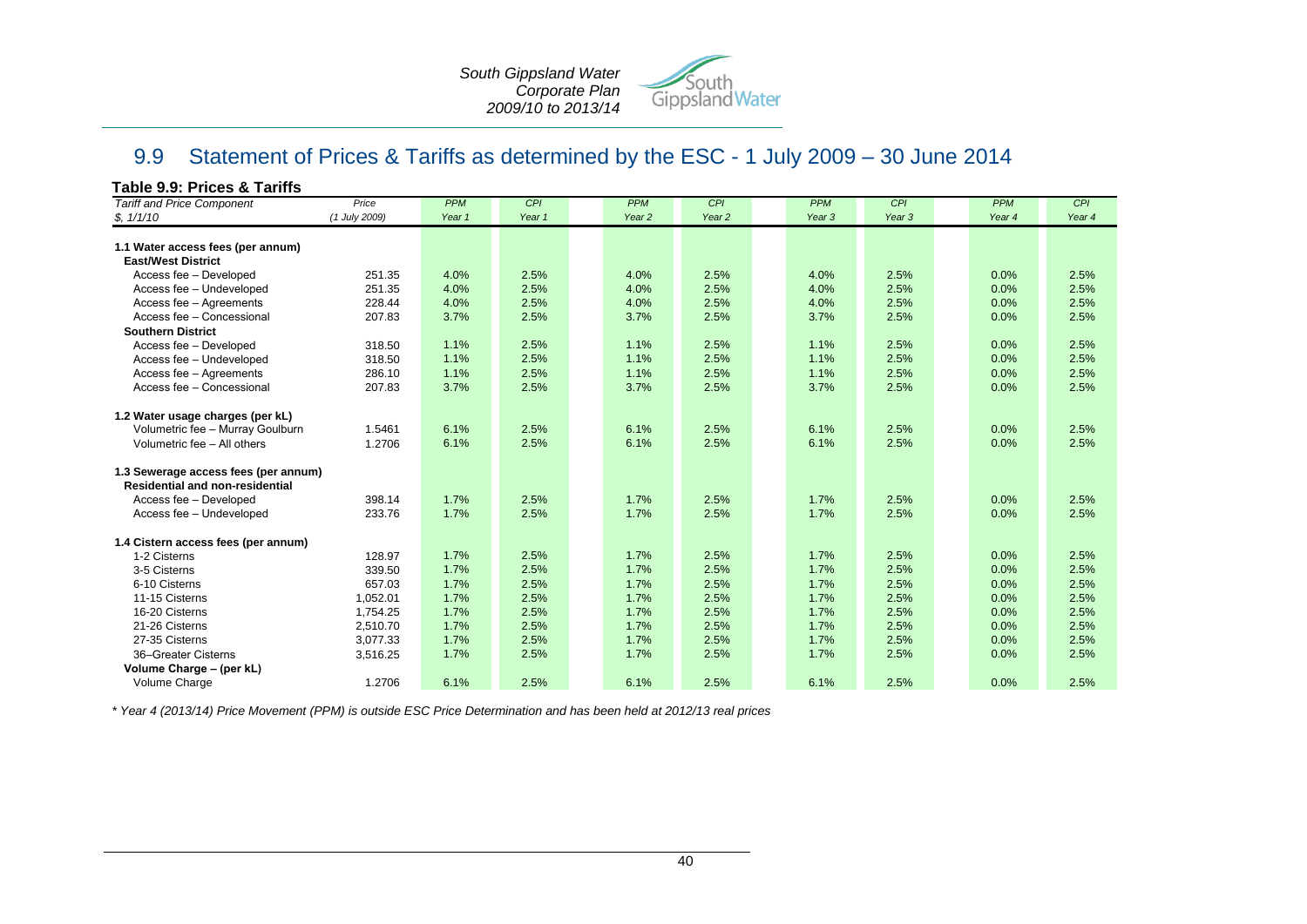

| <b>Tariff and Price Component</b>   | Price              | <b>PPM</b>        | <b>PPM</b> | <b>PPM</b> | <b>PPM</b> | <b>PPM</b> | <b>PPM</b> | <b>PPM</b> | <b>PPM</b> |
|-------------------------------------|--------------------|-------------------|------------|------------|------------|------------|------------|------------|------------|
| \$, 1/1/10                          | (1 July 2008)      | Year <sub>2</sub> | Year 1     | Year 3     | Year 1     | Year 4     | Year 1     | Year 4     | Year 1     |
|                                     |                    |                   |            |            |            |            |            |            |            |
| 1.5 Minor trade waste fees          |                    |                   |            |            |            |            |            |            |            |
| Application fees (per application)  |                    |                   |            |            |            |            |            |            |            |
| Category 1                          | 102.50             | 0.0%              | 2.5%       | 0.0%       | 2.5%       | 0.0%       | 2.5%       | 0.0%       | 2.5%       |
| Category 2                          | 164.00             | 0.0%              | 2.5%       | 0.0%       | 2.5%       | 0.0%       | 2.5%       | 0.0%       | 2.5%       |
| Category 3                          | 300.33             | 0.0%              | 2.5%       | 0.0%       | 2.5%       | 0.0%       | 2.5%       | 0.0%       | 2.5%       |
|                                     |                    |                   |            |            |            |            |            |            |            |
| Access fees (per annum)             |                    |                   |            |            |            |            |            |            |            |
| Access fee - Category 1             | 371.76             | 14.0%             | 2.5%       | 14.0%      | 2.5%       | 14.0%      | 2.5%       | 0.0%       | 2.5%       |
| Access fee - Category 2             | 493.75             | 14.0%             | 2.5%       | 14.0%      | 2.5%       | 14.0%      | 2.5%       | 0.0%       | 2.5%       |
| Access fee - Category 3             | 612.59             | 14.0%             | 2.5%       | 14.0%      | 2.5%       | 14.0%      | 2.5%       | 0.0%       | 2.5%       |
|                                     |                    |                   |            |            |            |            |            |            |            |
| Volumetric fees (per kL)            |                    |                   |            |            |            |            |            |            |            |
| All Categories                      | 0.4901             | 15.6%             | 2.5%       | 15.6%      | 2.5%       | 15.6%      | 2.5%       | 0.0%       | 2.5%       |
|                                     |                    |                   |            |            |            |            |            |            |            |
|                                     |                    |                   |            |            |            |            |            |            |            |
| Quality fees (per kg)<br><b>BOD</b> | 0.3819             | 14.3%             | 2.5%       | 15.0%      | 2.5%       | 13.0%      | 2.5%       | 0.0%       | 2.5%       |
| SS                                  | 0.3558             | 15.2%             | 2.5%       | 13.2%      | 2.5%       | 14.0%      | 2.5%       | 0.0%       | 2.5%       |
|                                     |                    |                   |            |            |            |            |            |            |            |
| Nitogen                             | 1.6166             | 13.5%             | 2.5%       | 14.3%      | 2.5%       | 14.1%      | 2.5%       | 0.0%       | 2.5%       |
| Phosphorus                          | 9.2078             | 14.0%             | 2.5%       | 14.0%      | 2.5%       | 14.0%      | 2.5%       | 0.0%       | 2.5%       |
|                                     |                    |                   |            |            |            |            |            |            |            |
| Additional sampling (per sample)    |                    |                   |            |            |            |            |            |            |            |
| All Categories                      | <b>Actual Cost</b> | N/A               | N/A        | N/A        | N/A        | N/A        | N/A        | N/A        | N/A        |
|                                     |                    |                   |            |            |            |            |            |            |            |
| Exceedence fees (per kg)            |                    |                   |            |            |            |            |            |            |            |
| Oil & Grease                        | 0.0871             | 0.0%              | 2.5%       | 0.0%       | 2.5%       | 0.0%       | 2.5%       | 0.0%       | 2.5%       |
| Sodium                              | 0.0871             | 0.0%              | 2.5%       | 0.0%       | 2.5%       | 0.0%       | 2.5%       | 0.0%       | 2.5%       |
| <b>TOS</b>                          | 0.6099             | 0.0%              | 2.5%       | 0.0%       | 2.5%       | 0.0%       | 2.5%       | 0.0%       | 2.5%       |
|                                     |                    |                   |            |            |            |            |            |            |            |
| 1.6 New customer contributions      |                    |                   |            |            |            |            |            |            |            |
|                                     |                    |                   |            |            |            |            |            |            |            |
| Water                               |                    |                   |            |            |            |            |            |            |            |
| Category One Lot < 450 sq m         | 563.75             | 0.0%              | 2.5%       | 0.0%       | 2.5%       | 0.0%       | 2.5%       | 0.0%       | 2.5%       |
| Category Two Lot 450 - 1350 sq m    | 1,127.50           | 0.0%              | 2.5%       | 0.0%       | 2.5%       | 0.0%       | 2.5%       | 0.0%       | 2.5%       |
| Catergory Three Lot size > 1350 sq  | 2,255.00           | 0.0%              | 2.5%       | 0.0%       | 2.5%       | 0.0%       | 2.5%       | 0.0%       | 2.5%       |
|                                     |                    |                   |            |            |            |            |            |            |            |
| <b>Sewer</b>                        |                    |                   |            |            |            |            |            |            |            |
| Category One Lot < 450 sq m         | 563.75             | 0.0%              | 2.5%       | 0.0%       | 2.5%       | 0.0%       | 2.5%       | 0.0%       | 2.5%       |
| Category Two Lot 450 - 1350 sq m    | 1,127.50           | 0.0%              | 2.5%       | 0.0%       | 2.5%       | 0.0%       | 2.5%       | 0.0%       | 2.5%       |
| Catergory Three Lot size > 1350 sq  | 2,255.00           | 0.0%              | 2.5%       | 0.0%       | 2.5%       | 0.0%       | 2.5%       | 0.0%       | 2.5%       |

*\* Year 4 (2013/14) Price Movement (PPM) is outside ESC Price Determination and has been held at 2012/13 real prices*